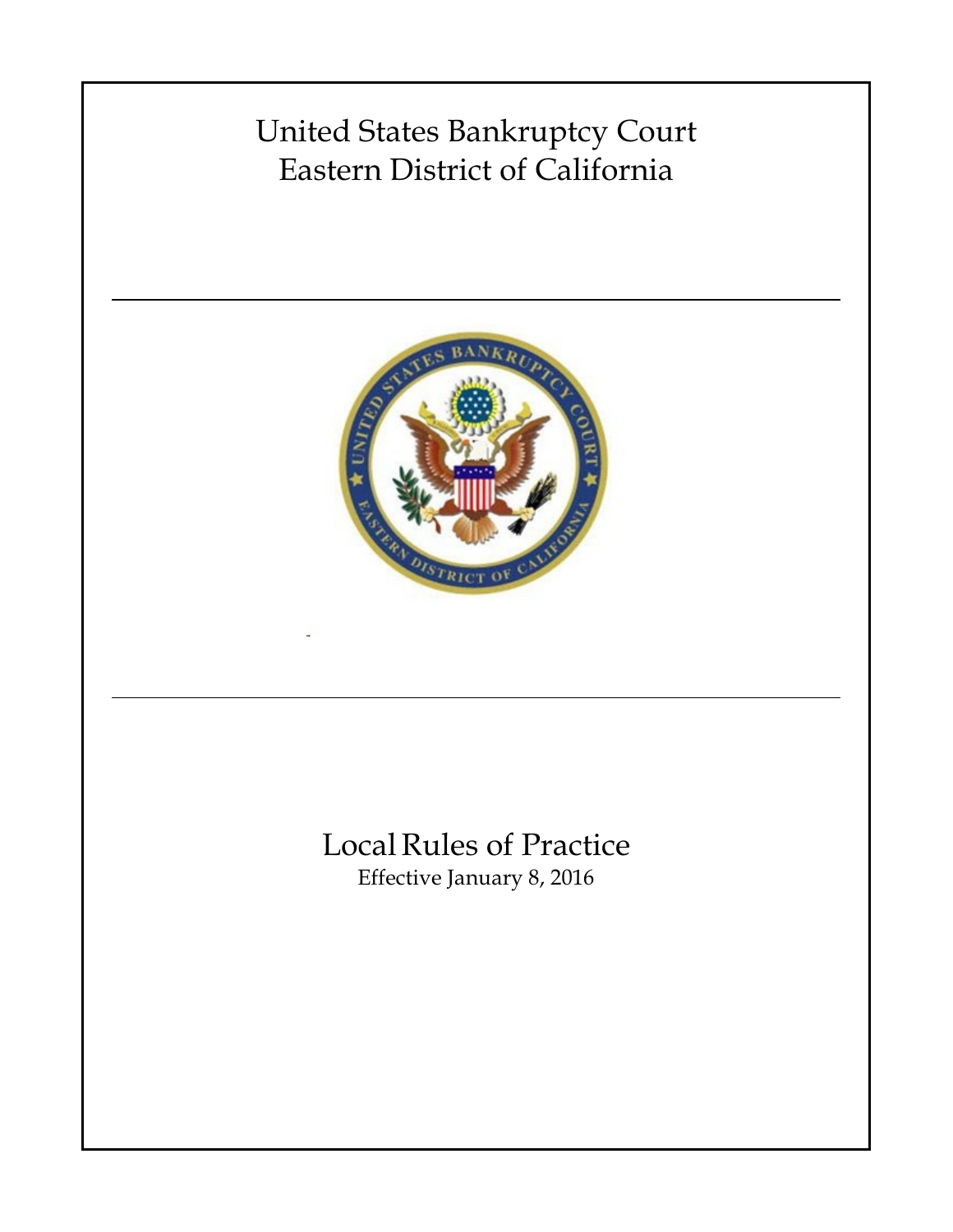## UNITED STATES BANKRUPTCY COURT EASTERN DISTRICT OF CALIFORNIA

#### LOCAL RULES OF PRACTICE

#### <span id="page-1-0"></span>CLICK RULE NUMBER TO VIEW RULE

# **Table of Contents**

| Rule #     | Title                                                                       | Page |
|------------|-----------------------------------------------------------------------------|------|
| $1001 - 1$ |                                                                             |      |
| $1002 - 1$ |                                                                             |      |
| $1007 - 1$ |                                                                             |      |
| $1015 - 1$ |                                                                             |      |
| 1016-1     | Procedure Upon the Death or Incapacity of a Debtor During the Pendency of a |      |
|            |                                                                             |      |
| $1017 - 1$ |                                                                             |      |
| $2002 - 1$ |                                                                             |      |
| 2014-1     | Employment of Professional Persons; Disclosure of Connections. 6            |      |
| $2015 - 1$ |                                                                             |      |
| 2015-2     |                                                                             |      |
| 2016-1     |                                                                             |      |
| 2016-2     |                                                                             |      |
| 2017-1     | Attorneys - Appearances, Scope of Representation, and Withdrawal 10         |      |
| $3003 - 1$ |                                                                             |      |
| 3004-1     |                                                                             |      |
| 3007-1     |                                                                             |      |
| $3015 - 1$ |                                                                             |      |
| $4001 - 1$ |                                                                             |      |
| $5005 - 1$ |                                                                             |      |
| 5005.5-1   | Eligibility and Registration for Electronic Filing; Use of Passwords. 28    |      |
| 5009-1     |                                                                             |      |
| 5010-1     |                                                                             |      |
| $7003 - 1$ |                                                                             |      |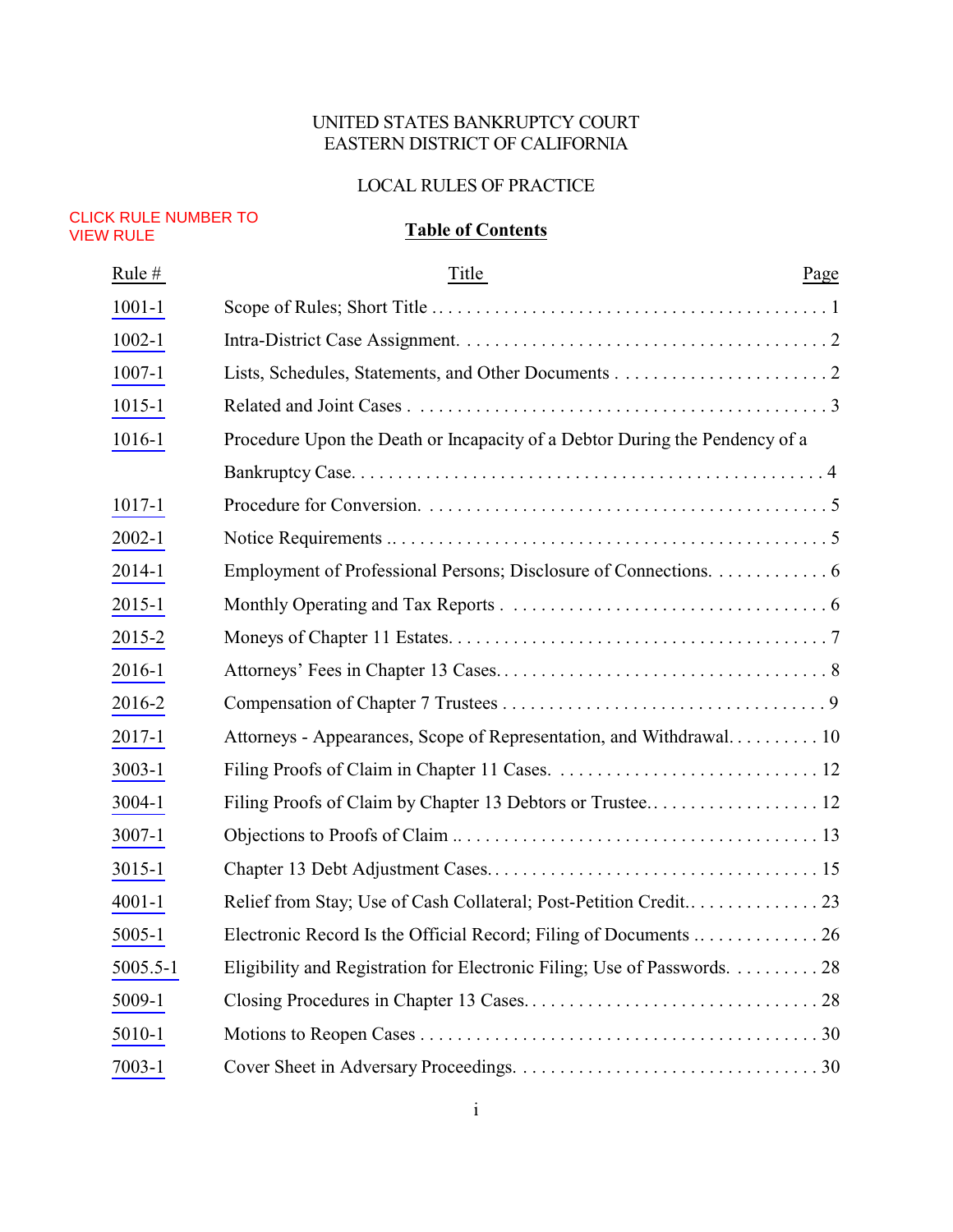# **Table of Contents** (continued)

| Rule $#$   | Title                                                                           | Page |
|------------|---------------------------------------------------------------------------------|------|
| 7004-1     |                                                                                 |      |
| $7005 - 1$ |                                                                                 |      |
| 7015-1     |                                                                                 |      |
| 7026-1     |                                                                                 |      |
| 7030-1     |                                                                                 |      |
| 7038-1     |                                                                                 |      |
| 7039-1     |                                                                                 |      |
| $7055 - 1$ | Default and Default Judgment Procedures in Adversary Proceedings 33             |      |
| 7056-1     |                                                                                 |      |
| 7065-1     |                                                                                 |      |
| 7067-1     |                                                                                 |      |
| 7090-1     |                                                                                 |      |
| 8020-1     |                                                                                 |      |
| $9001 - 1$ |                                                                                 |      |
| 9004-1     |                                                                                 |      |
| 9014-1     |                                                                                 |      |
| 9014-2     |                                                                                 |      |
| 9017-1     | Alternate Direct Testimony, Exhibits, and Qualification of Expert Witnesses. 50 |      |
| 9019-1     |                                                                                 |      |
| $9022 - 1$ |                                                                                 |      |
| $9037 - 1$ | Electronic Availability and Redaction of Electronically Filed Transcripts52     |      |
|            |                                                                                 |      |
|            |                                                                                 |      |
|            |                                                                                 | 56   |
|            |                                                                                 |      |
|            |                                                                                 |      |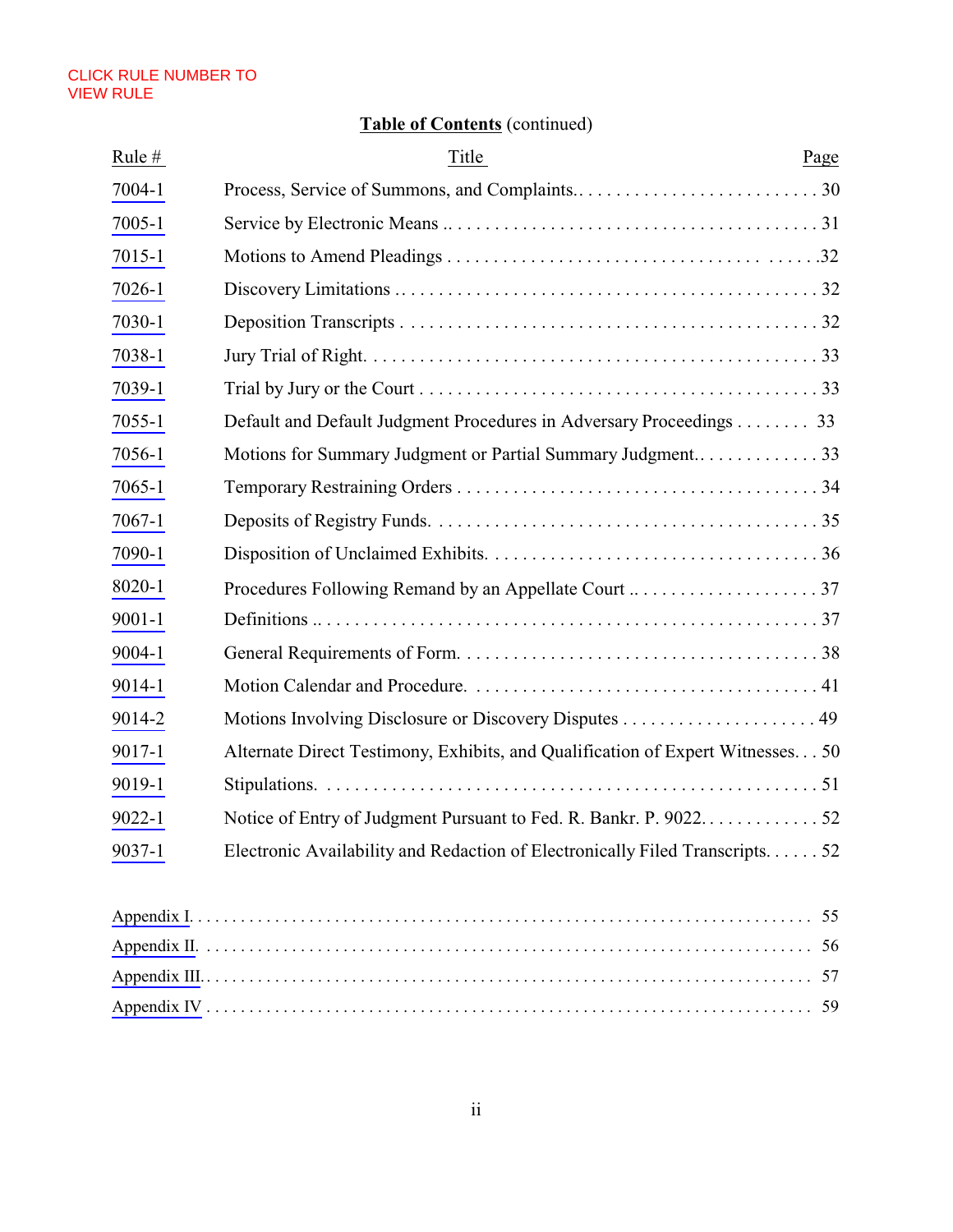## **LOCAL RULE 1001-1**

### Scope of Rules; Short Title

- <span id="page-3-0"></span>*(a) Title.* These are the Local Rules of Practice for the United States Bankruptcy Court, Eastern District of California. They may be cited as "LBR."
- *(b) Construction*. These Local Rules are adopted pursuant to 28 U.S.C. § 2075, Fed. R. Civ. P. 83, and Fed. R. Bankr. P. 9029. They are intended to supplement and shall be construed consistently with and subordinate to the Federal Rules of Bankruptcy Procedure and those portions of the Federal Rules of Civil Procedure that are incorporated by the Federal Rules of Bankruptcy Procedure.
- *(c) Applicability of Local Bankruptcy and District Court Rules*. The Federal Rule of Bankruptcy Procedure and these Local Rules govern procedure in all bankruptcy cases and bankruptcy proceedings in the Eastern District of California. The following Local Rules of Practice of the United States District Court for the Eastern District of California apply in all bankruptcy cases and proceedings: Rules 173 (Photographing, Recording or Broadcasting of Judicial Proceedings), 180 (Attorneys), 181 (Certified Students), 183 (Persons Appearing In Propria Persona), 184 (Disciplinary Proceedings Against Attorneys), 292 (Costs), and 293 (Awards of Attorneys' Fees). Except for these enumerated rules, no other Local Rules of Practice of the United States District Court for the Eastern District of California apply.
- *(d) General and Special Orders.* Outside the scope of these Rules are matters relating to internal court administration that, in the discretion of the Court en banc, may be accomplished through the use of General and Special Orders, which orders shall be available on the Court's website (www.caeb.uscourts.gov).
- *(e) Availability of Local Rules*. The Clerk shall maintain on the Court's website (www.caeb.uscourts.gov) the current version of these Rules and shall promptly notify the Supreme Court, the Administrative Office of the United States Courts, the Circuit Council of the Ninth Circuit Court of Appeals, the District Court of the Eastern District of California, and local law libraries of any changes in these Rules. The Clerk shall make paper copies of these Rules available on request.
- *(f) Modification of Requirements.* The Court may sua sponte or on motion of a party-in-interest for cause, modify the provisions of these Rules in a manner not inconsistent with the Federal Rules of Bankruptcy Procedure to accommodate the needs of a particular case or proceeding.
- *(g) Sanctions for Noncompliance with Rules.* Failure of counsel or of a party to comply with these Rules, with the Federal Rules of Civil Procedure or the Federal Rules of Bankruptcy Procedure, or with any order of the Court may be grounds for imposition of any and all sanctions authorized by statute or rule or within the inherent power of the Court, including, without limitation, dismissal of any action, entry of default, finding of contempt, imposition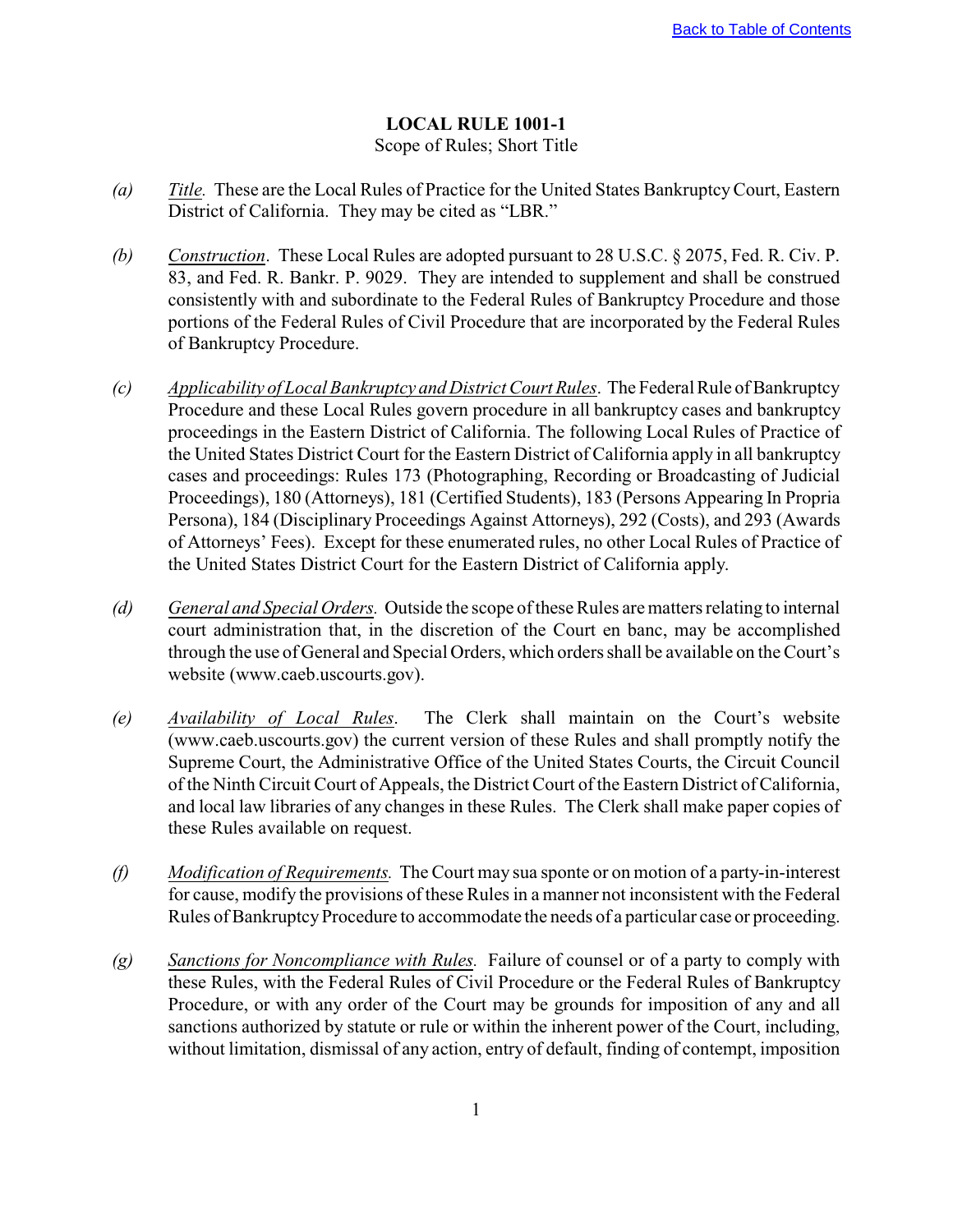<span id="page-4-0"></span>of monetary sanctions or attorneys' fees and costs, and other lesser sanctions.

# **LOCAL RULE 1002-1**

Intra-District Case Assignment

Petitions for relief under Title 11 of the United States Code, shall be assigned to one of the three divisions of the Eastern District as determined by the following:

- *(a) Fresno Division.* Petitions from the Counties of Fresno, Inyo, Kern, Kings, Madera, Mariposa, Merced, and Tulare shall be assigned to the Fresno Division.
- *(b) Modesto Division.* Petitions from the Counties of Calaveras, Stanislaus, and Tuolumne shall be assigned to the Modesto Division.
- *(c) Sacramento Division.* Petitions from the Counties of Alpine, Amador, Butte, Colusa, El Dorado, Glenn, Lassen, Modoc, Mono, Nevada, Placer, Plumas, Sacramento, San Joaquin, Shasta, Sierra, Siskiyou, Solano, Sutter, Tehama, Trinity, Yolo, and Yuba shall be assigned to the Sacramento Division.
- *(d) Transfer of Incorrectly Filed Petitions.* If the debtor's address on a petition indicates that it should be assigned to a division other than the division to which it is presented for filing, the Clerk shall nevertheless accept it, and any other pleadings presented with the petition, for filing on behalf of the proper division. The Clerk shall obtain and place the proper division's case number on the petition and accompanying pleadings and transmit them to the proper division.
- *(e) Request for Different Venue.* If the debtor believes that a petition should be assigned to a division other than the division designated for the debtor's address, the debtor may file a motion to transfer the case to another division. The Clerk shall promptly present the motion to any available judge.

#### **LOCAL RULE 1007-1**

Lists, Schedules, Statements, and Other Documents

- *(a) Listing of Creditors on Schedules D and E/F.* Creditors shall be listed on the appropriate schedule in alphabetical order by name and complete address (if an address is unknown, it should be so indicated). Addresses of governmental agencies shall be listed in conformance with the requirements specified in LBR 2002-1.
- *(b) Master Address List.* With every petition for relief under the Bankruptcy Code presented for filing, there shall be submitted concurrently a Master Address List which includes the name,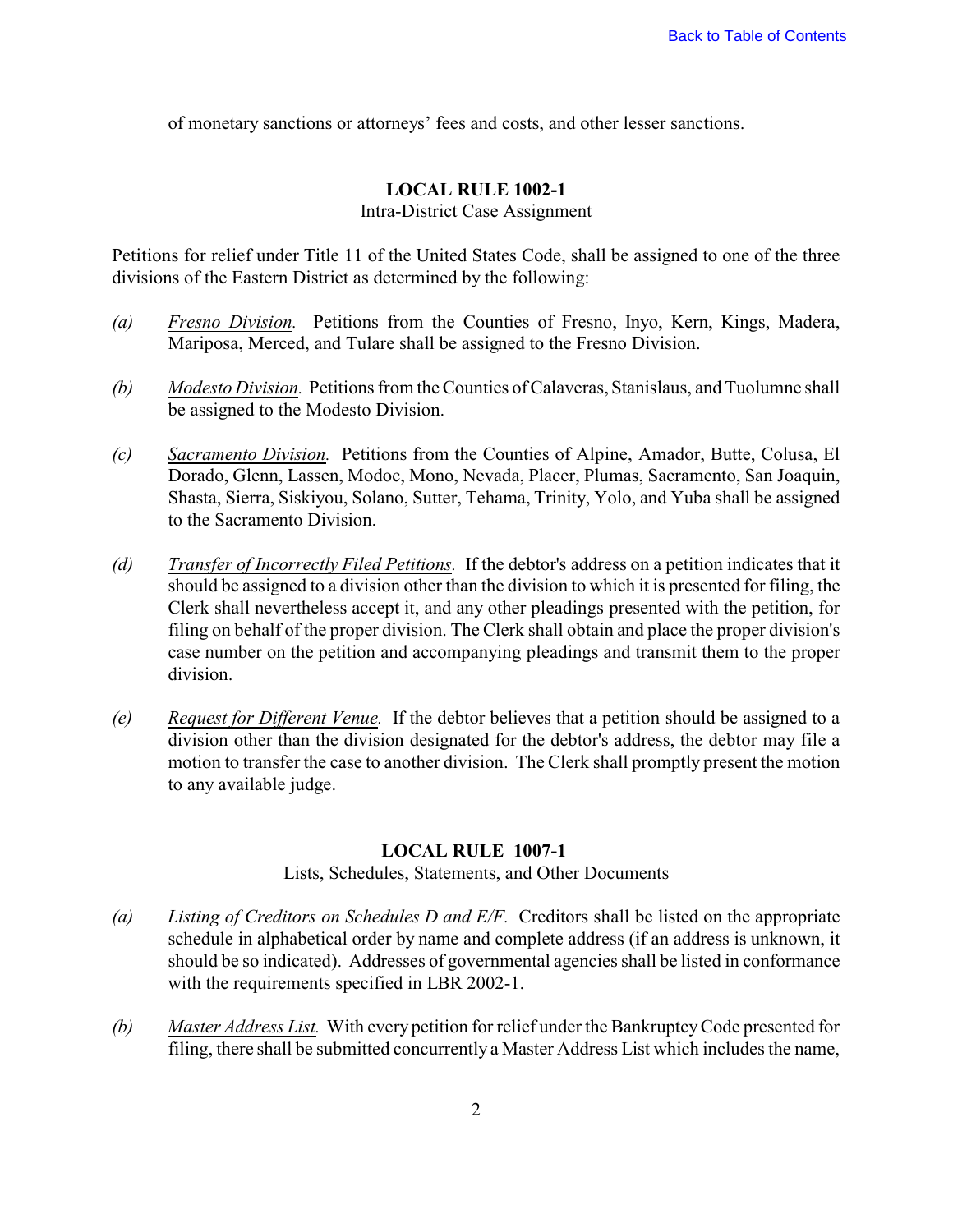<span id="page-5-0"></span>address, and zip code of all of the debtor's known creditors. The Master Address List shall be prepared in strict compliance with instructions of the Clerk (Form EDC 2-190, *Guidelines for Preparation of Master Address Lists*) in a format approved by the Court.

## *(c) Employer Payment Advices.*

- *(1)* Copies of employer payment advices or other evidence of payments from an employer required by 11 U.S.C.  $\S$  521(a)(1)(B)(iv) shall not be filed with the Court. Instead, the documents shall be provided by the debtor to the assigned case trustee not later than seven (7) days before the date first set for the meeting of creditors.
- *(2)* Not later than thirty 30 days after the date first set for the meeting of creditors called pursuant to 11 U.S.C. § 341, a party-in-interest may demand the debtor provide copies of the documents provided to the trustee pursuant to Subpart  $(c)(1)$  of this Local Rule. The debtor shall, within fourteen (14) days of such demand, provide the requested copies.

## **LOCAL RULE 1015-1**

## Related and Joint Cases

- *(a) Notice of Related Cases*. When a case on file or about to be filed is related to another case that is pending or that was pending within the last eight (8) years, the debtor shall, and a party-in-interest may, file a Notice of Related Cases, setting forth the title, number, and filing date of each related case, together with a brief statement of the relationship.
- *(b) Cases Deemed Related.* Cases deemed to be related within the meaning of this Rule include the following fact situations:
	- *(1)* The debtors in both cases are the same entity;
	- *(2)* The debtors in both cases are husband and wife;
	- *(3)* The debtors in both cases are partners;
	- *(4)* The debtor in one case is a general partner or major shareholder of the debtor in the other case;
	- *(5)* The debtors in both cases have the same partners or substantially the same shareholders; and
	- *(6)* The cases are otherwise so related as to warrant being treated as related.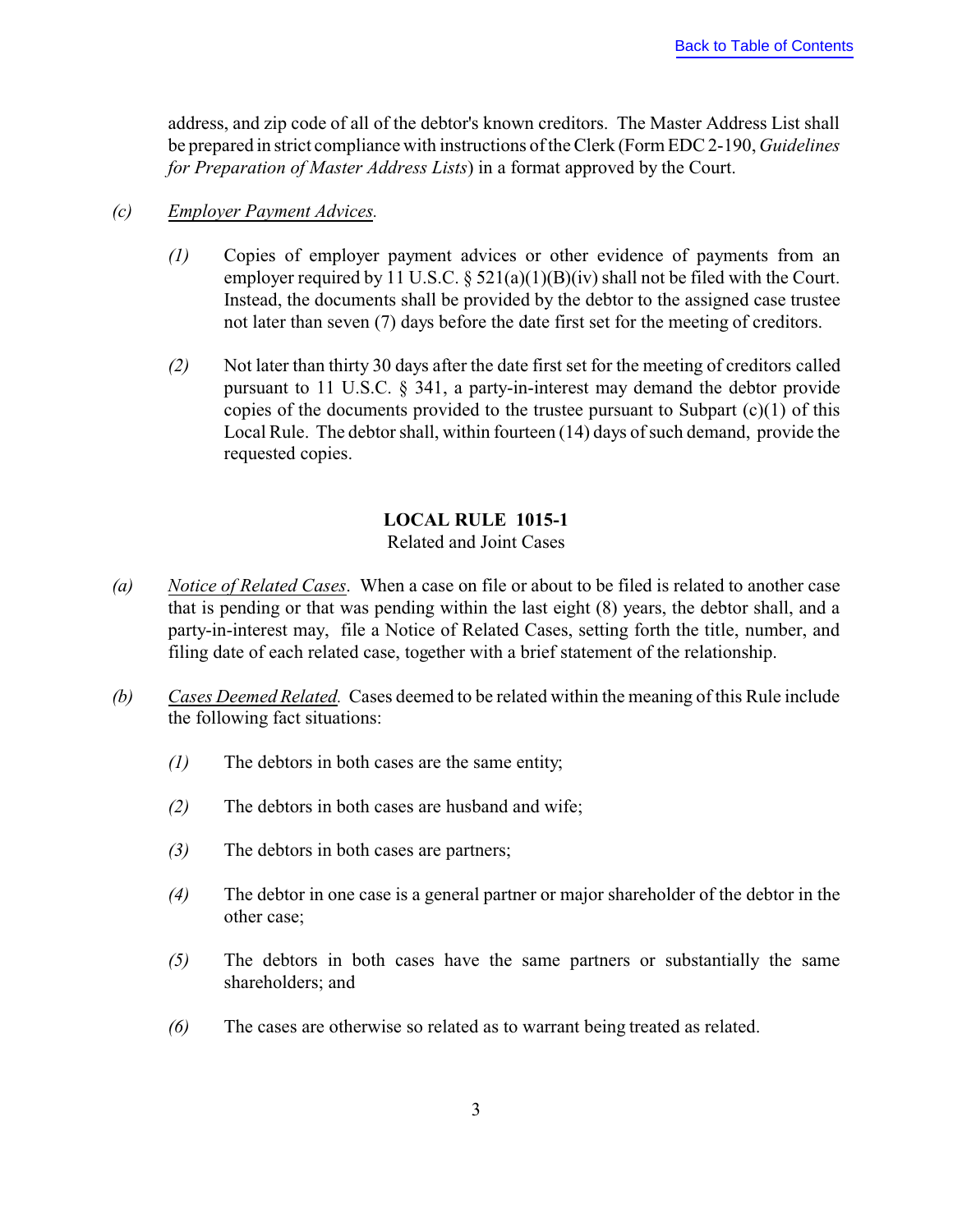<span id="page-6-0"></span>*(c) Joint Cases*. All joint cases commenced by the filing of a single petition under 11 U.S.C. § 302(a) shall be deemed substantively consolidated unless the Court orders otherwise. Objections to substantive consolidation may be raised by the Court or filed by any party-ininterest. An objection to substantive consolidation shall be filed and served no later than forty-five (45) days after the filing of the petition. The objection shall be filed, served, and set for hearing consistent with these Rules (see LBR 9014-1) by the objecting party. The objection, notice of hearing, and all evidence and other papers filed in support of it, shall be served on the debtor(s), the trustee, and the U.S. Trustee. All remaining parties-in-interest shall be served with the objection and notice of hearing.

#### **LOCAL RULE 1016-1**

Procedure Upon the Death or Incapacity of a Debtor During the Pendency of a Bankruptcy Case.

*(a) Notice of Death.* In a bankruptcy case which has not been closed, a Notice of Death of the debtor [Fed. R. Civ. P. 25(a), Fed. R. Bankr. P. 7025] shall be filed within sixty (60) days of the death of a debtor by the counsel for the deceased debtor or the person who intends to be appointed as the representative for or successor to a deceased debtor. The Notice of Death shall be served on the trustee, U.S. Trustee, and all other parties in interest. A copy of the death certificate (redacted as appropriate) shall be filed as an exhibit to the Notice of Death.

The Notice of Death may be combined with the single motion permitted by paragraph (b) of this Rule. If so combined, the title to the motion and notice of motion shall be: **"NOTICE OF DEATH AND MOTION FOR** [state relief requested]." The death certificate (redacted as appropriate) shall be filed as an exhibit to such motion.

- *(b) Single Motion For Omnibus Relief Upon Death of Debtor.* When the debtor has died or has become incompetent prior to a closing of a bankruptcy case, the provisions of Federal Rule of Civil Procedure 18(a) [Fed. R. Bankr. P. 7018, 9014(c)] apply to the following claims for relief which may be requested in a single motion:
	- (1) Substitution as the representative for or successor to the deceased or legally incompetent debtor in the bankruptcy case [Fed. R. Civ. P. 25(a), (b); Fed. R. Bankr. P. 1004.1 & 7025];
	- (2) Continued administration of a case under chapter 11, 12, or 13 [Fed. R. Bank. P. 1016];
	- (3) Waiver of post-petition education requirement for entry of discharge [11 U.S.C. §§ 727(a)(11), 1328(g)]; and
	- (4) Waiver of the certification requirements for entry of discharge in a Chapter 13 case,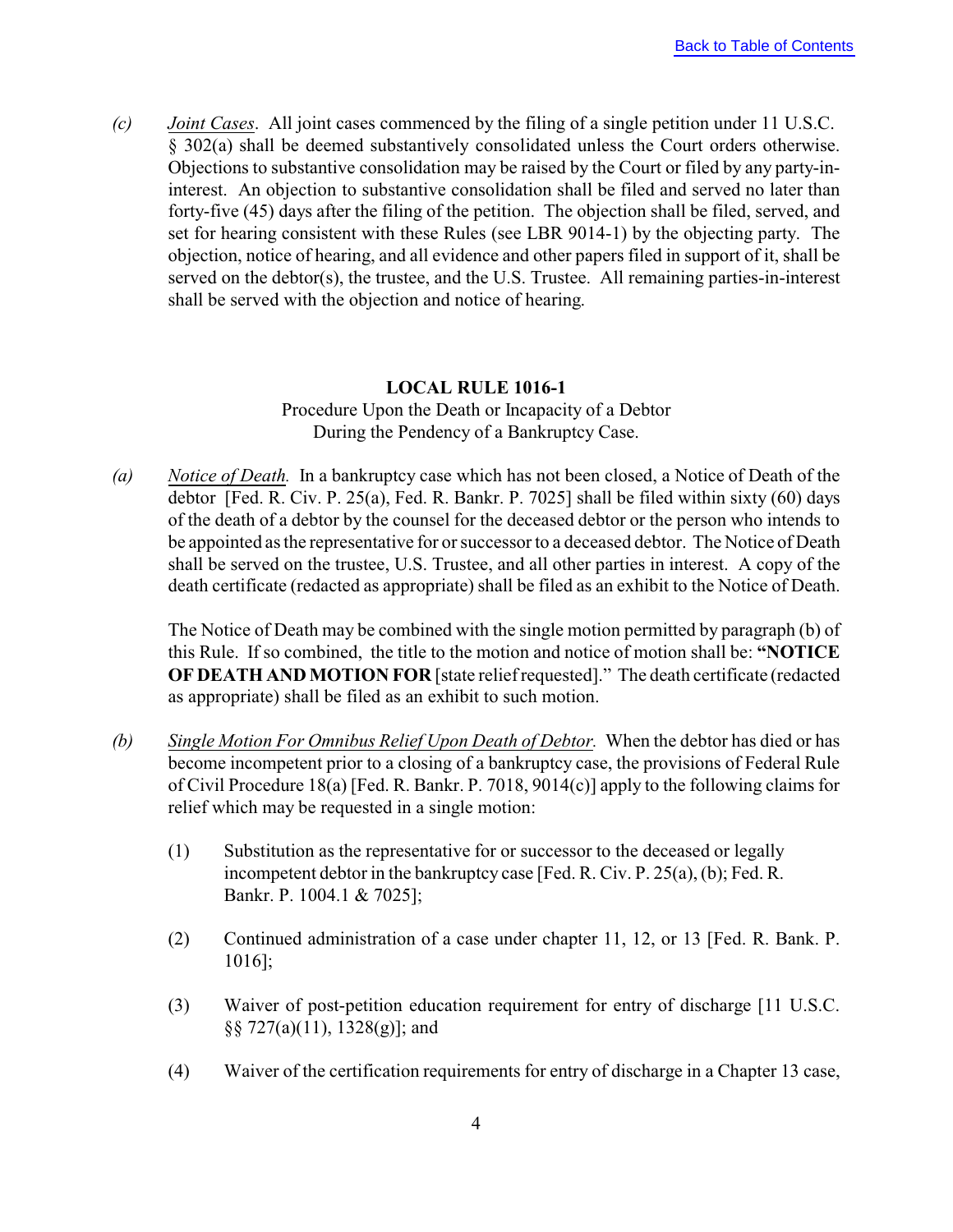<span id="page-7-0"></span>to the extent that the representative for or successor to the deceased or incompetent debtor can demonstrate an inability to provide such certifications [11 U.S.C. § 1328]

#### **LOCAL RULE 1017-1** Procedure for Conversion

A motion to convert to chapter 7 filed by a debtor under 11 U.S.C. §1208(a) or §1307(a) shall be construed as a notice of conversion for the purposes of applying 11 U.S.C. §348(c), Fed. R. Bankr. P. 1019, and Fed. R. Bankr. P. 1017(f).

# **LOCAL RULE 2002-1**

#### Notice Requirements

*(a) Listing the United States as a Creditor; Notice to the United States*. When listing a debt to the United States for other than taxes the debtor shall separately list both the U.S. Attorney and the federal agency through which the debtor became indebted, as required by Fed. R. Bankr. P. 2002(j)(4). The address listed for the U.S. Attorney shall include, in parentheses, the name of the federal agency as follows:

| (1) | For Cases assigned to the<br>(2)<br>Sacramento Division: | For Cases assigned to the Modesto<br>and Fresno Divisions: |
|-----|----------------------------------------------------------|------------------------------------------------------------|
|     | <b>United States Attorney</b>                            | <b>United States Attorney</b>                              |
|     | (For [insert name of agency])                            | (For [insert name of agency])                              |
|     | 501 I Street, Suite 10-100                               | 2500 Tulare Street, Suite 4401                             |
|     | Sacramento, CA 95814                                     | Fresno, CA 93721                                           |

For example, the address listed for the U.S. Attorney for a debt owed to the Department of Education for a case assigned to the Modesto Division would be as follows:

United States Attorney (For Department of Education) 2500 Tulare Street, Suite 4401 Fresno, CA 93721

*(b) Notice to Other Governmental Agencies.* Certain federal and state agencies specify particular addresses to which notice of bankruptcy proceedings shall be directed. The roster of such agencies and their addresses (Form EDC 2-785, *Roster of Governmental Agencies*) shall be available on the Court's website (www.caeb.uscourts.gov) to enable compliance with this Rule and the provisions of Fed. R. Bankr. P. 2002(j). The Clerk shall make paper copies of the roster available upon request. When listing a debt to an agency included on this roster,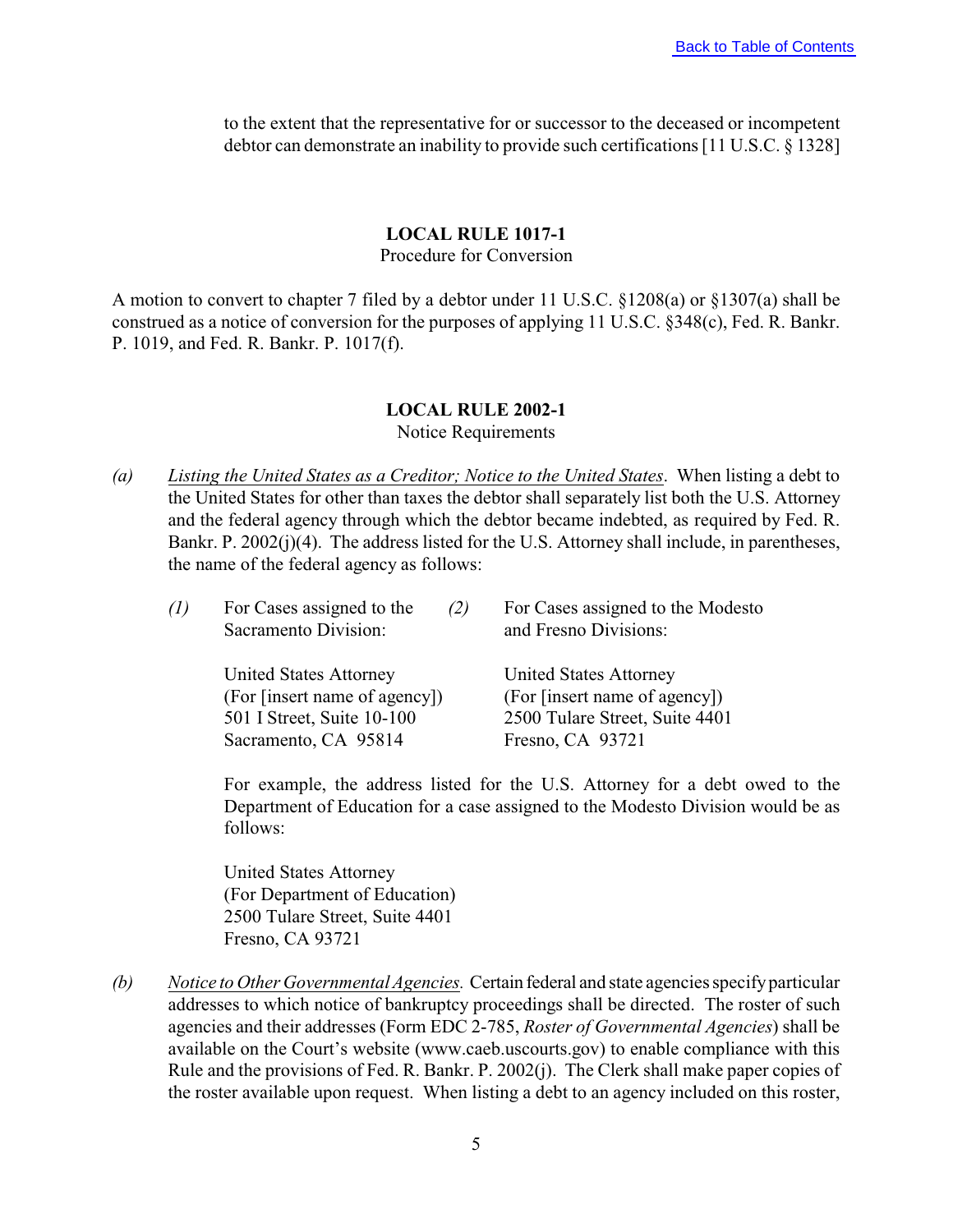<span id="page-8-0"></span>the debtor and the debtor's attorney shall complete the Master Address List and the schedule of creditors using the address as shown on the agency roster. When listing a debt to an agency not on the roster, the debtor and the debtor's attorney shall use such address as will effect proper notice to the agency.

- *(c) Notice to the Internal Revenue Service*. In addition to addresses specified on the *Roster of Governmental Agencies* maintained by the Clerk, notices in adversary proceedings and contested matters relating to the Internal Revenue Service shall be sent to all of the following addresses:
	- *(1)* United States Department of Justice Civil Trial Section, Western Region Box 683, Ben Franklin Station Washington, D.C. 20044;
	- *(2)* United States Attorney as specified in LBR 2002-1(a) above; and
	- *(3)* Internal Revenue Service at the addresses specified on the *Roster of Governmental Agencies* maintained by the Clerk.

## **LOCAL RULE 2014-1**

Employment of Professional Persons Disclosure of Connections

To insure public confidence in the integrity of the bankruptcy process, the verified statement that must accompany an Application for Employment of Professional Persons pursuant to Fed. R. Bankr. P. 2014(a) shall, after disclosure of any actual connections, close with the statement: "Except as set forth above, I have no connection with the debtor, creditors, or any party-ininterest, their respective attorneys, accountants, or the U.S. Trustee, or any employee of the U.S. Trustee." Applications for Employment which are not accompanied by a verified statement containing such a statement may be denied without prejudice.

## **LOCAL RULE 2015-1**

Monthly Operating and Tax Reports

- *(a) Cases in Which Required*. Monthly operating and tax reports are required from a trustee or debtor in the following cases:
	- *(1)* All cases under chapter 11;
	- *(2)* Chapter 7 cases where a business is being operated by a trustee;
	- *(3)* Chapter 12 cases if the Court so orders; and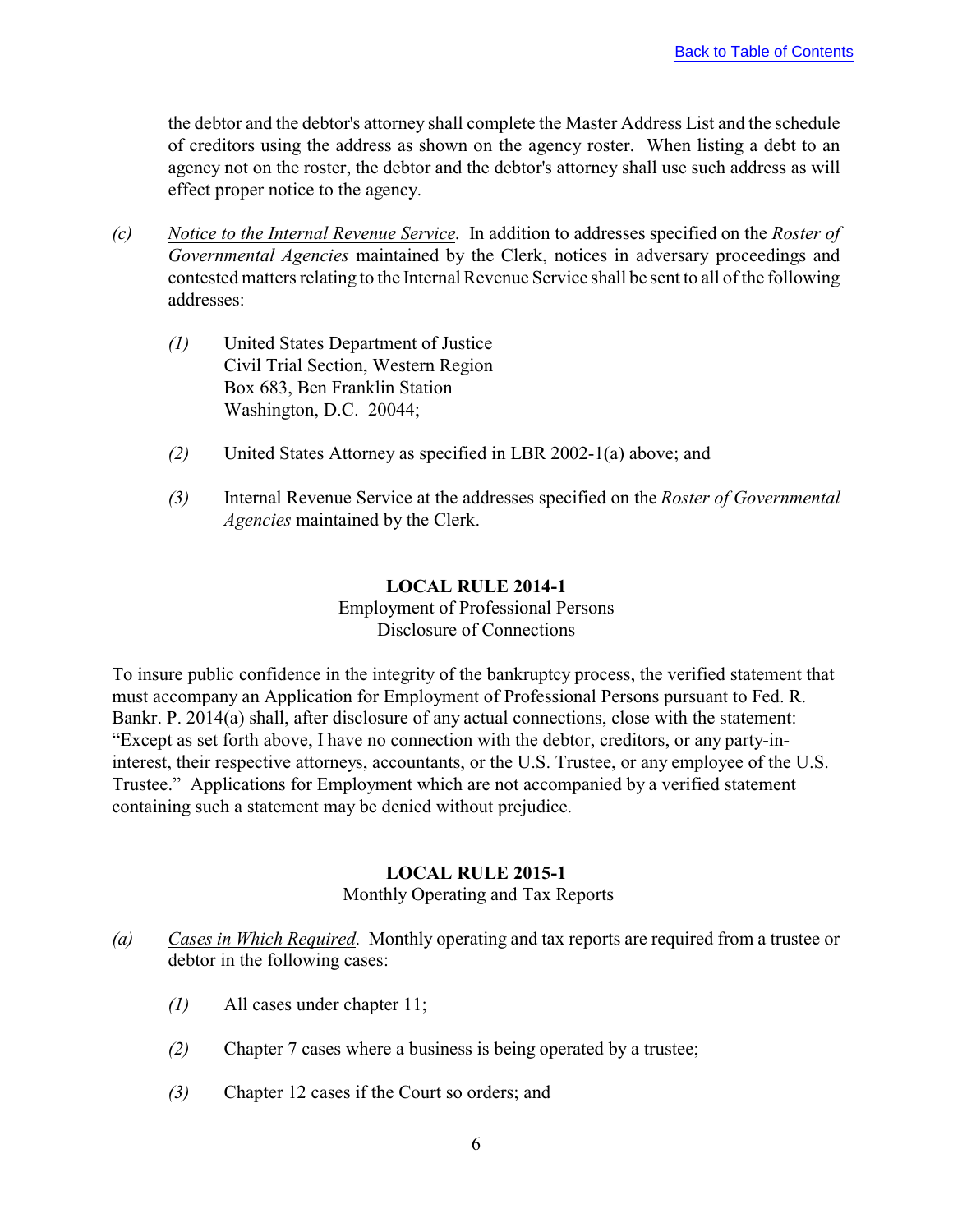- <span id="page-9-0"></span>*(4)* Chapter 13 cases where a business is being operated by a debtor, if the Court so orders upon motion by the trustee or any party-in-interest.
- *(b) Cutoff of Books and Records for Reporting Purposes*. The books and records of the debtor shall be closed (cut off) at the close of business on the day immediately preceding the filing of the petition, whether or not a separate estate is created for tax purposes. Pre-petition liabilities shall be segregated and reported separately from post-petition liabilities.
- *(c) Due Dates and Duration*. Monthly reports shall be filed with the Clerk not later than the fourteenth (14th) day of the month following the month of the reported period. Reports shall be filed for the portion of a calendar month from the date of filing, and monthly thereafter through the month in which an order of confirmation, conversion, or dismissal is entered. If the portion of a calendar month from the date of filing is seven (7) days or less, the report for such period may be combined with the report due for the following calendar month.
- *(d) Service of Reports*. Not later than seven (7) days from the date upon which it is filed with the Court, a copy of each monthly report shall be served on the U.S. Trustee, the case trustee, the chairperson and counsel of any committee of creditors or equity security holders, and any other entity ordered by the Court.
- *(e) Format of Reports*. Monthly operating reports and monthly tax reports shall be made according to the format established by the U.S. Trustee as approved by the Court.
- *(f) Modification of Requirements*. The Court may, for cause, modify the provisions of this Rule to accommodate the needs of a particular case as provided in LBR 1001-1(f). Any application to modify shall be served on all parties upon whom the monthly report is required to be served.

## **LOCAL RULE 2015-2**

Moneys of Chapter 11 Estates

- *(a) New Bank, Deposit, and Investment Accounts*. For all moneys of the bankruptcy estate, immediately upon filing a chapter 11 petition, the debtor-in-possession shall close all bank, deposit, and investment accounts. The debtor-in-possession shall open and maintain a new general bank account in a federally insured depository. If the debtor has an ongoing business with employees, the debtor-in-possession shall similarly open and maintain a tax account, unless the Court deems it unnecessary. If the debtor maintained a separate payroll account immediately prior to filing, the debtor-in-possession shall similarly open and maintain a payroll account, unless the Court deems it unnecessary. The signature cards for the new accounts shall clearly indicate that the debtor is the "debtor-in-possession."
- *(b) Sales of Assets*. Unless the Court orders otherwise, the net cash proceeds from the sales of assets pursuant to 11 U.S.C. § 363 shall be deposited in separate, interest-bearing blocked accounts at a federally insured depository. All such accounts shall bear the inscription "not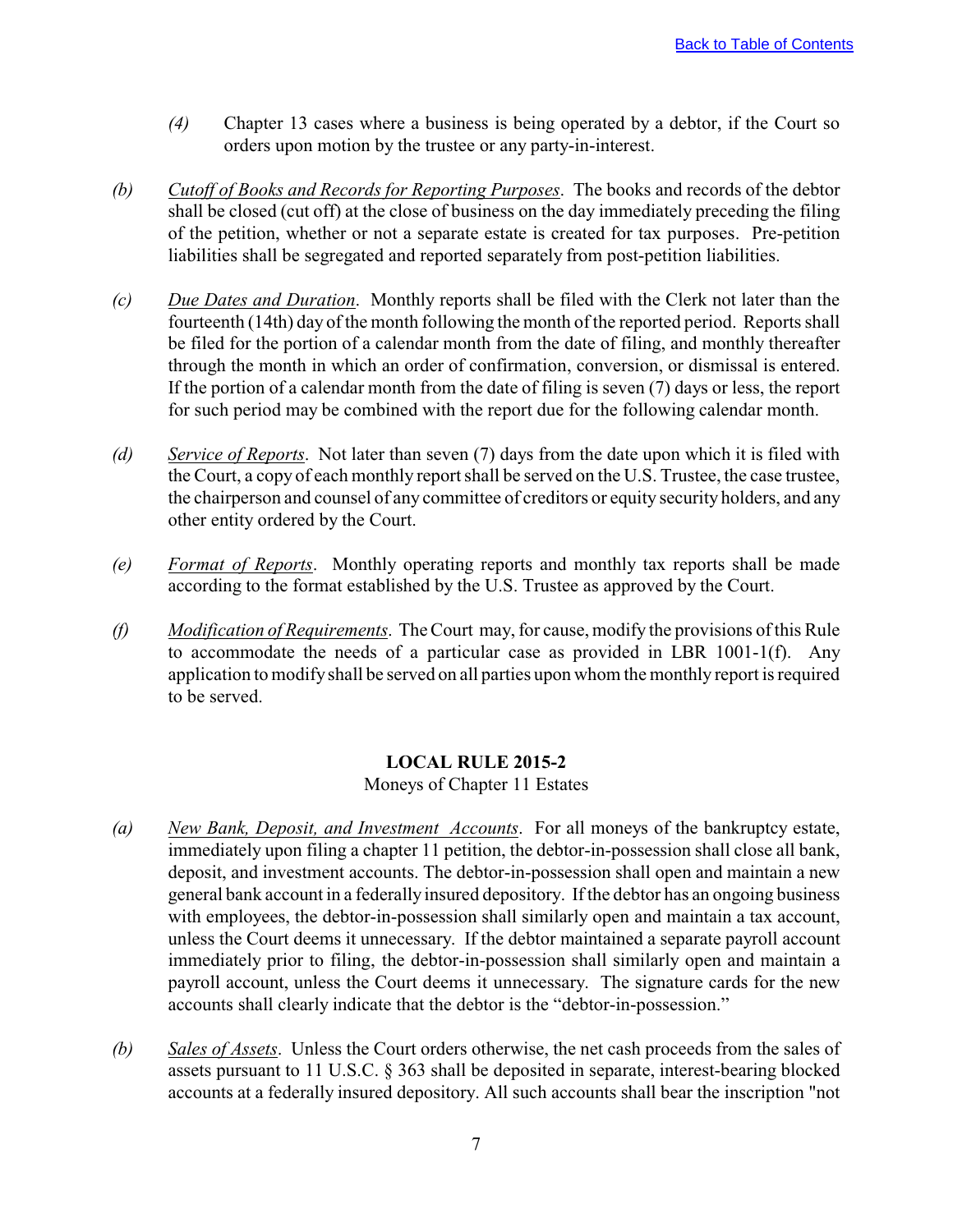to be disbursed or withdrawn except upon further order of the Bankruptcy Court."

<span id="page-10-0"></span>*(c) Insured Funds*. Except with respect to moneys of the estate that are deposited or invested with an entity that is included on the U.S. Trustee's list of cooperating depositories or with a federally insured depository in an amount which does not exceed the federal insurance or guaranty, moneys of the estate in excess of the maximum FDIC insurance limit in an account shall be deposited or invested as provided in 11 U.S.C. § 345(b). If necessary, additional insured accounts shall be opened in different depositories so that any deposit shall not exceed the insured limits of the account.

#### **LOCAL RULE 2016-1**

Attorneys' Fees in Chapter 13 Cases

- *(a) Compensation.* Compensation paid to attorneys for the representation of chapter 13 debtors shall be determined according to Subpart (c) of this Local Bankruptcy Rule, unless a partyin-interest objects or the attorney opts out of Subpart (c). The failure of an attorney to file an executed copy of Form EDC 3-096, *Rights and Responsibilities of Chapter 13 Debtors and Their Attorneys*, shall signify that the attorney has opted out of Subpart (c). When there is an objection or when an attorney opts out, compensation shall be determined in accordance with 11 U.S.C. §§ 329 and 330, Fed. R. Bankr. P. 2002, 2016, and 2017, and any other applicable authority.
- *(b) Court Approval Required.* After the filing of the petition, a debtor's attorney shall not accept or demand from the debtor or any other person any payment for services or cost reimbursement without first obtaining a court order authorizing the fees and/or costs and specifically permitting direct payment of those fees and/or costs by the debtor.
- (c) *Fixed Fees Approved in Connection with Plan Confirmation*. The Court will, as part of the chapter 13 plan confirmation process, approve fees of attorneys representing chapter 13 debtors provided they comply with the requirements to this Subpart.
	- *(1)* The maximum fee that may be charged is \$4,000.00 in nonbusiness cases, and \$6,000.00 in business cases.
	- *(2)* The attorney for the chapter 13 debtor must file an executed copy of Form EDC 3- 096, *Rights and Responsibilities of Chapter 13 Debtors and Their Attorneys*.
	- *(3)* If the fee under this Subpart is not sufficient to fully and fairly compensate counsel for the legal services rendered in the case, the attorney may apply for additional fees. The fee permitted under this Subpart, however, is not a retainer that, once exhausted, automatically justifies a motion for additional fees. Generally, this fee will fairly compensate the debtor's attorney for all preconfirmation services and most postconfirmation services, such as reviewing the notice of filed claims, objecting to untimely claims, and modifying the plan to conform it to the claims filed. Only in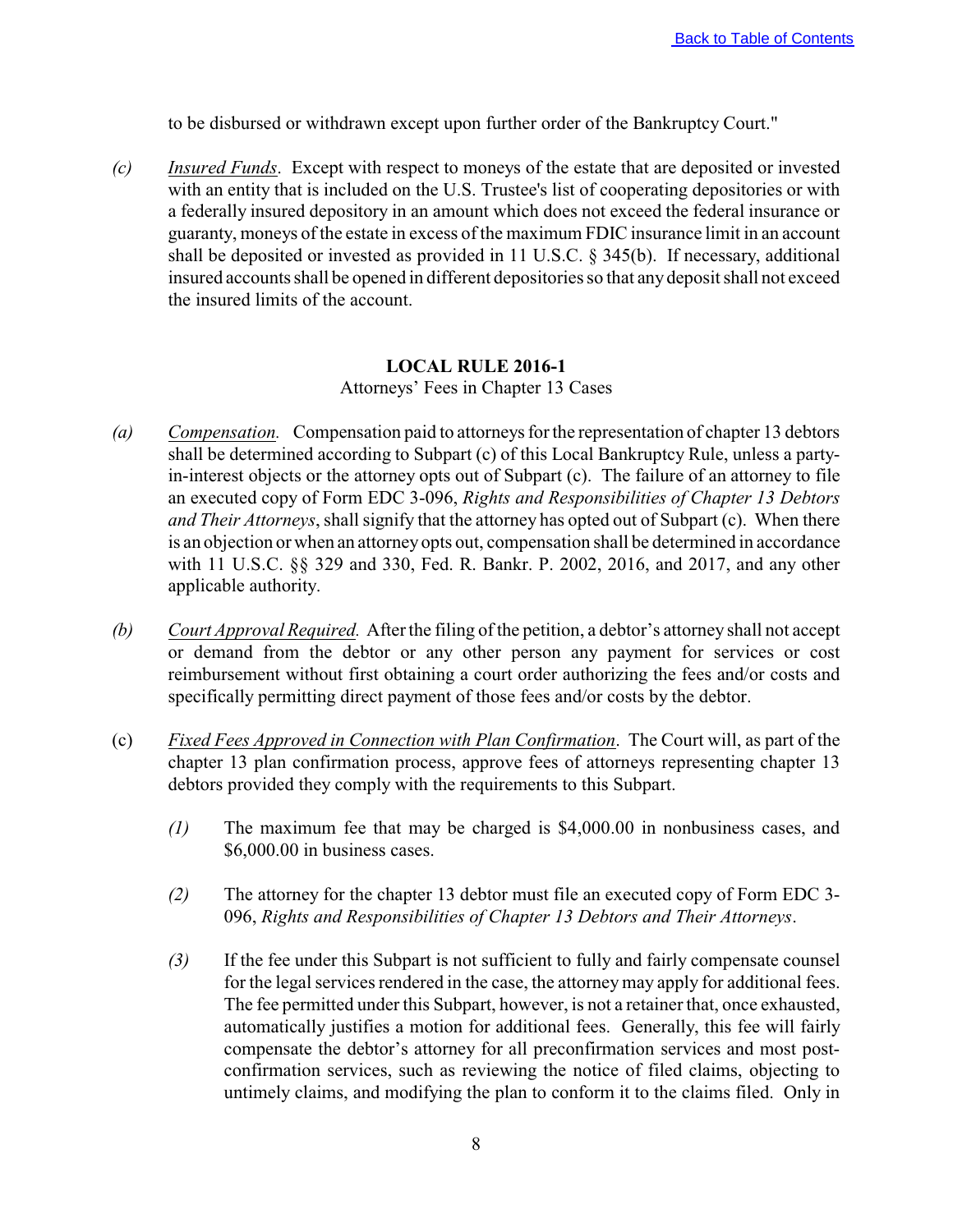<span id="page-11-0"></span>instances where substantial and unanticipated post-confirmation work is necessary should counsel request additional compensation. Form EDC 3-095, *Application and Declaration RE: Additional Fees and Expenses in Chapter 13 Cases*, may be used when seeking additional fees. The necessity for a hearing on the application shall be governed by Fed. R. Bankr. P.  $2002(a)(6)$ .

- *(4)* If an attorney elects to be compensated pursuant to Subpart (c) but the case is dismissed prior to confirmation of a plan, absent a contrary order, the trustee shall pay to the attorney, to the extent funds are available, an administrative claim equal to fifty per cent (50%) of the total fee the debtor agreed to pay less any pre-petition retainer. The attorney shall not collect, receive, or demand additional fees from the debtor unless authorized by the Court.
- *(5)* The Court may allow compensation different from the compensation provided under this Subpart any time prior to entry of a final decree, if such compensation proves to have been improvident in light of developments not capable of being anticipated at the time the plan is confirmed or denied confirmation.
- *(d) Service of Disclosures of Compensation.* All attorneys shall file and serve on the U.S. Trustee and the trustee the initial and supplemental disclosures of compensation required by Fed. R. Bankr. P. 2016(b).

## **LOCAL RULE 2016-2**

## Compensation of Chapter 7 Trustees

- *(a) Motion Procedure.* Every application for compensation of a Chapter 7 trustee in the categories set forth in paragraph (b) shall be presented by motion noticed and set for hearing pursuant to LBR 9014-1. Such motion shall be supported by time records and a narrative statement of the trustee's services.
- *(b) Categories*. The procedure specified in paragraph (a) shall be followed for requests that satisfy any of the following criteria:.
	- *(1)* Fee requests seeking \$10,000.00, or more;
	- *(2)* Cases in which the trustee seeks fees exceeding the amount remaining to pay unsecured priority and general claims;
	- *(3)* Cases in which there is a "carve out" for the estate or a "short sale";
	- *(4)* Cases where the trustee has operated the business of the debtor; or
	- *(5)* Cases in which the court specifically orders such a fee application.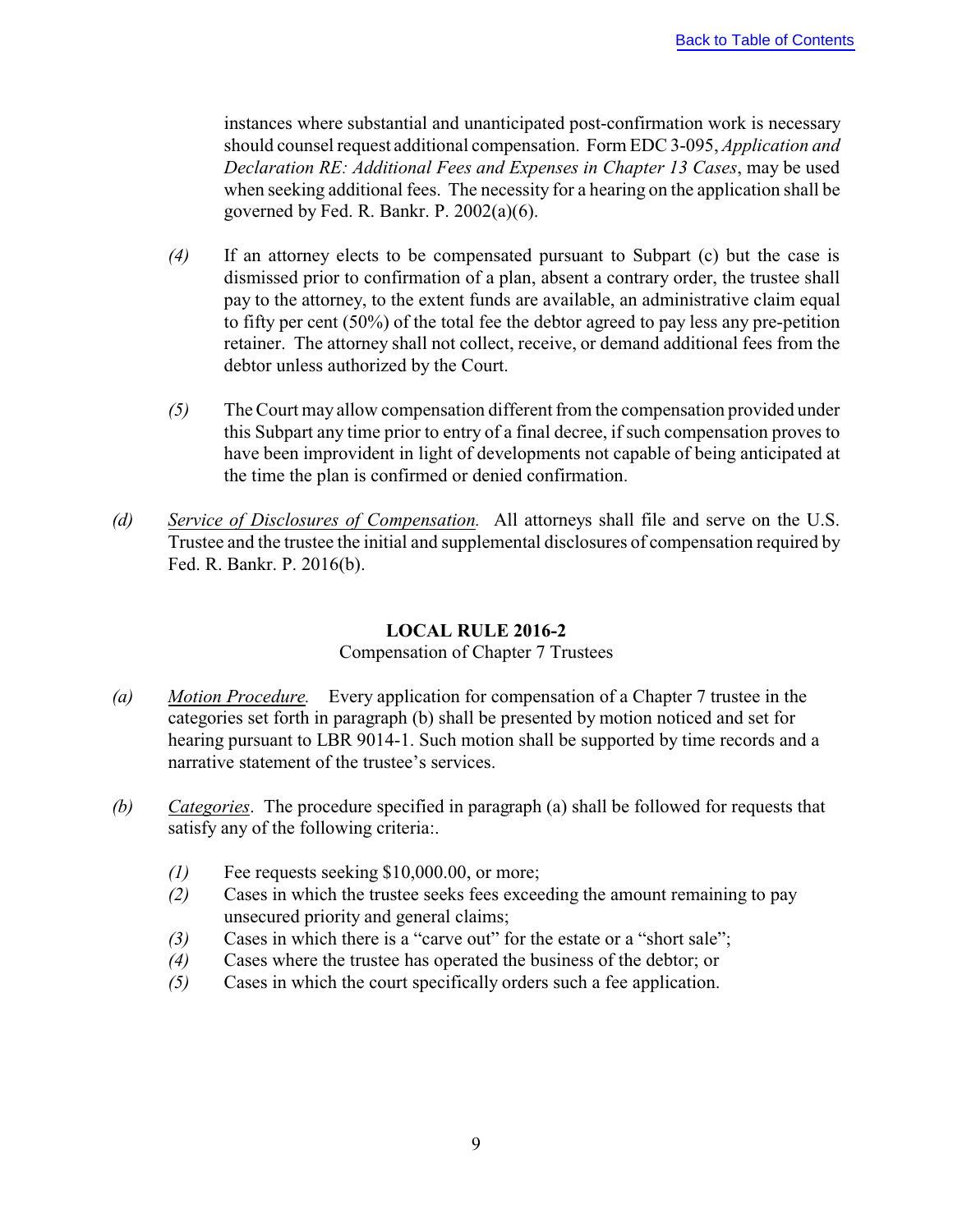## **LOCAL RULE 2017-1**

Attorneys - Appearances, Scope of Representation, and Withdrawal

## <span id="page-12-0"></span>*(a) Scope of Representation in Bankruptcy Cases and Proceedings.*

- *(1)* An attorney who is retained to represent a debtor in a bankruptcy case constitutes an appearance for all purposes in the case, including, without limitation, motions for relief from the automatic stay, motions to avoid liens, objections to claims, and reaffirmation agreements. However, an appearance in the bankruptcy case for a party does not require the attorney to appear for that party in an adversary proceeding.
- *(2)* An attorney appearing in a bankruptcy case or in an adversary proceeding may not withdraw from representation, or decline to act on behalf of the client, without first complying with the withdrawal requirements of Subpart (e) of this Rule. Any contract or agreement which purports to limit the scope of an attorney's representation, except as permitted by Subpart (a)(1) of this Rule, will not be recognized by the Court.

## *(b) Appearance as Attorney of Record.*

- *(1) Appearance Required*. Except as permitted in Subpart (c) of this Rule, no attorney may participate in any action unless the attorney has appeared as an attorney of record. A single client may be represented by more than one attorney of record to the extent authorized by the applicable Rules of Professional Conduct.
- *(2) Manner of Making Appearance.* Appearance as an attorney of record is made:
	- *(A)* By signing and filing an initial document;
	- *(B)* By causing the attorney's name to be listed in the upper left hand corner of the first page of the initial document;
	- *(C)* By physically appearing at a court hearing in the matter, formally stating the appearance on the record, and then signing and filing a confirmation of appearance within seven (7) days; or
	- *(D)* By filing and serving on all parties a substitution of attorneys as provided in Subpart (h) of this Rule.
- *(c) Attorneys Within Organizations.* Appearances as an attorney of record shall not be made in the name of a law firm, organization, public entity, agency, or department. See Fed. R. Civ. P. 11. When an attorney is employed or retained by a law firm, organization, public entity, agency, or department, however, the attorney may participate in an action, without filing a substitution of attorneys, if another person employed or retained by the same law firm, organization, public entity, agency, or department is attorney of record in the action.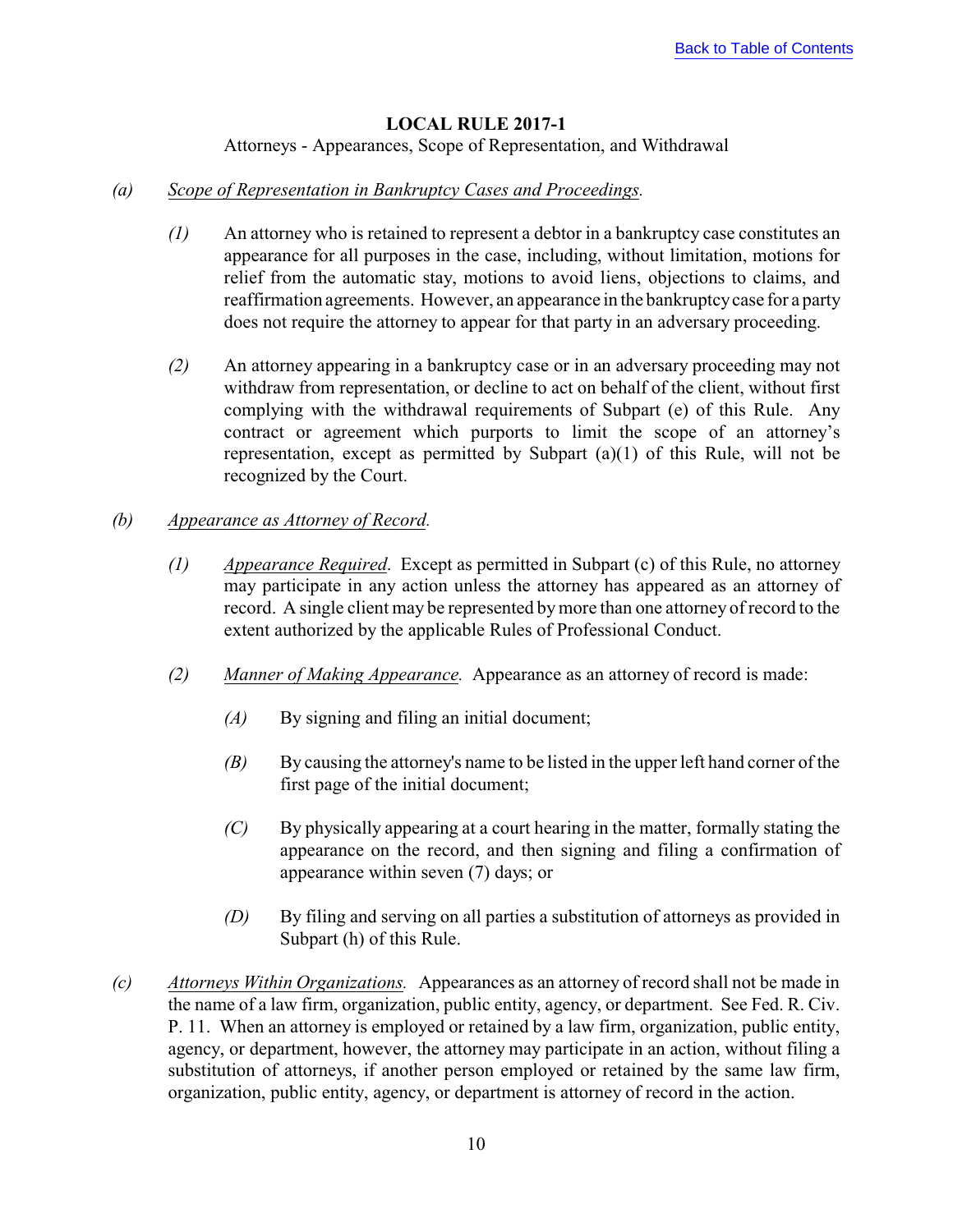### *(d) Counsel for Service.*

- *(1) Designation of Counsel for Service.* When multiple attorneys from a single law firm, organization, public entity, agency, or department are listed in the upper left hand corner of the first page of each filed document, one of the listed attorneys shall be designated as counsel for service. That designation shall be accomplished by so designating in the counsel identification in the upper left hand corner of the first page of the initial document or by filing and serving a document entitled "Designation of Counsel for Service," which will state the name, address, and telephone number of the designated counsel for service and will be signed by that counsel. The Clerk will serve court orders on the designated counsel for service. The identity of counsel for service in a particular action may be changed by filing and serving on all parties a document entitled "Change in Designation of Counsel for Service" stating the name, address, and telephone number of new and old counsel for service, identifying new counsel for service, and bearing the signature of the new counsel for service.
- *(2) Service in the Absence of a Designation.* If no designation of counsel for service has been made in a particular instance, the Clerk may select the attorney for service from the listing in the upper left hand corner of the first page of the initial filed document or from the signature block.
- *(e) Withdrawal.* Unless otherwise provided herein, an attorney who has appeared may not withdraw leaving the client in propria persona without leave of court upon noticed motion and notice to the client and all other parties who have appeared. The attorney shall provide an affidavit stating the current or last known address or addresses of the client and the efforts made to notify the client of the motion to withdraw. Withdrawal as attorney is governed by the Rules of Professional Conduct of the State Bar of California, and the attorney shall conform to the requirements of those Rules. The authority and duty of the attorney of record shall continue until relieved by order of the Court issued hereunder. Leave to withdraw may be granted subject to such appropriate conditions as the Court deems fit.
- *(f) Withdrawal Following Limited Appearance.* Any attorney who has appeared on behalf of a party in an action solely for the purpose of contesting an application for a temporary restraining order or other preliminary injunctive relief may withdraw from that action within fourteen (14) days after making that appearance, or at such other time as the Court may determine, by filing a notice and affidavit that the attorney is no longer attorney of record for the party. Such application shall establish that the attorney has returned all documents and other items received in connection with the action and shall set forth the last known address and telephone number of the party.
- *(g) Change of Address.* Each appearing attorney and pro se party is under a continuing duty to notify the Clerk and all other parties of any change of address or telephone number of the attorney or the pro se party. Absent such notice, service of documents at the prior address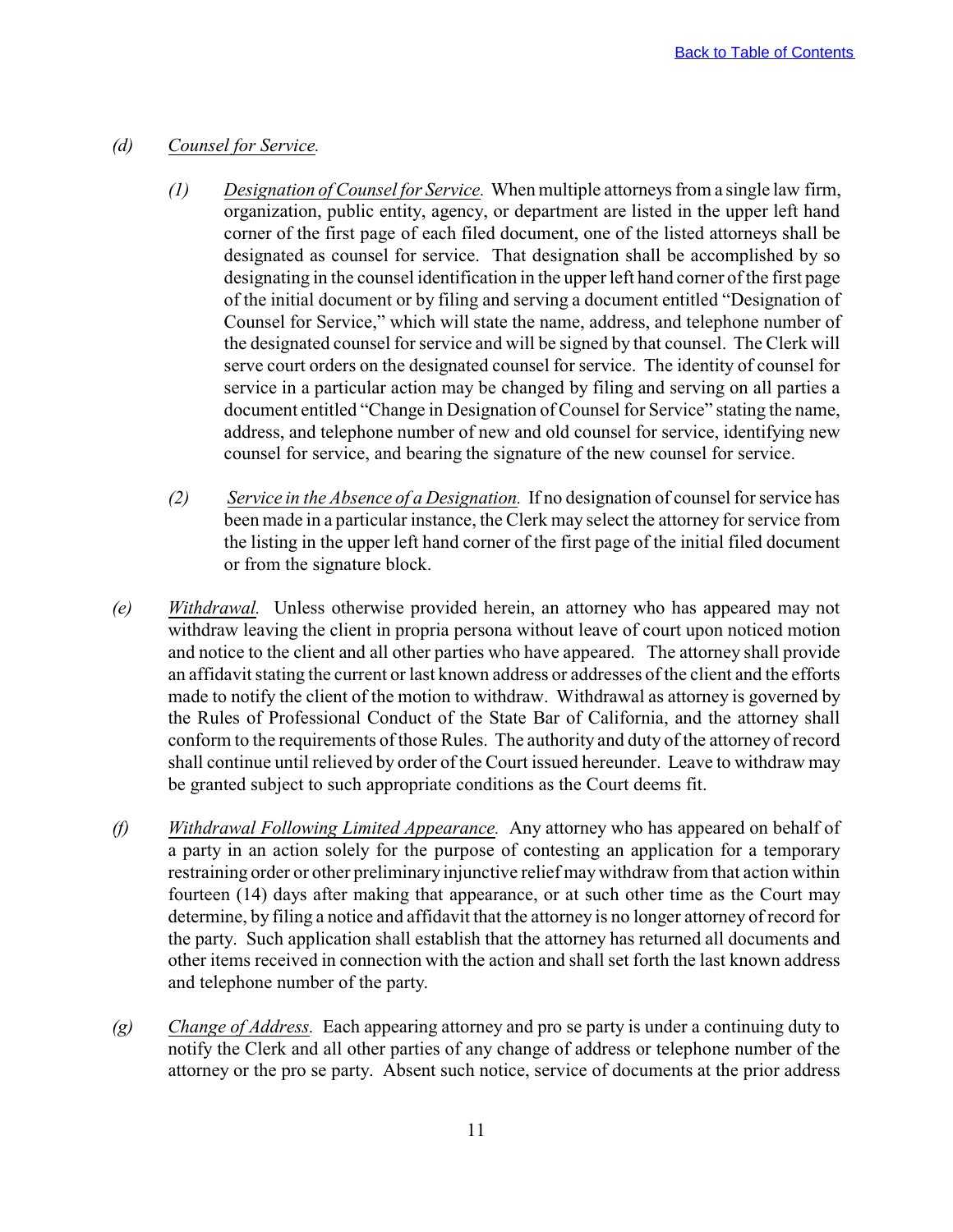<span id="page-14-0"></span>of the attorney or pro se party shall be fully effective. Separate notice shall be filed and served on all parties in each action in which an appearance has been made.

- *(h) Substitution of Attorneys.* An attorney who has appeared in an action may substitute another attorney and thereby withdraw from the action by submitting a substitution of attorneys that shall set forth the full name and address of the new individual attorney and shall be signed by the withdrawing attorney, the new attorney, and the client. All substitutions of attorneys shall require the approval of the Court.
- *(i) Local Co-Counsel.* A judge to whom an action is assigned has discretion in that action, and upon notice, to require an attorney appearing in this Court who maintains an office outside this District to designate a member of the Bar of this Court who does maintain an office within this District as co-counsel with the authority to act as attorney of record for all purposes. In such a case, the attorney shall file with such designation the address, telephone number, and consent of the designee.
- (*j) Formal Notice of Association of Counsel.* Any attorney not substituted in as attorney of record under Subpart (h) of this Rule and not authorized to participate under other provisions in this Rule must file a notice of association, signed by an attorney of record and the associating attorney, and served on all parties.

## **LOCAL RULE 3003-1**

#### Filing Proofs of Claim in Chapter 11 Cases

Unless otherwise ordered by the Court, and except as provided in Fed. R. Bankr. P.  $3003(c)(3)$ , a proof of claim in a chapter 11 case shall be filed within ninety (90) days after the date first set for the meeting of creditors called pursuant to 11 U.S.C. § 341(a), unless the claimant is a governmental unit, in which case a proof of claim shall be filed before 180 days after the date of the order for relief or such later time as the Federal Rules of Bankruptcy Procedure may provide.

#### **LOCAL RULE 3004-1**

#### Filing Proofs of Claim by Chapter 13 Debtors or Trustee

If a creditor fails to file a proof of claim in a chapter 13 case within the time required by Fed. R. Bankr. P. 3002(c) or 11 U.S.C. § 502, the debtor or the trustee may file a proof of claim on behalf of the creditor pursuant to Fed. R. Bankr. P. 3004. The time for the filing of such a claim is extended to sixty (60) days after service on the debtor and the debtor's attorney, if any, of the Notice of Filed Claims as required by LBR 3007-1(d)(2).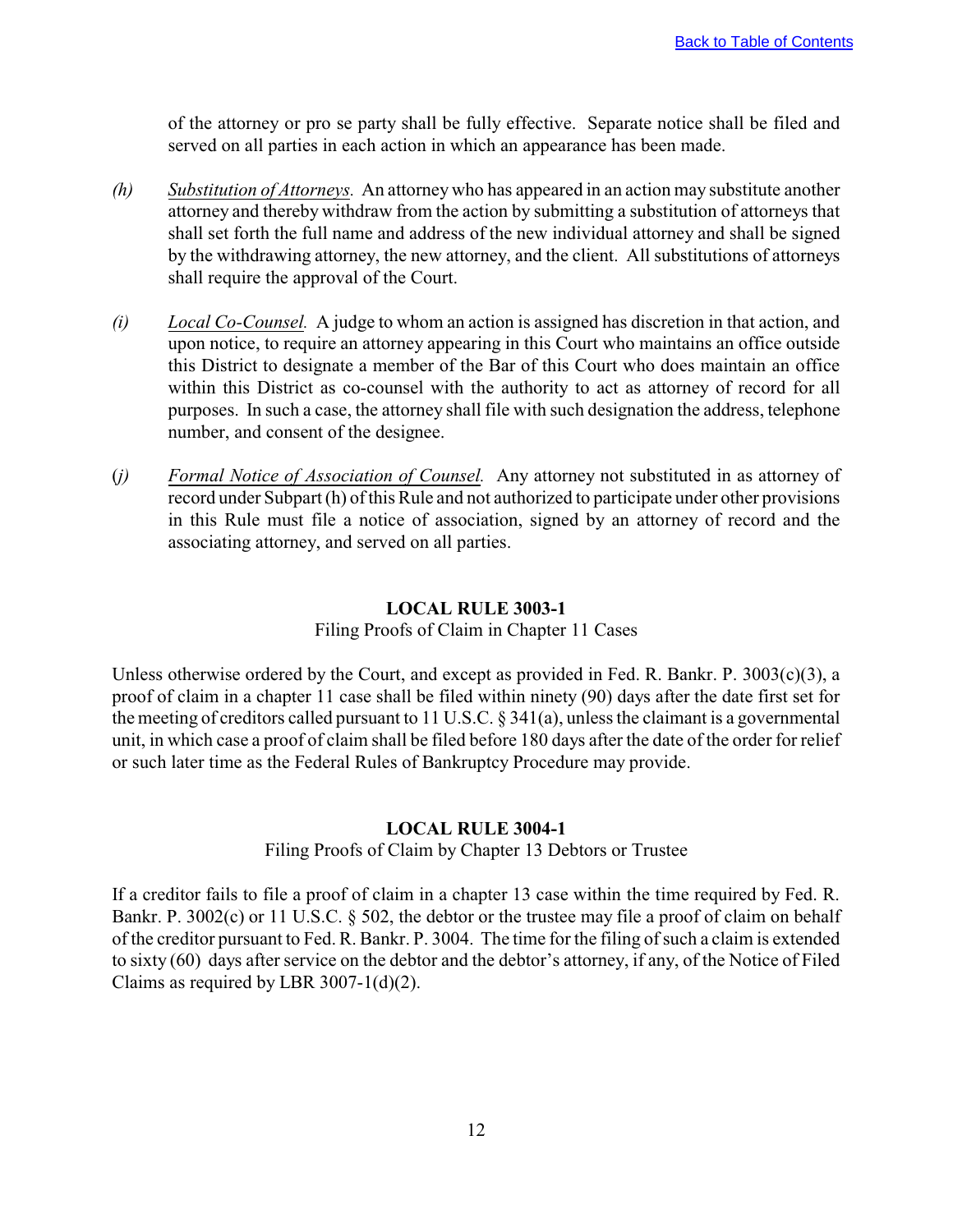# **LOCAL RULE 3007-1**

#### Objections to Proofs of Claim

<span id="page-15-0"></span>*(a*) An objection to a proof of claim shall include the name of the claimant, the date the proof of claim was filed with the Court, the amount of the claim, and the number of the claim as it appears on the claims register maintained by the Court. Unless the basis for the objection appears on the face of the proof of claim, the objection shall be accompanied by evidence establishing its factual allegations and demonstrating that the proof of claim should be disallowed. A mere assertion that the proof of claim is not valid or that the debt is not owed is not sufficient to overcome the presumptive validity of the proof of claim.

#### *(b) Amount of Notice.*

- *(1) Objections Set on 44 Days' Notice.* Unless the objecting party elects to give the notice permitted by LBR 3007-1(b)(2), the objecting party shall file and serve the objection at least forty-four (44) days prior to the hearing date.
	- *(A) Opposition*. Opposition, if any, to the sustaining of the objection shall be in writing and shall be served and filed with the Court by the responding party at least fourteen (14) days preceding the date or continued date of the hearing. Without good cause, no party shall be heard in opposition to an objection at oral argument if written opposition to the objection has not been timely filed. Failure of the responding party to timely file written opposition may be deemed a waiver of any opposition to the sustaining of the objection or may result in the imposition of sanctions.

The opposition shall specify whether the responding party consents to the Court's resolution of disputed material factual issues pursuant to Fed. R. Civ. P. 43(c) as made applicable by Fed. R. Bankr. P. 9017. If the responding party does not so consent, the opposition shall include a separate statement identifying each disputed material factual issue. The separate statement shall enumerate discretely each of the disputed material factual issues and cite the particular portions of the record demonstrating that a factual issue is both material and in dispute.

*(B) Reply.* The objecting party may, at least seven (7) days prior to the date of the hearing, serve and file with the Court a reply to any written opposition filed by a responding party.

If the objecting party does not consent to the Court's resolution of disputed material factual issues pursuant to Fed. R. Civ. P. 43(c), the objecting party shall file and serve, within the time required for a reply, a separate statement identifying each disputed material factual issue. The separate statement shall enumerate discretely each of the disputed material factual issues and cite the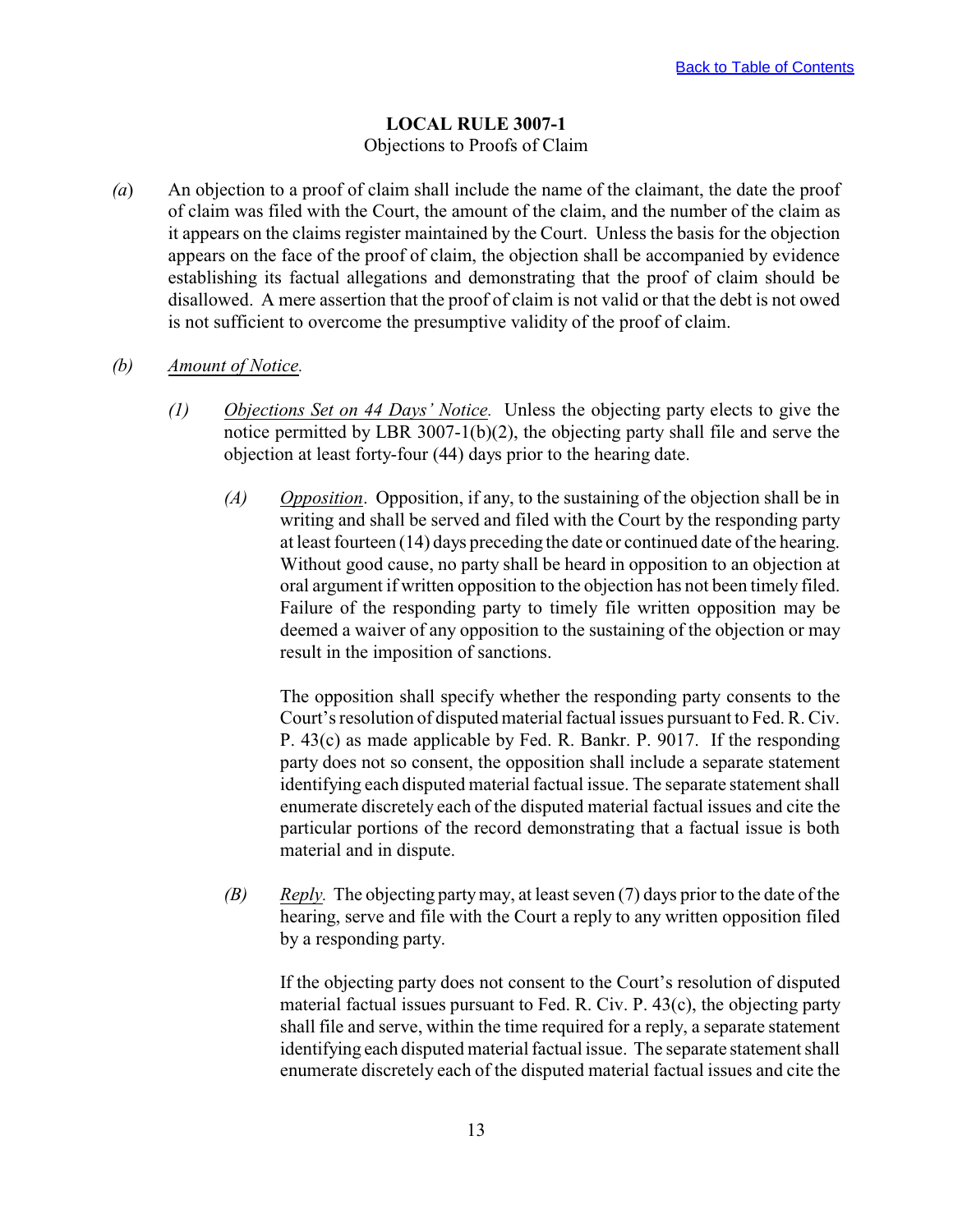particular portions of the record demonstrating that a factual issue is both material and in dispute.

Unless the Court determines that an evidentiary hearing is necessary, the evidentiary record closes upon expiration of the time for the filing of the reply.

- *(C)* Prior to the noticed hearing date, counsel may bring to the Court's attention relevant judicial opinions published after the date the opposition or reply was filed by filing and serving a Statement of Recent Development, containing a citation to and providing a copy of the new opinion without argument. No memoranda, declarations, or documents other than those specified in this Local Rule shall be filed without prior Court approval.
- *(2) Objection Set on 30 Days' Notice.* Alternatively, the objecting party may file and serve the objection at least thirty (30) days prior to the hearing date. When fewer than forty-four (44) days' notice of a hearing is given, no party-in-interest shall be required to file written opposition to the objection. Opposition, if any, shall be presented at the hearing on the objection. If opposition is presented, or if there is other good cause, the Court may continue the hearing to permit the filing of evidence and briefs.
- *(c)* An objection to a proof of claim shall be served on the claimant at the address on the proof of claim and the address listed in the schedules, if different from the claimant's address noted on the proof of claim.

#### *(d) Objections to Proofs of Claim in Chapter 13 Cases.*

- *(1)* Prior to the expiration of the deadline to object to proofs of claim applicable in chapter 13 cases, set in Subpart  $(d)(3)$  below, the trustee shall pay a claim as specified in the confirmed chapter 13 plan unless the trustee is served with an objection to such claim that is set for hearing within sixty (60) days of its service. Until the objection is adjudicated or settled, the trustee shall cease paying dividends on account of the claim. If the objection is overruled, at the request of the claimant or the trustee, the court may make provision for payment of any dividends not paid while the objection was pending.
- *(2)* The Notice of Filed Claims shall be filed and served by the trustee upon the debtor and the debtor's attorney, if any, no later than the longer of 250 days after the order for relief or 180 days after plan confirmation.
- *(3)* Objections to claims shall be filed and served no later than sixty (60) days after service of the Notice of Filed Claims. The debtor shall set a hearing on any objection pursuant to LBR 3007-1(b)(1) or (b)(2) on the earliest available court date.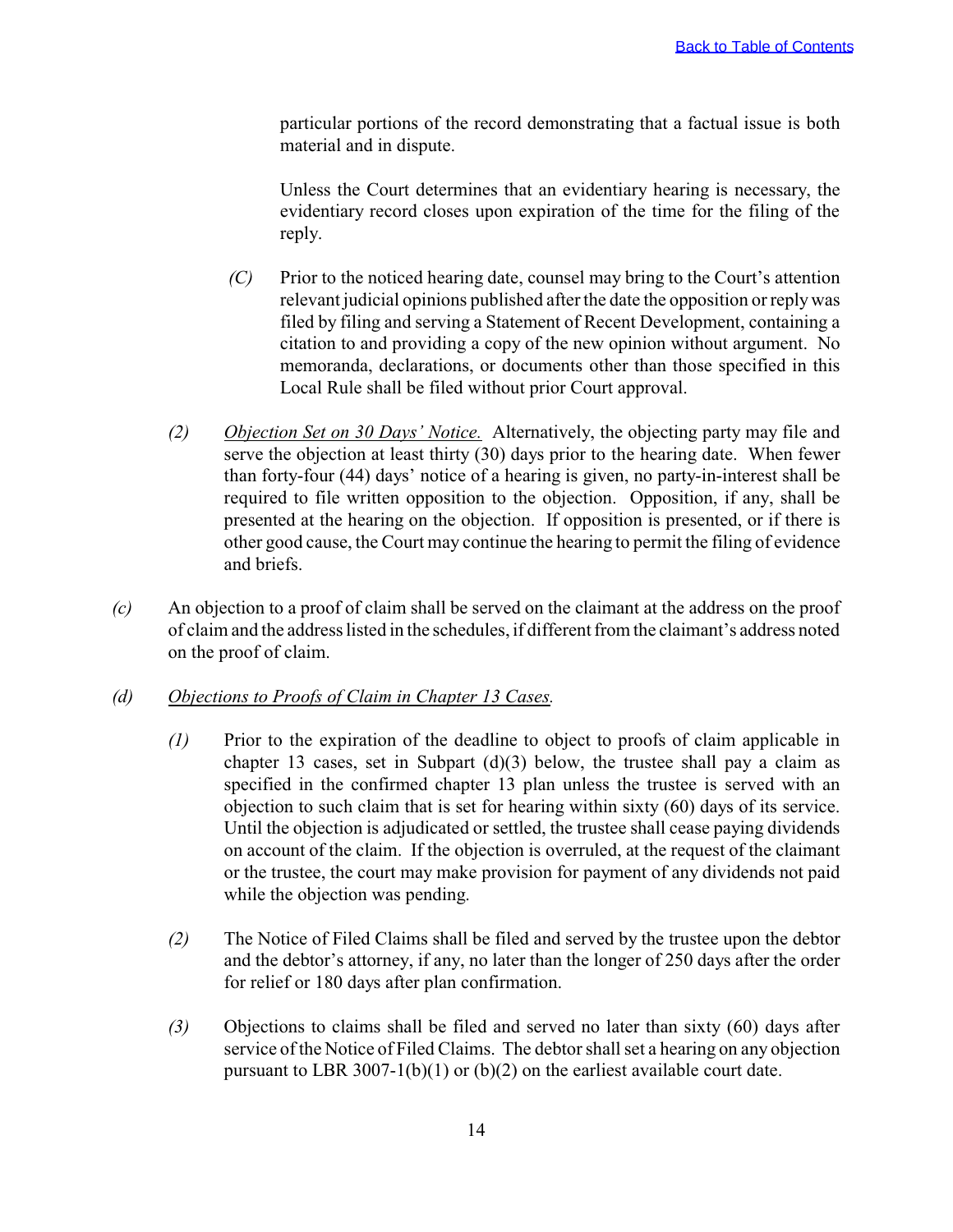- <span id="page-17-0"></span>*(4)* Nothing herein shall prevent the debtor, the trustee, or any other party-in-interest from objecting to a proof of claim after the expiration of the deadline for objections specified in Subparagraph (d)(3) above. However, any objection filed after the expiration of that deadline shall not, if sustained, result in any order that the claimant refund amounts paid on account of its claim.
- *(5)* If the Notice of Filed Claims includes allowed claims that are not provided for in the chapter 13 plan, or that will prevent the chapter 13 plan from being completed timely, the debtor shall file a motion to modify the chapter 13 plan, along with any valuation and lien avoidance motions not previously filed, in order to reconcile the chapter 13 plan and the filed claims with the requirements of the Bankruptcy Code. These motions shall be filed and served no later than ninety (90) days after service by the trustee of the Notice of Filed Claims and set for hearing by the debtor on the earliest available court date.
- *(6)* Nothing herein shall prevent the debtor, the trustee, or the holder of an allowed unsecured claim from requesting plan modifications at other times.
- *(7)* If the Court enters an order valuing a creditor's collateral and the creditor has filed or later files a proof of a secured claim in an amount greater than the value established for the collateral, the allowed secured claim shall be the value of the collateral determined by the Court. It is unnecessary for the trustee or the debtor to file a claim objection in addition to the motion valuing the collateral. If the creditor has filed or later files a proof of a secured claim in an amount less than the value established for the collateral, the allowed secured claim shall be the amount claimed by the creditor.
- *(8)* If the Court enters an order avoiding the judicial lien or nonpossessory, nonpurchase money security interest of a creditor and the creditor has filed or later files proof of a secured claim that identifies as security only the avoided lien or security interest, the claim shall be allowed as a general unsecured claim. It is unnecessary for the trustee or the debtor to file a claim objection in addition to the lien avoidance motion.

## **LOCAL RULE 3015-1**

#### Chapter 13 Debt Adjustment Cases

- *(a) Mandatory Form Plan.* All chapter 13 debtors, as well as the trustee and holders of unsecured claims, when proposing a plan pursuant to 11 U.S.C. §§ 1321, 1323, and 1329(a), shall utilize Form EDC 3-080, the standard form *Chapter 13 Plan*.
- *(b) Chapter 13 Debtor's Duties.* In addition to the duties imposed on a chapter 13 debtor by the Bankruptcy Code, the Federal Rules of Bankruptcy Procedure, and elsewhere in these Local Bankruptcy Rules, the following duties are imposed on chapter 13 debtors: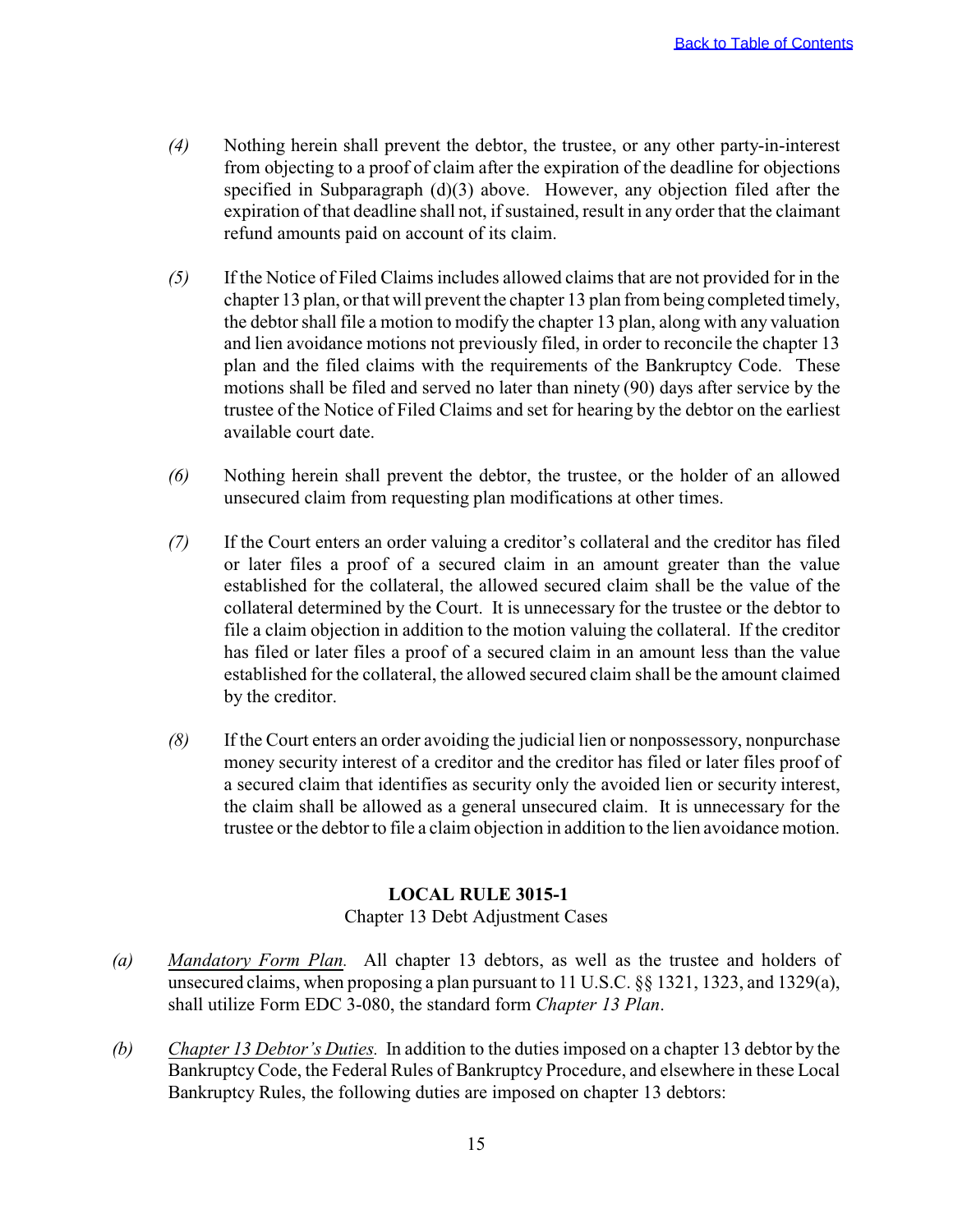- *(1) Transfers of Property*. The debtor shall not transfer, encumber, sell, or otherwise dispose of any personal or real property with a value of \$1,000.00 or more other than in the ordinary course of business without prior Court authorization. To obtain Court authorization, the debtor shall comply with LBR 3015-1(i).
- *(2) New Debt.* Except as provided in 11 U.S.C. §§ 364 and 1304, the debtor shall not incur new debt exceeding \$1,000.00 without prior Court authorization. To obtain Court authorization, the debtor shall comply with LBR 3015-1(i). A new consumer debt of less than \$1,000.00 shall not be paid through this plan absent compliance with 11 U.S.C. § 1305(c).
- *(3) Insurance.* The debtor shall maintain insurance as required by any law or contract and the debtor shall provide evidence of that insurance as required by 11 U.S.C. §  $1326(a)(4)$ .
- *(4) Compliance with Applicable Nonbankruptcy Law.* The debtor's financial and business affairs shall be conducted in accordance with applicable nonbankruptcy law including the timely filing of tax returns and payment of taxes.
- *(5) Periodic Reports.* Upon the trustee's request, the debtor shall provide the trustee with a copy of any tax return, W-2 form, and 1099 form filed or received while the case is pending, and furnish the trustee with periodic financial information regarding the debtor's business or financial affairs.
- *(6) Documents Required by Trustee.* The debtor shall provide to the trustee, not later than the fourteen (14) days after the filing of the petition, Form EDC 3-088, *Domestic Support Obligation Checklist,* or other written notice of the name and address of each person to whom the debtor owes a domestic support obligation together with the name and address of the relevant state child support enforcement agency (see 42 U.S.C. §§ 464 & 466), Form EDC 3-086, *Class 1 Checklist*, for each Class 1 claim, and Form EDC 3-087, *Authorization to Release Information to Trustee Regarding Secured Claims Being Paid By The Trustee*.
- *(c) Procedure to Confirm Original Plan*.
	- *(1) Filing the Plan.* The debtor shall file Form EDC 3-080, *Chapter 13 Plan*, within fourteen (14) days of the filing of the petition.
	- *(2) Serving the Plan on the Trustee.* The debtor shall serve the chapter 13 plan on the trustee. The plan, together with Form EDC 3-088, *Domestic Support Obligation Checklist*, Form EDC 3-086, *Class 1 Checklist*, and Form EDC 3-087, *Authorization to Release Information to Trustee Regarding Secured Claims Being Paid By The Trustee*., must be received by the trustee no later than fourteen (14) days after the filing of the petition.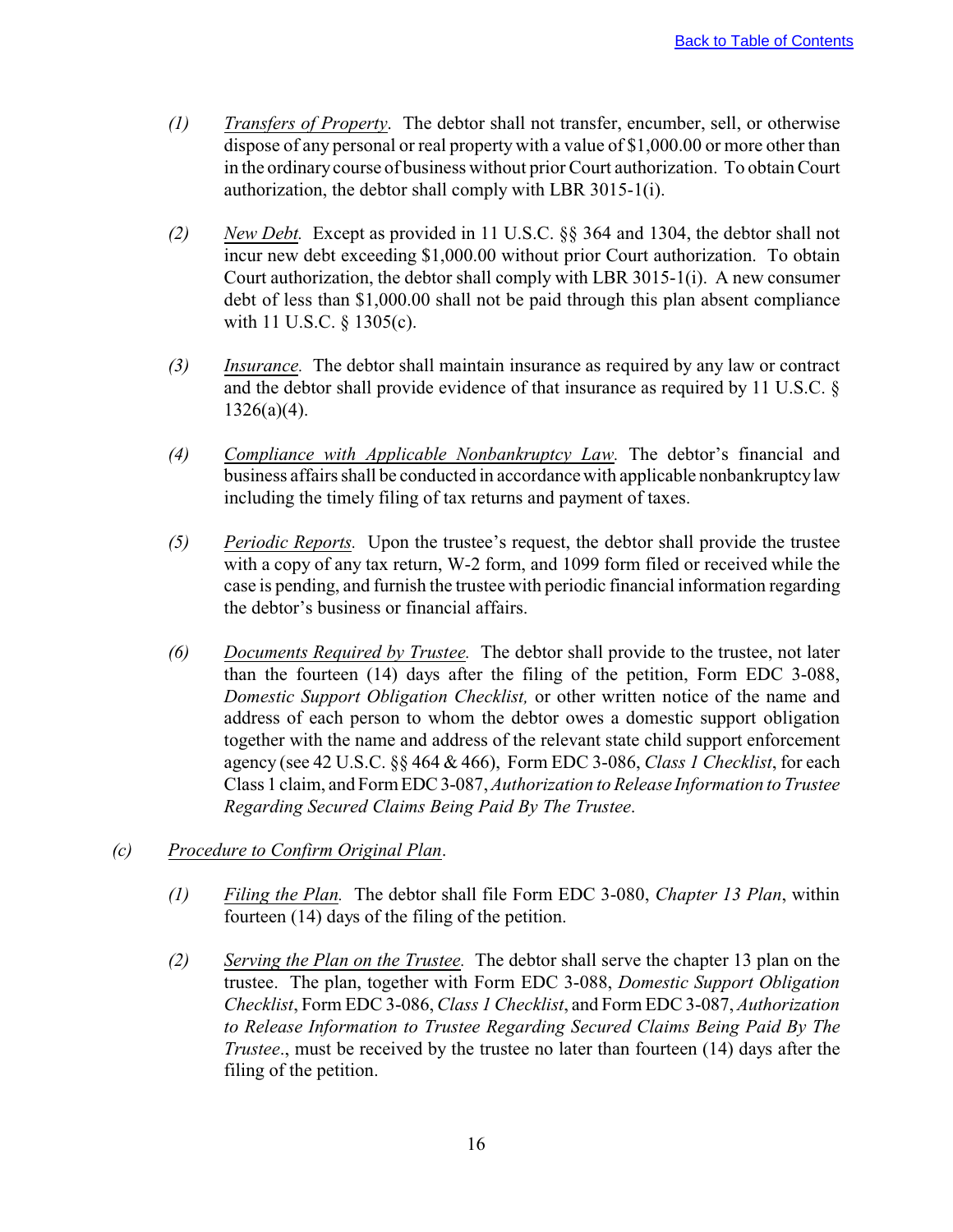- *(3) Trustee's Service of the Plan on Creditors.* The trustee shall serve all creditors and other persons entitled to notice with a copy of the debtor's chapter 13 plan. However, if the trustee does not receive the debtor's chapter 13 plan by the fourteenth (14th) day after the filing of the petition, the debtor shall seek confirmation of the chapter 13 plan by complying with the requirements of LBR  $3015 - 1(d)(1)$ .
- *(4) Objecting to Plan Confirmation.* Creditors, as well as the trustee, may object to the confirmation of the chapter 13 plan. An objection and a notice of hearing must be filed and served upon the debtor, the debtor's attorney, and the trustee within seven (7) days after the first date set for the meeting of creditors held pursuant to 11 U.S.C. § 341(a). The objection shall be set for hearing on the confirmation hearing date and time designated in the Notice of Chapter 13 Bankruptcy Case, Meeting of Creditors & Deadlines. The objection shall comply with LBR 9014-1(a)-(e),  $(f)(2)$ , and  $(g)-(1)$ , including the requirement for a Docket Control Number on all documents relating to the objection. The notice of hearing shall inform the debtor, the debtor's attorney, and the trustee that no written response to the objection is necessary. Absent a timely objection and a properly noticed hearing on it, the Court may confirm the chapter 13 plan without a hearing.
- *(d) Procedure to Confirm Modified Plans*.
	- *(1) Modified Plans Proposed Prior to Confirmation.* If the debtor modifies the chapter 13 plan before confirmation pursuant to 11 U.S.C. § 1323, the debtor shall file and serve the modified chapter 13 plan together with a motion to confirm it. The plan shall be filed as a separate document. Notice of the motion shall comply with Fed. R. Bankr. P. 2002(b), which requires twenty-eight (28) days' of notice of the time fixed for filing objections, as well as LBR 9014-1(f)(1). LBR 9014-1(f)(1) requires twenty-eight (28) days' notice of the hearing and notice that opposition must be filed fourteen (14) days prior to the hearing. In order to comply with both Fed. R. Bankr. P. 2002(b) and LBR 9014-1(f)(1), parties-in-interest shall be served at least forty-two (42) days prior to the hearing.
	- *(2) Modified Plans Proposed After Confirmation.* If the debtor, trustee, or the holder of an allowed unsecured claim modifies the chapter 13 plan after confirmation pursuant to 11 U.S.C. § 1329, the plan proponent shall file and serve the modified chapter 13 plan together with a motion to confirm it. The plan shall be filed as a separate document. Notice of the motion shall comply with Fed. R. Bankr. P. 3015(g), which requires twenty-one (21) days' of notice of the time fixed for filing objections, as well as LBR 9014-1(f)(1). LBR 9014-1(f)(1) requires twenty-eight (28) days' notice of the hearing and notice that opposition must be filed fourteen (14) days prior to the hearing. In order to comply with both Fed. R. Bankr. P. 3015(g) and LBR 9014- $1(f)(1)$ , parties-in-interest shall be served at least thirty-five (35) days prior to the hearing.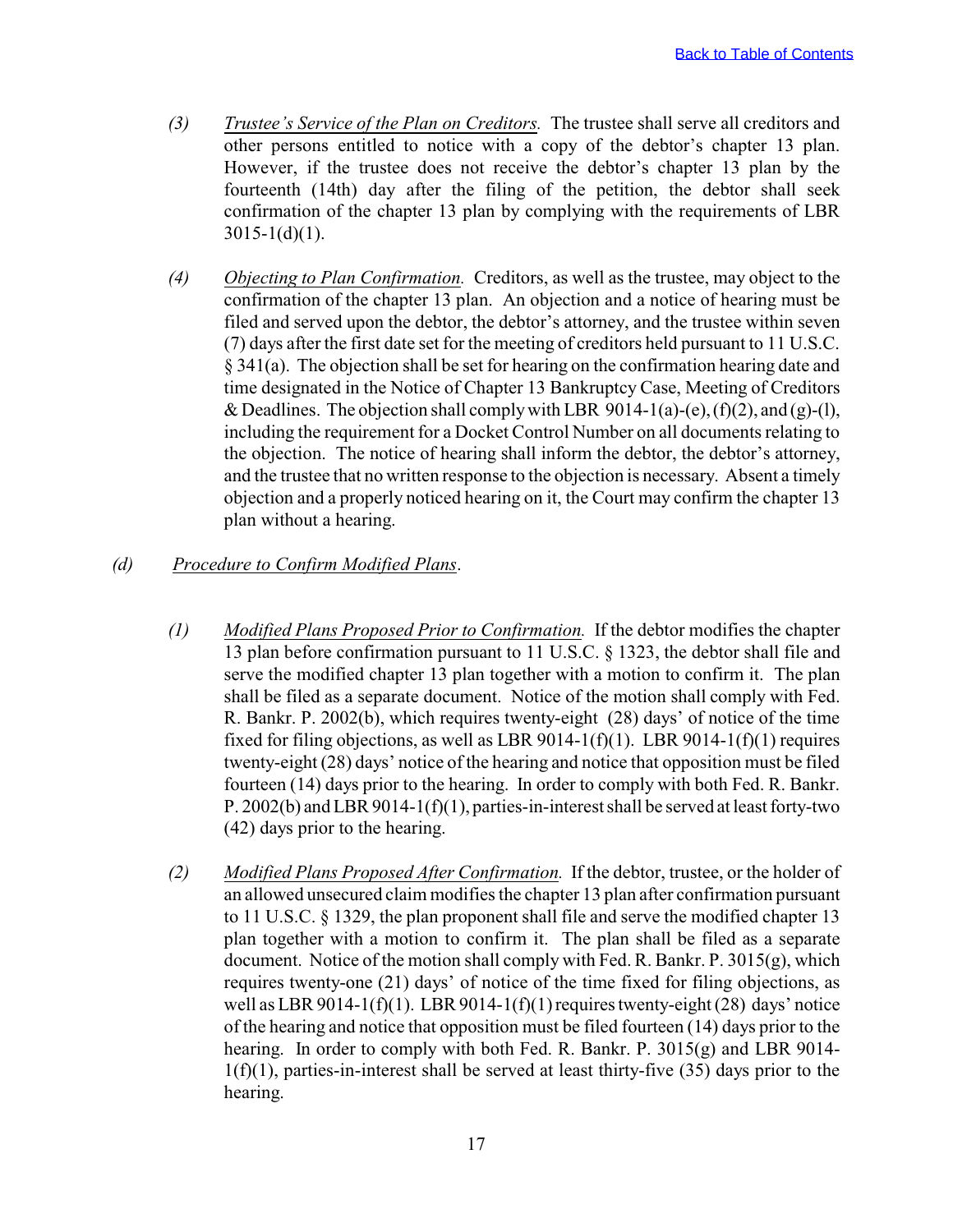- *(3) Minor Modifications.* The Court may approve, on the written stipulation of the debtor and the trustee, nonmaterial modifications of a confirmed chapter 13 plan. To be regarded as nonmaterial, the modification must not delay or reduce the dividend payable on account of any claim or otherwise modify the claim of any creditor absent the affected creditor's written consent.
- *(e) Lodging Confirmation Order.* When no objection is filed to the proposed chapter 13 plan, a confirmation order shall be lodged within fourteen (14) days of the expiration of the deadline for filing objections. The confirmation order shall identify the plan by the date it was filed. If an objection is filed but is overruled, an order confirming the plan and overruling the objection shall be lodged within fourteen (14) days after conclusion of the hearing on the objection. The order shall conform substantially with Form EDC 3-081, *Order Confirming Plan*.
- *(f) Plan Payments*.
	- *(1) Due Date.* Plan payments shall be made monthly and must be received by the trustee on the twenty-fifth (25th) day of each month beginning the month after the order for relief under chapter 13. All plan payments to the trustee by the debtor shall be by cashier's check, money order, or electronic transfer approved by the trustee.
	- *(2) Adequate Protection Payments.* Prior to confirmation, the trustee shall pay on account of each allowed claim secured by a purchase money security interest in personal property an adequate protection payment if required by 11 U.S.C. §  $1326(a)(1)(C)$ . The adequate protection payment shall equal the monthly dividend stated in the proposed plan. Adequate protection payments shall be disbursed by the trustee in connection with his or her customary month-end disbursement cycle beginning the month after the case was filed. If a claimant is paid an adequate protection payment prior to plan confirmation, that claimant shall not be paid a monthly dividend for the same month after confirmation.
	- *(3) Trustee's Fees on Certain Plan Payments*. The trustee may collect, with the authorization of the U.S. Trustee, the percentage fee fixed under 28 U.S.C. §  $586(e)(1)(B)$  on all receipts used to pay post-petition contract installment payments paid to holders of secured claims, whether made before or after confirmation of the chapter 13 plan, as well as on all adequate protection payments made by the trustee to holders of secured claims.
	- *(4) Late Charges.*
		- *(A)* If the trustee is unable to pay timely a post-petition contract installment payment due to the holder of a Class 1 secured claim in the first month following the filing of the petition, the trustee shall pay from the debtor's plan payments the applicable late charge prior to the completion of the plan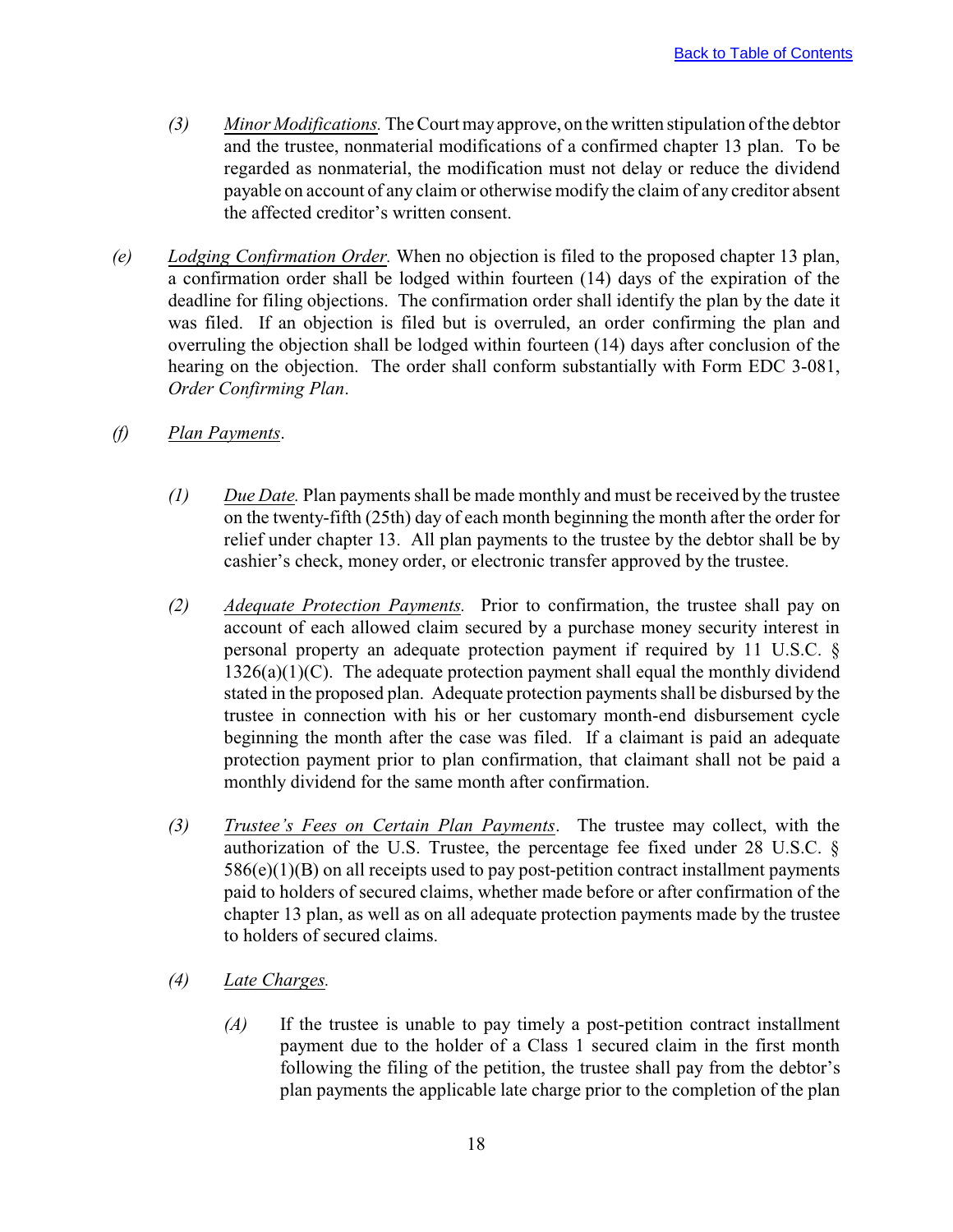whether or not it is demanded in a proof of claim.

- *(B)* A late charge may not be imposed on a post-petition contract installment payment paid or tendered during the contractual grace period even though an earlier installment, or any late charge thereon, may not have been paid when due. For purposes of determining whether a late charge may be imposed, any post-petition contract installment payment tendered by the trustee shall be applied by the holder of the Class 1 claim to the most recent post-petition contract installment payment to fall due.
- *(5) Wage Order.* After confirmation of a plan, in the discretion of the trustee, the trustee may obtain the issuance of a wage order (Form EDC 3-083) in order to obtain plan payments from the debtor's employer.

## *(g) Dismissal Due to Plan Payment Defaults*.

- *(1)* If the debtor fails to make a payment pursuant to a confirmed plan, including a direct payment to a creditor, the trustee may mail to the debtor and the debtor's attorney written notice of the default.
- *(2)* If the debtor believes that the default noticed by the trustee does not exist, the debtor shall set a hearing within twenty-eight (28) days of the mailing of the notice of default and give at least fourteen (14) days' notice of the hearing to the trustee pursuant to LBR 9014-1(f)(2). At the hearing, if the trustee demonstrates that the debtor has failed to make a payment required by the confirmed plan, and if the debtor fails to rebut the trustee's evidence, the case shall be dismissed at the hearing.
- *(3)* Alternatively, the debtor may acknowledge that the plan payment(s) has(have) not been made and, within thirty (30) days of the mailing of the notice of default, either (A) make the delinquent plan payment(s) and all subsequent plan payments that have fallen due, or (B) file a modified plan and a motion to confirm the modified plan. If the debtor's financial condition has materially changed, amended Schedules I and J shall be filed and served with the motion to modify the chapter 13 plan.
- *(4)* If the debtor fails to set a hearing on the trustee's notice, or cure the default by payment, or file a proposed modified chapter 13 plan and motion, or perform the modified chapter 13 plan pending its approval, or obtain approval of the modified chapter 13 plan, all within the time constraints set out above, the case shall be dismissed without a hearing on the trustee's application.
- *(5)* Rather than utilize the notice of default procedure authorized by this paragraph, the trustee may file, serve, and set for hearing a motion to dismiss the case. Such a motion may be set for hearing pursuant to either LBR 9014-1(f)(1) or (f)(2).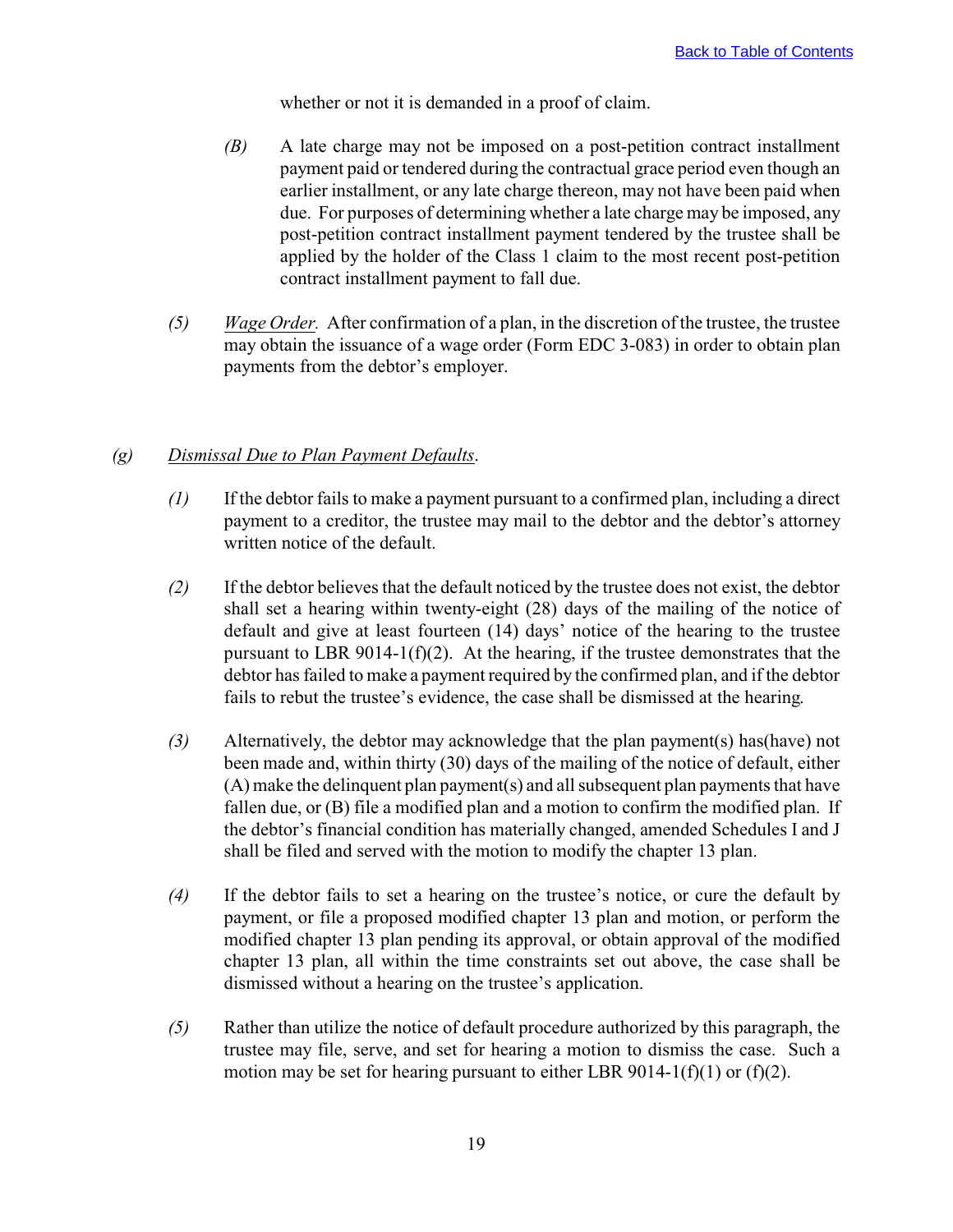- *(h) Trustee's Fees Before Confirmation.* The trustee shall be allowed a fee of up to \$250.00 from available funds in a case that is closed prior to confirmation due to conversion or dismissal.
- *(i) Court Approval of Sales, Transfers, and Credit.*
	- *(1) Prior to Completion of Payments Under the Plan*. Except for transfers made in the ordinary course by a business debtor, prior to completion of payments under the applicable plan, the debtor shall not sell or transfer property or incur debt except as provided herein.
		- *(A) Vehicle Loans.* The court may approve an ex parte motion by the debtor to finance the purchase of a motor vehicle if the trustee's written consent is filed with or as part of the motion. The debtor's motion and the trustee's approval are their certification to the Court that:
			- *(i)* All payments required by the chapter 13 plan are current;
			- *(ii)* The chapter 13 plan is not in default;
			- *(iii)* A declaration, which may be in the format of Schedules I and J, by the debtor has been filed within the prior thirty (30) days that demonstrates an ability to pay all future plan payments, projected living and business expenses, and the new debt;
			- *(iv)* The new debt is a single loan incurred to purchase a motor vehicle that is reasonably necessary for the maintenance or support of the debtor or a dependent of the debtor or, if the debtor is engaged in business, is necessary for the continuation, preservation, and operation of the debtor's business;
			- *(v)* The only security for the new debt will be the motor vehicle to be purchased by the debtor; and
			- *(vi)* The new debt does not exceed \$20,000.00.
		- *(B) New Home Loans.* The Court may approve an ex parte motion by the debtor to finance the purchase of a residence if the trustee's written consent is filed with or as part of the motion. The debtor's motion and the trustee's approval are their certification to the Court that:
			- *(i)* All payments required by the chapter 13 plan are current;
			- *(ii)* The chapter 13 plan is not in default;
			- *(iii)* A declaration, which may be in the format of Schedules I and J, by the debtor has been filed within the prior thirty (30) days that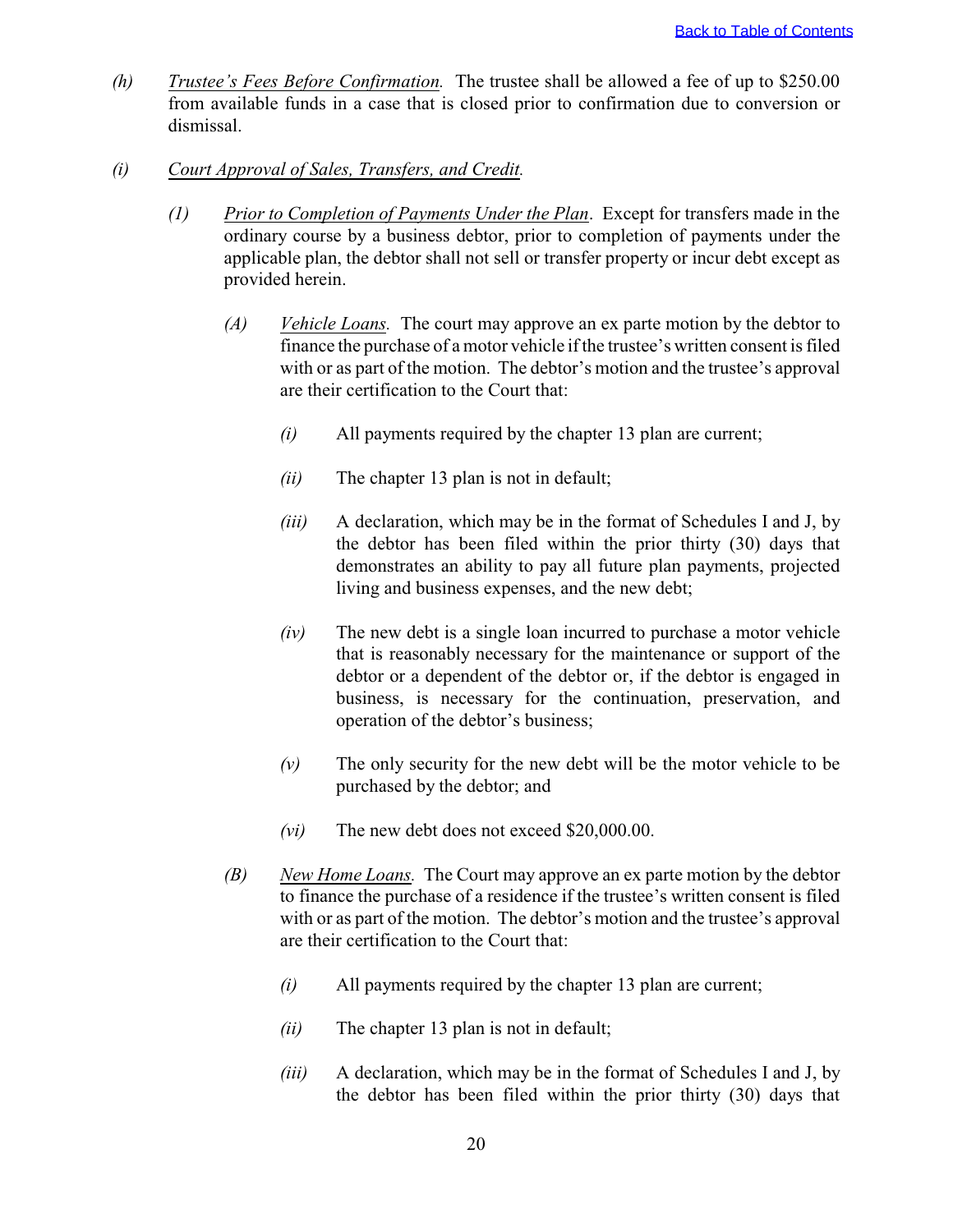demonstrates an ability to pay all future plan payments, projected living and business expenses, and the new debt;

- *(iv)* The new debt is a single loan incurred to purchase a residence that is reasonably necessary for the maintenance or support of the debtor and his or her family;
- *(v)* The only security for the new debt will be the residence to be purchased by the debtor; and
- *(vi)* The monthly payment (the principal and interest payment on account of the new debt plus all impounds, taxes, insurance, association fees, and bonds and other assessments) will not exceed the greater of the debtor's current such monthly payment or rental payment or \$2,500.00.
- *(C) Refinance of Existing Home Loans.* The Court may approve an ex parte motion by the debtor to refinance existing debt(s) encumbering the debtor's residence if the trustee's written consent is filed with or as part of the motion. The debtor's motion and the trustee's approval are their certification to the Court that:
	- *(i)* All payments required by the chapter 13 plan are current;
	- *(ii)* The chapter 13 plan is not in default;
	- *(iii)* A declaration, which may be in the format of Schedules I and J, by the debtor has been filed within the prior thirty (30) days that demonstrates an ability to pay all future plan payments, projected living and business expenses, and the refinanced debt;
	- *(iv)* The new debt is a single loan incurred only to refinance existing debt encumbering the debtor's residence;
	- *(v)* The only security for the new debt will be the debtor's existing residence;
	- *(vi)* All creditors with liens and security interests encumbering the debtor's residence will be paid in full from the proceeds of the new debt and in a manner consistent with the chapter 13 plan;
	- *(vii)* The monthly payment (the principal and interest payment on account of the new debt plus all impounds, taxes, insurance, association fees, and bonds and other assessments) will not exceed the greater of the debtor's current such monthly payment(s) on the existing debt(s) being paid or \$2,500.00. The Court will not approve ex parte motions to obtain secured credit pursuant to 11 U.S.C. § 364(d).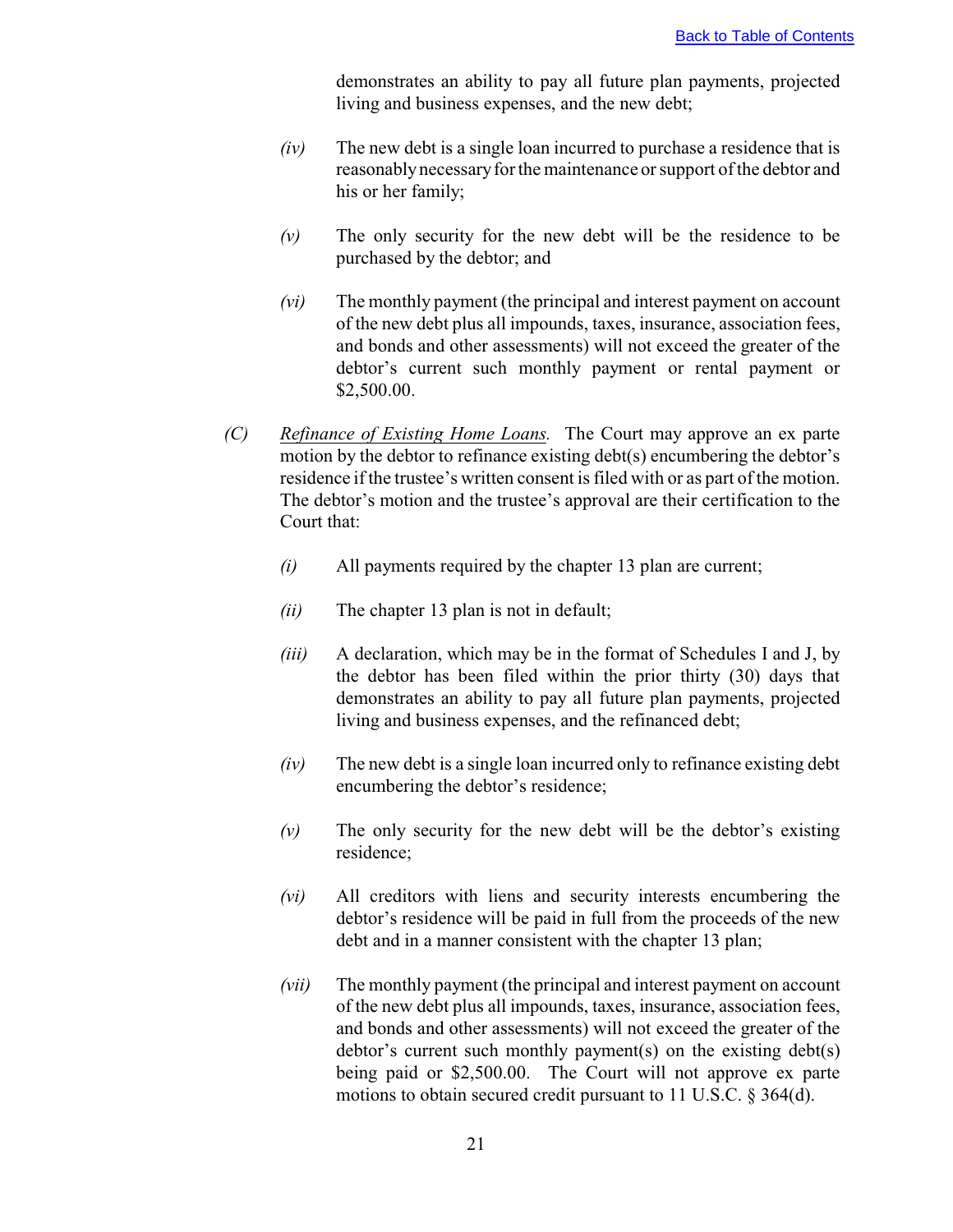- *(D) Sale of Property.* The Court may approve an ex parte motion by the debtor to sell real or personal property with a value of \$1,000.00 or more other than in the ordinary course of business if the trustee's written consent is filed with or as part of the motion. The debtor's motion and the trustee's approval are their certification to the Court that:
	- *(i)* The sale price represents a fair value for the subject property;
	- *(ii)* All creditors with liens and security interests encumbering the subject property will be paid in full before or simultaneously with the transfer of title or possession to the buyer;
	- *(iii)* All costs of sale, such as escrow fees, title insurance, and broker's commissions, will be paid in full from the sale proceeds;
	- *(iv)* The sale price is all cash;
	- *(v)* The debtor will not relinquish title to or possession of the subject property prior to payment in full of the purchase price; and
	- *(vi)* The sale is an arm's length transaction.

"Trading in" a vehicle as part of the purchase price for a new vehicle complies with the requirements of (v) and (vi) of this Subparagraph. The Court will not approve ex parte motions to sell property pursuant to 11 U.S.C. § 363(f).

- *(E) Other New Debt and Transfers.* If the trustee will not give the consent required by Subparagraphs  $(A)$ ,  $(B)$ ,  $(C)$ , or  $(D)$  of this Paragraph  $(1)$  or if the debtor wishes to incur new debt or transfer property on terms and conditions not authorized by those Subparagraphs, the debtor shall file the appropriate motion, serve it on the trustee, those creditors who are entitled to notice, and all persons requesting notice, and set the hearing on the Court's calendar with the notice required by Fed. R. Bankr. P. 2002 and LBR 9014-1.
- *(2) After Completion of Plan Payments*. Except for transfers made in the ordinary course by a business debtor, after completion of payments under the plan but prior to the closing of the case, the debtor shall not sell or transfer property or incur debt except as provided herein.
	- *(A) Ex Parte Motion*. The debtor may request by *ex parte* motion that the court authorize the debtor to sell or transfer property or to incur debt, without regard to the limitations provided in Subpart  $(i)(1)$ , if the trustee's written consent is filed with or as part of the motion. The debtor's motion and the trustee's approval are their certification to the court that:
		- (i) All payments required by the chapter 13 plan have been paid to the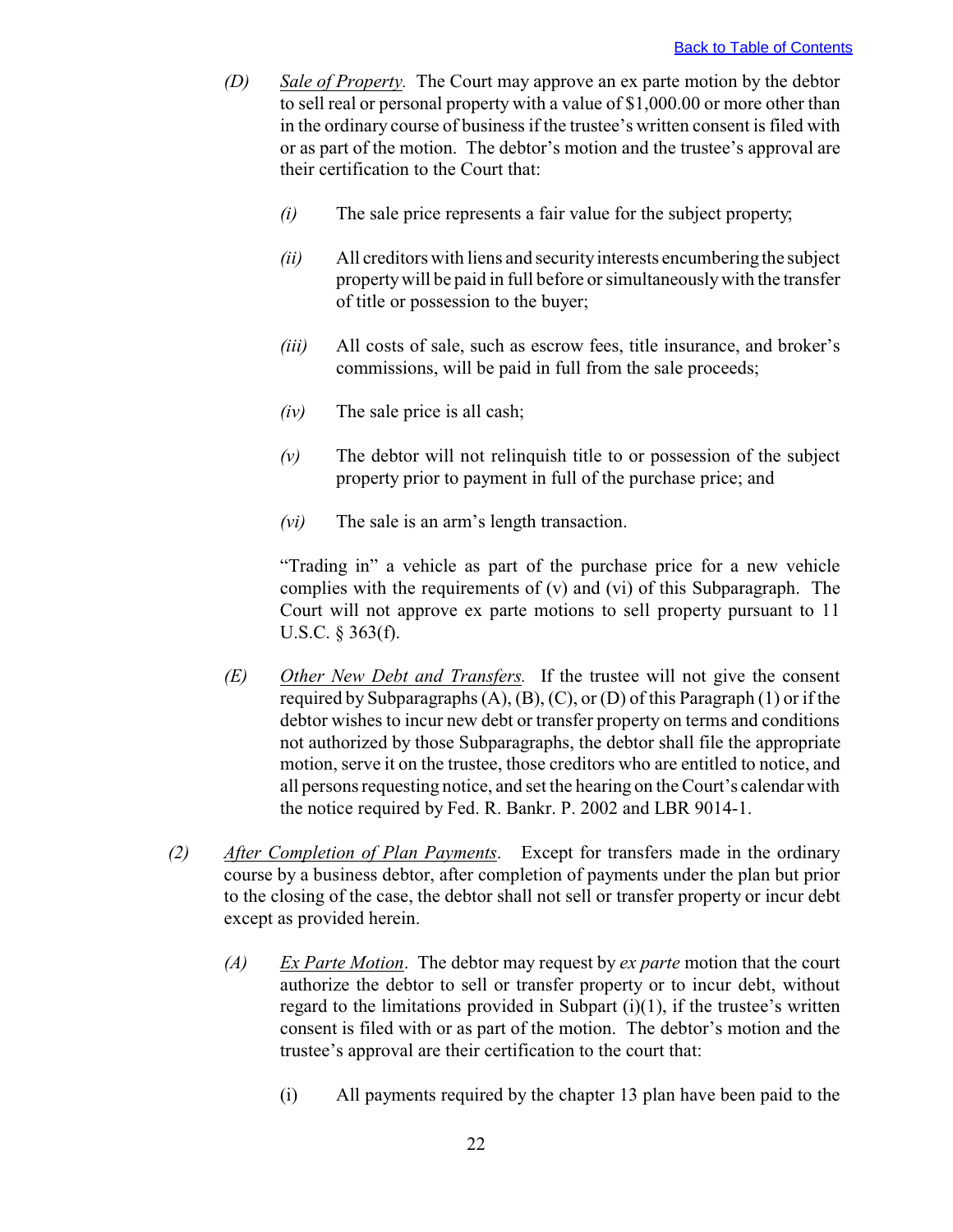trustee;

- <span id="page-25-0"></span>(ii) Debtor has completed and filed the certificate for the required postpetition education [11 U.S.C.  $\S$  1328(g)] or such requirement has been waived by order of the court;
- (iii) Debtor has filed the certifications required in 11 U.S.C. § 1328(a) or such requirement has been waived by order of the court.
- *(B) Noticed Motion.* If the trustee does not provide approval for an *ex parte* motion under Subpart  $(i)(2)(A)$ , the debtor may file the appropriate motion, serve it on the trustee, those creditors who are entitled to notice, and all persons requesting notice, and set the hearing on the Court's calendar with the notice required by Fed. R. Bankr. P. 2002 and LBR 9014-1.
- *(j) Valuation and Lien Avoidance Motions*. If a proposed plan will reduce or eliminate a secured claim based on the value of its collateral or the avoidability of a lien pursuant to 11 U.S.C. § 522(f), the debtor must file, serve, and set for hearing a valuation motion and/or a lien avoidance motion. The hearing must be concluded before or in conjunction with the confirmation of the plan. If a motion is not filed, or it is unsuccessful, the Court may deny confirmation of the plan.

## **LOCAL RULE 4001-1**

Relief from Stay; Use of Cash Collateral; Post-Petition Credit

- *(a) Procedures Applicable to Motions for Relief from Stay in All Chapters*.
	- *(1)* Motions for relief from the automatic stay of 11 U.S.C. § 362(a) shall be set for hearing in accordance with LBR 9014-1. Motions seeking to invoke the time constraints of 11 U.S.C.  $\S 362(e)$  must be set for hearing pursuant to Paragraph (f)(1) of LBR 9014-1.
	- *(2)* Relief from the automatic stay will not be granted if the movant utilizes the notice and opportunity for hearing procedure defined in 11 U.S.C. § 102(1). A hearing must be set on every motion for relief from the automatic stay. See LBR 9014-1.
	- *(3)* With all motions for relief from stay, the movant shall file and serve as a separate document completed Form EDC 3-468, *Relief from Stay Summary Sheet*.
- *(b) Additional Procedures Applicable to Motions for Relief from Stay in Chapter 12 and 13 Cases.*
	- *(1)* If the motion alleges that the debtor or the trustee has failed to maintain post-petition payments on an obligation secured by real or personal property, including, but not limited to, installment payments and lease payments, the motion shall: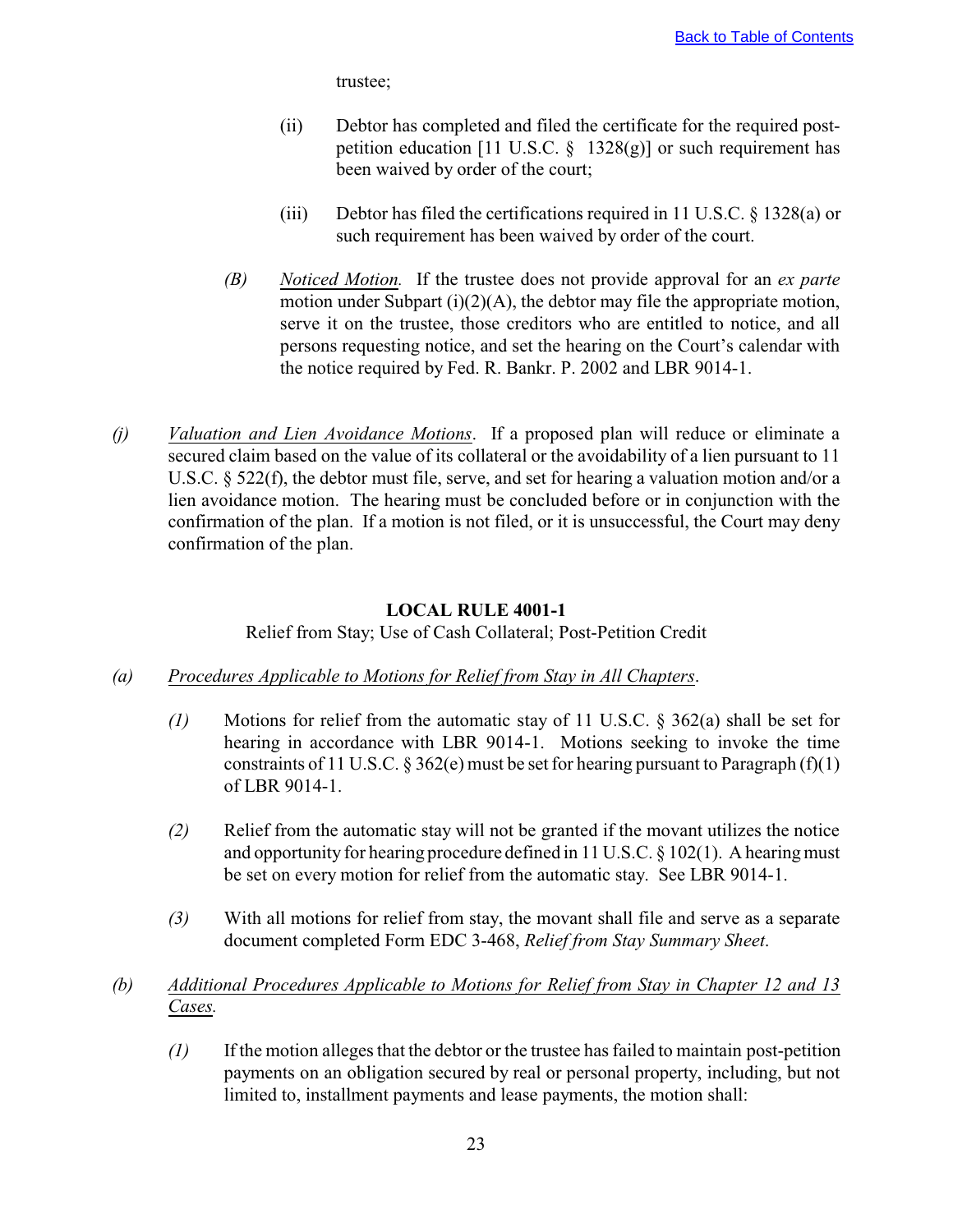- *(A)* Include a verified statement showing all post-petition payments and other obligations that have accrued and all payments received post-petition, the dates of the post-petition payments, and the obligation(s) to which each of the post-petition payments was applied;
- *(B)* State whether a contract or applicable nonbankruptcy law requires that the debtor be given a statement, payment coupon, invoice, or other comparable document and whether such document was sent to the debtor or the trustee for any post-petition payment(s) allegedly not made by the debtor or the trustee; and
- *(C)* State whether the debtor or the trustee was advised prior to the filing of the motion of the alleged delinquency and given an opportunity to cure it, if a document of the kind described in the preceding subparagraph was not sent, or if a contract or applicable nonbankruptcy law does not require one to be sent.
- *(2)* If the motion alleges the debtor has failed to make plan payments to the chapter 12 or 13 trustee, the movant shall include in the motion a certification that the movant or its counsel conferred with the chapter 12 or 13 trustee before the motion was filed and confirmed that the alleged delinquency under the plan was outstanding within fourteen (14) days of the filing of the motion. This requirement may be satisfied by downloading from the trustee's website, and attaching to the motion, a report indicating that the alleged delinquency was outstanding within fourteen (14) days prior to the filing of the motion. If the movant does not confer with the trustee, the motion shall detail the attempts made to confer with the trustee or explain why no such attempt was made.

## *(c) Motions Regarding Use of Cash Collateral and Post-Petition Financing Agreements*.

- *(1)* Motions for authorization to use cash collateral or for approval of a cash collateral or post-petition financing agreement shall be set for hearing in accordance with LBR 9014-1.
- *(2)* Authorization to use cash collateral, or to obtain post-petition financing, will not be granted if the movant uses the notice and opportunity for hearing procedure defined in 11 U.S.C. § 102(1).
- *(3)* The motion must recite whether the proposed cash collateral or post petition financing agreement contains any provision described below, identify any such provision, and explain the justification for the provision.
	- *(A)* Cross-collateralization clauses, i.e., clauses that secure pre-petition debt by post-petition assets in which the secured party would not otherwise have a security interest by virtue of its pre-petition security agreement. See 11 U.S.C. § 552.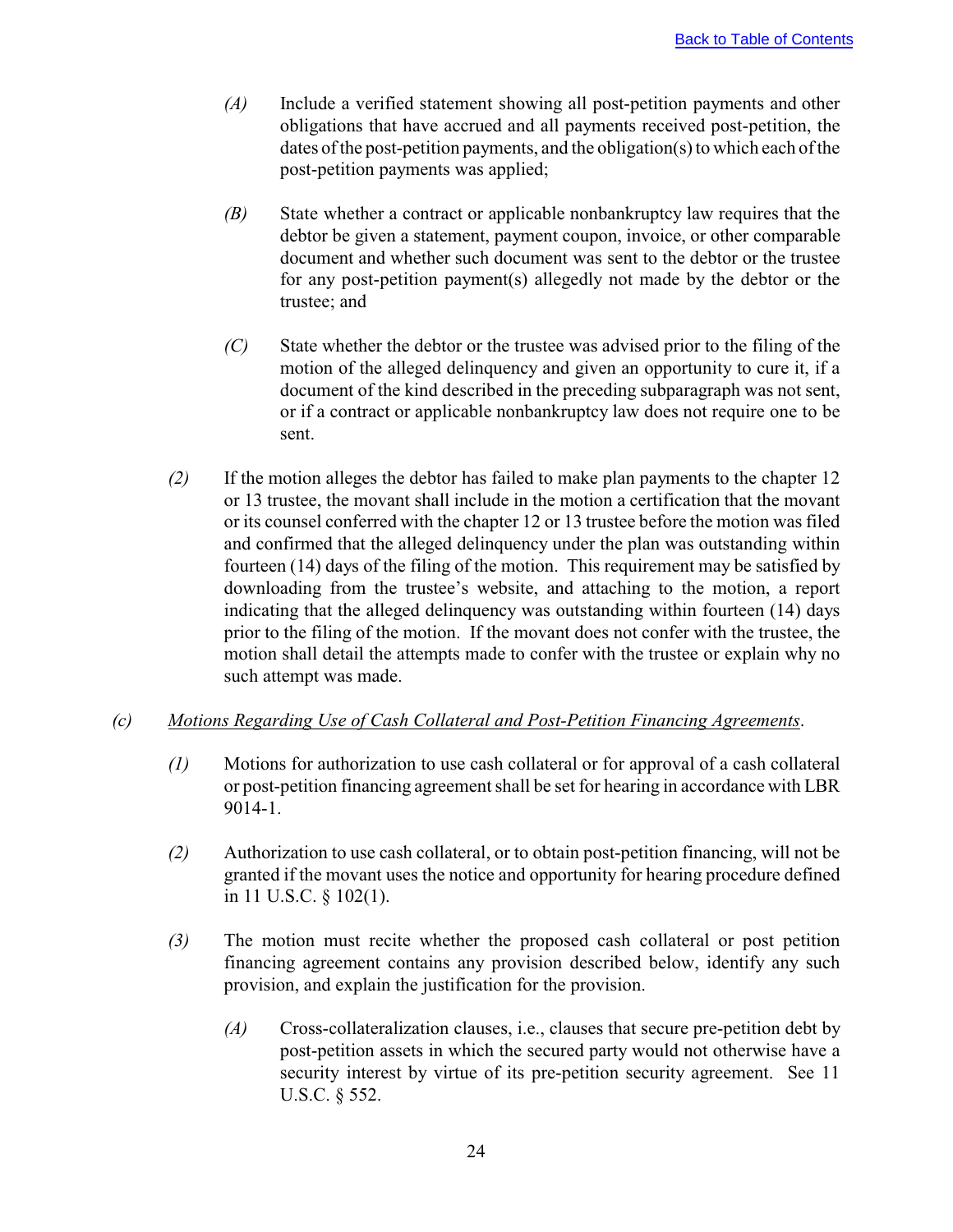- *(B)* Provisions or findings of fact that bind the estate or all parties-in-interest with respect to the validity, perfection, or amount of the secured party's lien or debt.
- *(C)* Provisions or findings of fact that bind the estate or all parties-in-interest with respect to the relative priorities of the secured party's lien and liens held by persons who are not parties to the stipulation. (This would include, for example, an order approving a stipulation providing that the secured party's lien is a "first priority" lien.)
- *(D)* Waivers of 11 U.S.C. § 506(c), unless the waiver is effective only during the period in which the debtor is authorized to use cash collateral or borrow funds.
- *(E)* Provisions that operate to divest the debtor-in- possession of any discretion in the formulation of a plan or administration of the estate or limit access to the court to seek any relief under other applicable provisions of law.
- *(F)* Releases of liability for the creditor's alleged pre-petition torts or breaches of contract.
- *(G)* Waivers of avoidance actions arising under the Bankruptcy Code.
- *(H)* Automatic relief from the automatic stay upon default, conversion to chapter 7, or appointment of a trustee.
- *(I)* Waivers of the procedural requirements for foreclosure mandated under applicable nonbankruptcy law.
- *(J)* Adequate protection provisions that create liens on claims for relief arising under the Bankruptcy Code (see 11 U.S.C. §§ 506(c), 544, 545 and 547-549).
- *(K)* Waivers, effective on default or expiration, of the debtor's right to move for a court order pursuant to 11 U.S.C. § 363(c)(2)(B) authorizing the use of cash collateral in the absence of the secured party's consent.
- *(L)* Findings of fact on matters extraneous to the approval process. (For example, in connection with an application to borrow on a secured basis, a finding that the debtor cannot obtain unsecured credit would be acceptable, whereas a "finding" that the lender acted in good faith in declaring the pre-petition loan in default would not be acceptable.)
- *(4)* The following provisions may be included in a cash collateral or post-petition financing agreement without the need for special identification or explanation:
	- *(A)* Withdrawal of consent to use cash collateral or termination of further financing, upon occurrence of a default or conversion to chapter 7.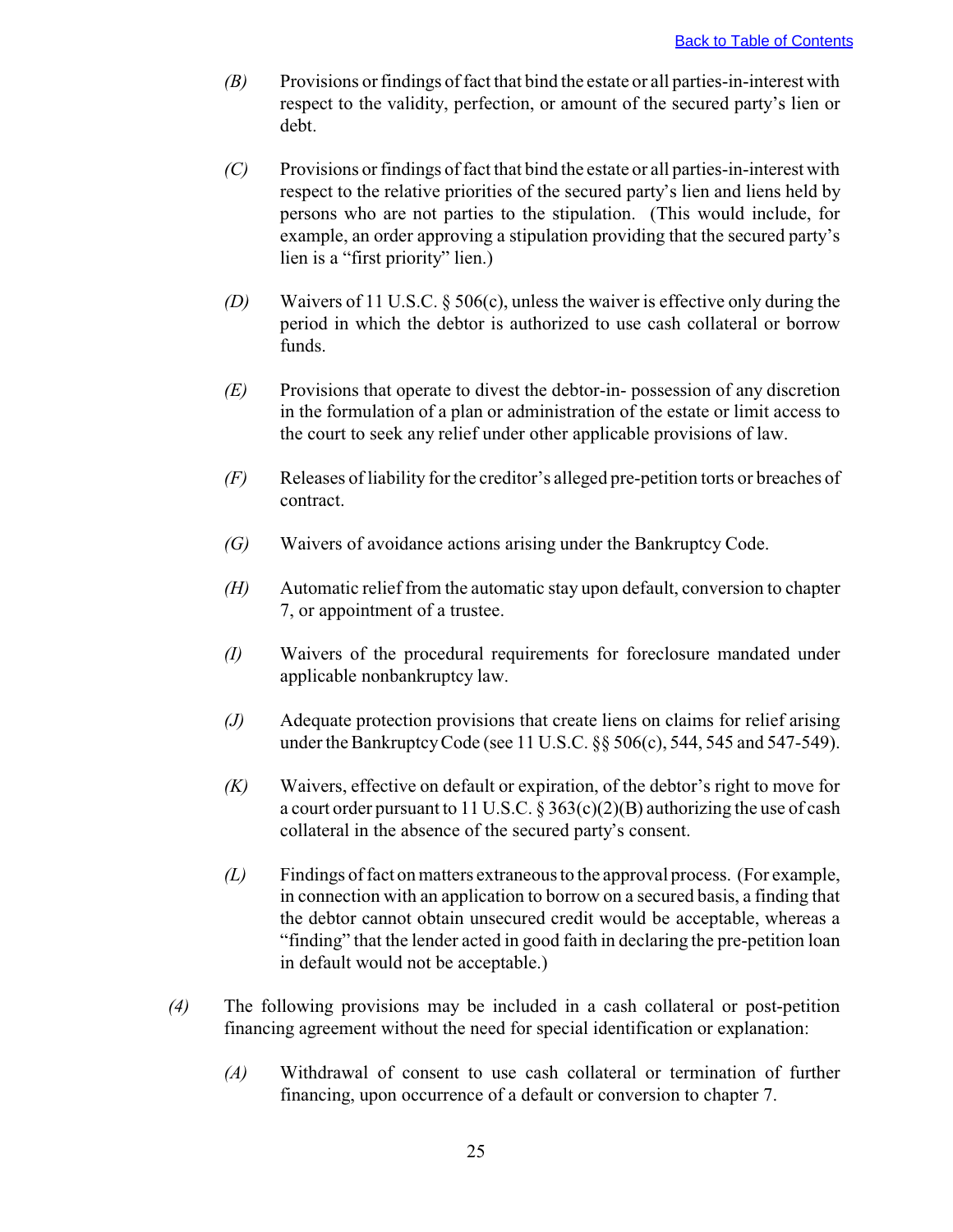- <span id="page-28-0"></span>*(B)* Securing any post-petition diminution in the value of the secured party's collateral with a new lien on post-petition collateral of the same type as the secured party had pre-petition, provide such lien shall be subordinated to the compensation and expense reimbursement (excluding professional fees) allowed to any trustee thereafter appointed in the case.
- *(C)* Securing new advances or value diminution with a lien on other assets of the estate, provided the lien shall be subordinated to all the expenses of administration (including professional fees) of any trustee thereafter appointed in the case.
- *(D)* Reservations of rights under 11 U.S.C. § 507(b), provided the agreement may not modify the Bankruptcy Code's priorities in the event of a conversion to chapter 7. See 11 U.S.C. § 726(b).
- *(E)* Reasonable reporting requirements.
- *(F)* Reasonable budgets and use restrictions.
- *(G)* Expiration date for the agreement.
- *(d) Certification of Service of Motions for Relief from Stay, for Use of Cash Collateral and to Approve Post-Petition Financing Agreements in Chapter 11 Cases.* In chapter 11 cases, the party seeking relief shall certify that the twenty (20) largest unsecured creditors as listed in the debtor's Schedule B104 have been served with a copy of any Motions for Relief From Stay, For Use of Cash Collateral and to Approve a Post-Petition Financing Agreement, or if a committee of unsecured creditors has been formed, that all committee members and committee counsel have been served. See Fed. R. Bankr. P. 4001(a)(1).

#### **LOCAL RULE 5005-1**

Electronic Record Is the Official Record; Filing of Documents

- *(a) Electronic Record Is the Official Record*. Except for documents filed prior to March 1, 1999, the electronic record maintained by the Clerk in the Court's Electronic Case File (ECF) System is the official court record for all cases and proceedings.
- *(b) Electronic Filing Mandatory.* Except as provided in Subpart (d) below, all documents shall be submitted for filing in electronic form in strict compliance with instructions of the Clerk in a format approved by the Court.
- *(c) Filing Proofs of Claim by Electronic Means Directly with the Court.* In all cases, proofs of claim may be filed by electronic means directly with the Clerk of Court through the court's website according to those guidelines established by the Clerk. When filing proofs of claim, the claimant shall comply with the requirements of Bankruptcy Rule 3001(c) and (d). The filing of a proof of claim by electronic means directly with the Clerk shall constitute the filing claimant's approved signature by law, and the provisions of 18 U.S.C. § 152(4) shall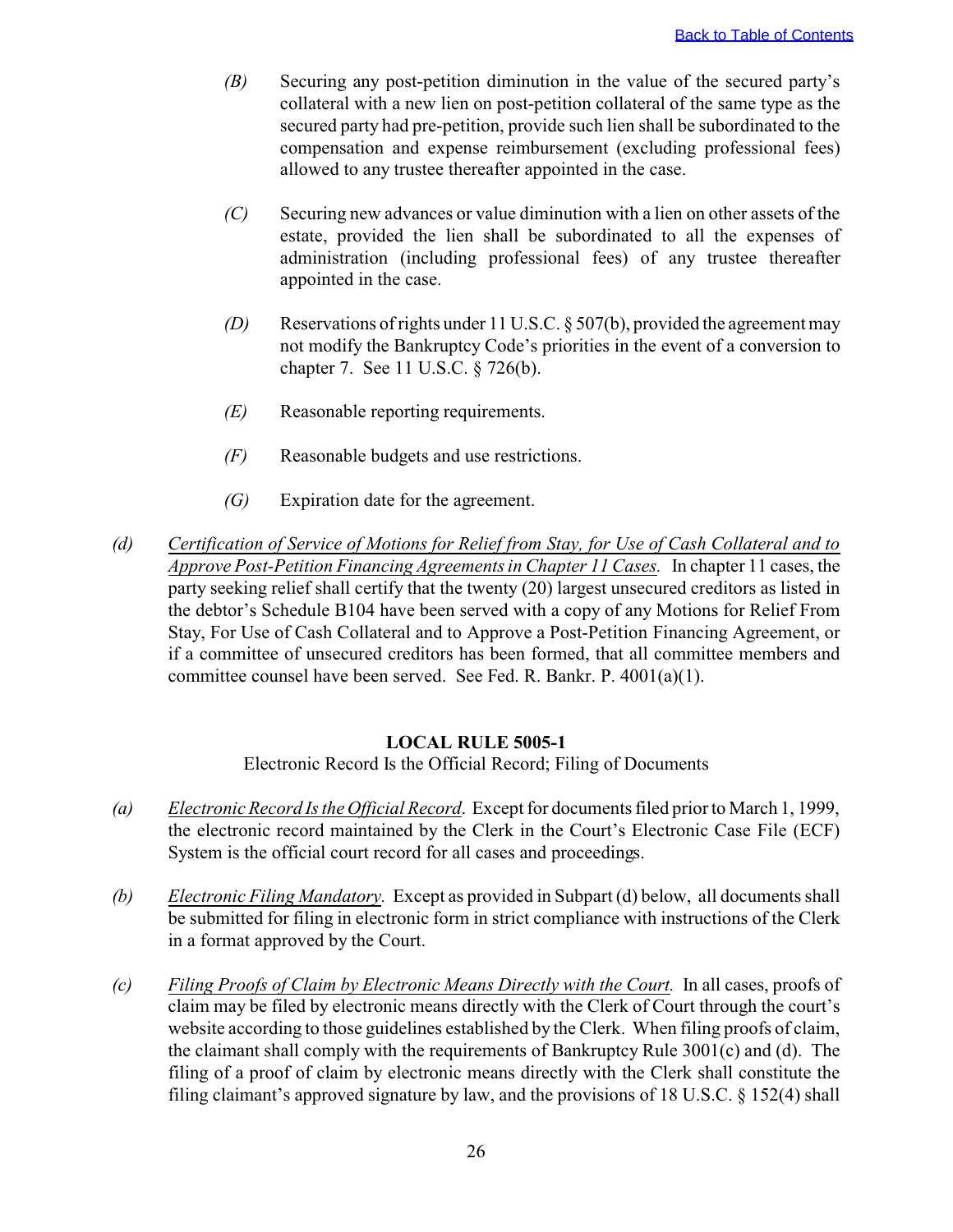apply to the filing of a proof of claim under this procedure.

- *(d) Exceptions to and Waivers of Requirement to File Documents in Electronic Form*.
	- *(1) Pro Se Exception*. Except as provided in Subpart (c), all unrepresented persons, sometimes referenced as "pro se litigants" or as "persons appearing in propria persona," shall file and serve paper documents.
	- *(2) Attorney and Trustee Waivers.* Attorneys who regularly practice and trustees assigned cases in the Eastern District of California shall register as users of the Court's electronic filing system and file documents in electronic form, provided, however, that an attorney or trustee may apply for a waiver of this requirement. A request for waiver shall be submitted as an ex parte application supported by a declaration demonstrating cause for relief from the requirement to file in electronic form. The decision to permit the filing of paper documents is in the sole discretion of the Court and may be cancelled at any time upon notice to the attorney.
	- *(3) Sealed Document Exception*. Unless otherwise ordered by the Court, requests to file documents under seal pursuant to 11 U.S.C. §§ 107(b) and (c) and Fed. R. Bankr. P. 9018 shall be filed as paper documents. A paper copy of the order sealing documents shall be attached to the documents under seal and be delivered to the Clerk's Office. The Clerk shall maintain sealed documents in paper form.
- *(e) Scanning and Disposition of Paper Documents.* Paper documents filed pursuant to Subpart  $(d)(1)$  or  $(d)(2)$  of this Rule shall promptly be scanned by the Clerk into electronic form. Once scanned and made part of the ECF system, the paper documents may be discarded.
- *(f) Violations.* The Clerk shall not refuse to file any proffered paper document submitted in violation of this Rule, but following scanning into electronic form, shall bring such paper document to the attention of the Court. Any attorney or trustee who files a document in violation of this Rule may be subject to monetary or non-monetary sanctions.
- *(g) Time of Filing.*
	- *(1) Documents Submitted on Paper.* A document submitted on paper shall be deemed filed when the Clerk takes physical possession of such document.
	- *(2) Documents Submitted in Electronic Form.* Documents submitted in electronic form shall be deemed filed as of the date and time stated on the Notice of Electronic Filing issued by the Clerk.
	- *(3) Technical Failures Affecting Filing of Documents in Electronic Form.* Technical failure shall not alter the registered user's responsibility to comply with all applicable filing deadlines, provided, however, that a registered user whose electronic filing is made untimely as the result of a documented, technical failure of the Court's electronic filing system may seek appropriate relief from the Court.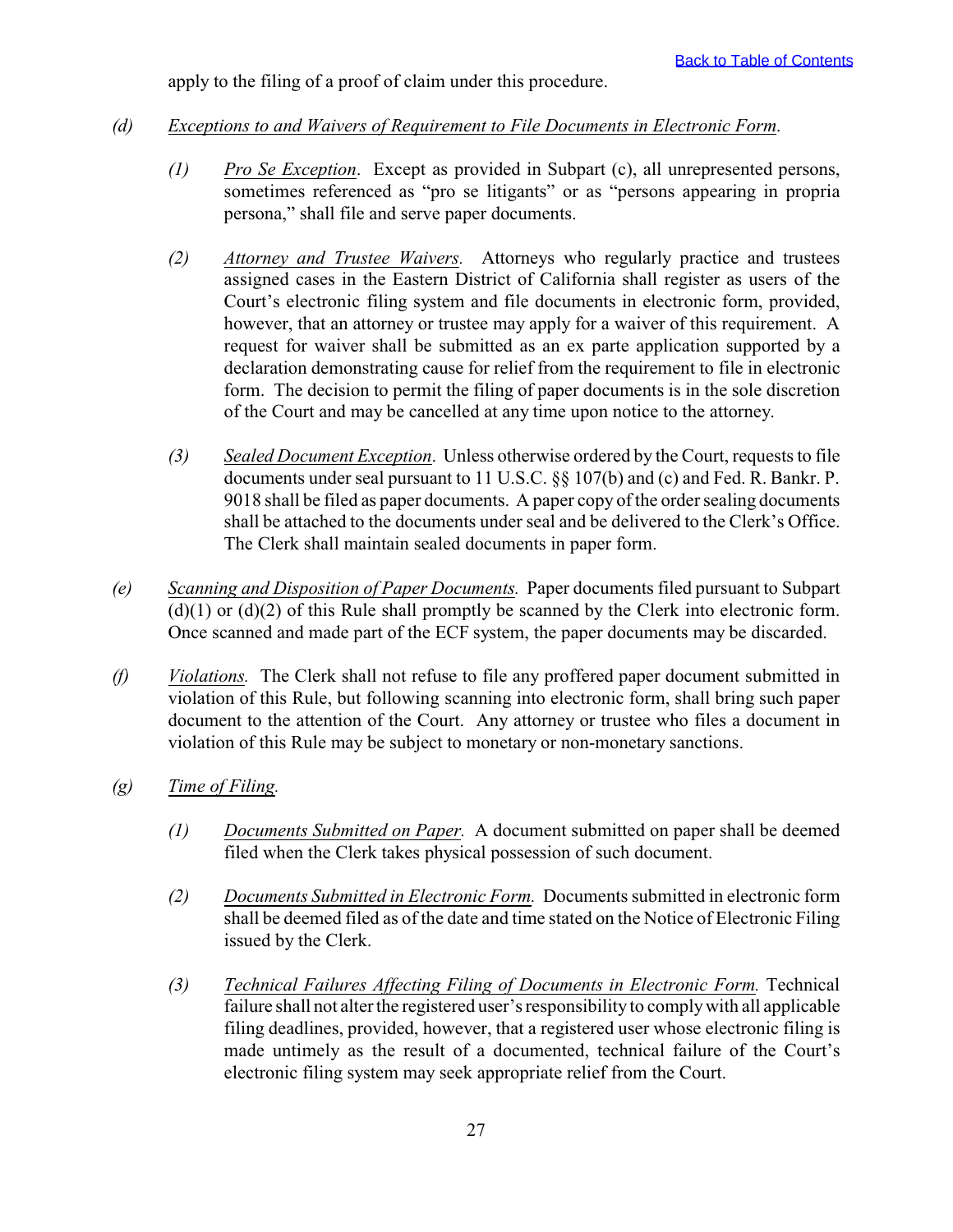## **LOCAL RULE 5005.5-1**

Eligibility and Registration for Electronic Filing; Use of Passwords

- <span id="page-30-0"></span>*(a) Eligible Persons.* Attorneys admitted to practice in this Court (including those admitted *pro hac vice*), attorneys exempt from admission to the bar of this Court (including attorneys authorized to represent the United States and attorneys representing child support creditors as authorized by Bankruptcy Reform Act of 1994, Pub. L. No. 103-394, § 304(g), 108 Stat. 4106, U.S. Trustees and their assistants, trustees, claims agents, and others as the Clerk deems appropriate, shall be eligible to apply for registered user status and be issued a username and password authorizing them to access the court's electronic filing system and submit documents in electronic form. Support staff of registered users are not eligible for a separate username and password, although such staff may attend any electronic filing system training provided by the Court and may, with the permission and in the name of a registered user, use the username and password of that registered user to submit documents in electronic form.
- *(b) Application to Be a Registered User.* All eligible persons shall complete and submit the online Electronic Filing System Registration Form and User Agreement available on the Court's website (www.caeb.uscourts.gov). All registered users shall also maintain an account in good standing with the PACER Service Center (http://pacer.psc.uscourts.gov).
- *(c) Training.* Prior to receiving an electronic filing system username and password, registered users, or a person authorized to act on behalf of a registered user, must complete minimum required electronic filing system training provided by the Court or obtain a waiver of the training requirement from the Clerk.

#### *(d) Unauthorized Use of Password Prohibited.*

- *(1)* A registered user shall not use his/her username and password to file pleadings or other documents on behalf of someone who is not a registered user.
- *(2)* No person may use a username and password without the permission of the registered user to whom they were issued. Registered users shall protect the security and confidentiality of their username and password and prevent their disclosure to any person other than the registered user's authorized agent.
- *(e) Duty to Maintain an Email Account; Update Email Address.* Each registered user shall maintain an email account and shall update his/her e-Filing user information via the court's website whenever his/her email address changes.

## **LOCAL RULE 5009-1**

Closing Procedures in Chapter 13 Cases

*(a) Notice to Debtor of Completed Plan.* When the chapter 13 trustee determines that the debtor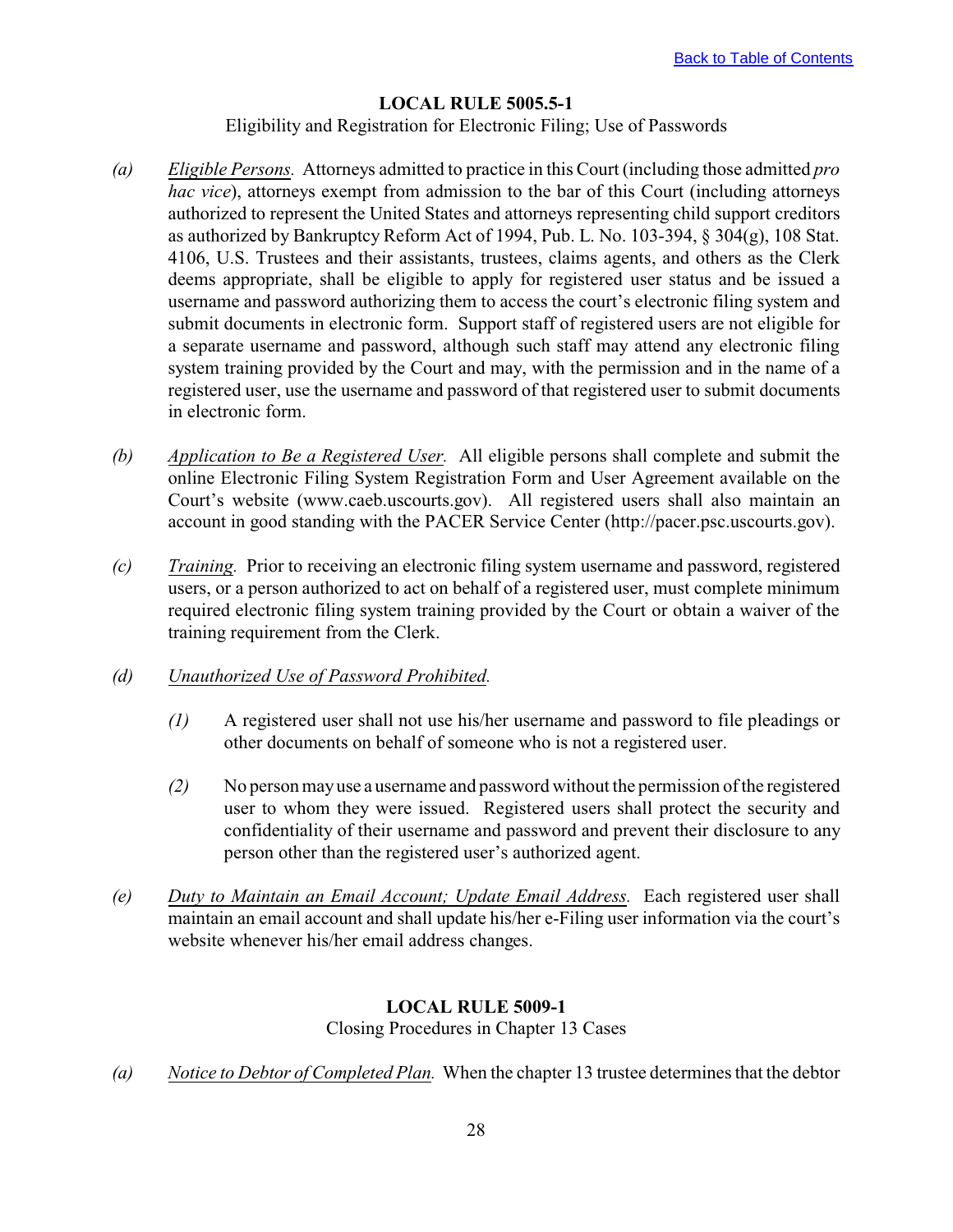has completed all payments required by the plan, the trustee shall file with the Court and serve on the debtor and the debtor's attorney Form EDC 5-200, *Notice to Debtor of Completed Plan Payments and of Obligation to File Documents.*

- *(b) Debtor Certifications to Obtain Discharge.* No later than thirty (30) days after the date of a *Notice to Debtor of Completed Plan Payments and of Obligation to File Documents*, the debtor shall file with the Court and serve on the trustee Form EDC3-190, *Debtor's 11 U.S.C. § 1328 Certificate*, and, if applicable, Form EDC 3-191 and, *Statement of Chapter 13 Debtor Regarding 11 U.S.C. § 522(q) Exemptions*.
- *(c) Notice of Impending Chapter 13 Discharge.* When the debtor has certified that (1) the debtor has completed an instructional course concerning personal financial management, (2) the debtor has not received a prior bankruptcy discharge within the time periods specified in 11 U.S.C. § 1328(f), (3) the debtor has paid all domestic support obligations, and (4) the debtor does not owe debts of the type described in 11 U.S.C. § 522(q) while claiming exemptions in real property, personal property, or a cooperative used as a residence or claimed as a homestead, or in a burial plot that exceed the amount stated in 11 U.S.C. § 522(q)(1), or that exemptions that exceed the amount stated in 11 U.S.C.  $\S$  522(q)(1) are reasonably necessary for the support of the debtor or the debtor's dependents, the Clerk shall serve Form EDC 5- 300, *Notice of Intent to Enter Chapter 13 Discharge*, on the trustee, the U.S. Trustee, the debtor, the debtor's attorney, all creditors, and persons requesting notice. The Clerk shall serve the Notice upon court approval of the trustee's final report and account.
- *(d) Objecting to Debtor's Eligibility for Discharge.* If a party- in-interest wishes to object to any or all of the four (4) certifications referenced in the "Notice of Intent to Enter Chapter 13 Discharge," the party in interest must file and serve an Objection within fourteen (14) days of the date of that Notice. If an Objection is not filed, served, and set for hearing as directed in the "Notice of Intent to Enter Chapter 13 Discharge," the Court may enter the debtor's discharge without further notice or hearing.
- *(e) Order Closing Case Without Discharge.* Form EDC 6-100, *Order Closing Chapter 13 Case Without Discharge*, will be entered:
	- *(1)* When the debtor fails to certify that (1) the debtor has completed an instructional course concerning personal financial management, (2) the debtor has not received a prior bankruptcy discharge within the time periods specified in 11 U.S.C. § 1328(f), (3) the debtor has paid all domestic support obligations, or (4) the debtor does not owe debts of the type described in 11 U.S.C. § 522(q) while claiming exemptions in real property, personal property, or a cooperative used as a residence or claimed as a homestead, or in a burial plot that exceed the amount stated in 11 U.S.C. §  $522(q)(1)$ , or that such exemptions that exceed the amount stated in 11 U.S.C. §  $522(q)(1)$  are reasonably necessary for the support of the debtor or the debtor's dependents; or
	- *(2)* When a party-in-interest successfully objects to one or more of the certifications referenced in the "Notice of Intent to Enter Chapter 13 Discharge."
- *(f) Motions for Discharge After Case Closed Without Entry of Discharge.* When a chapter 13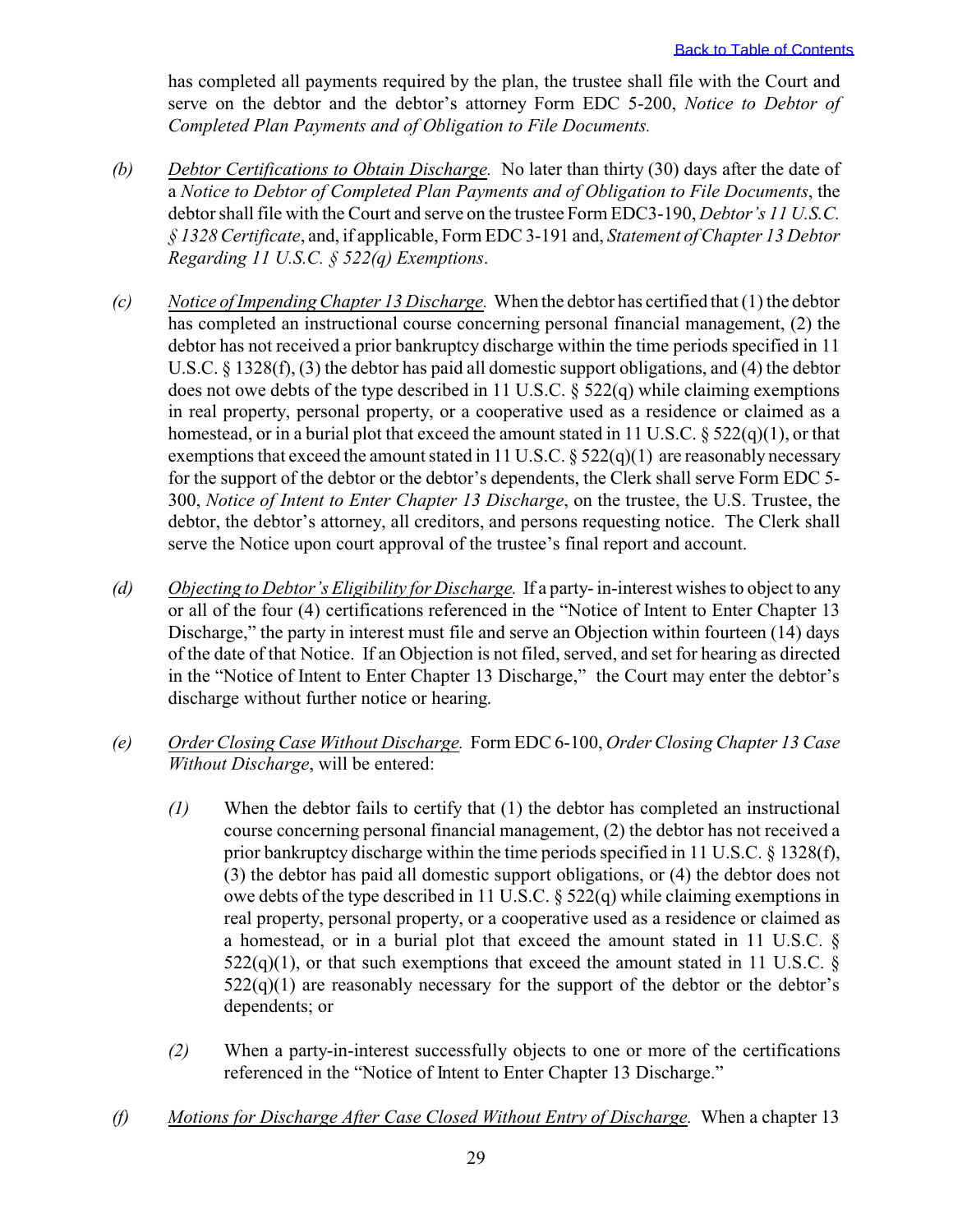<span id="page-32-0"></span>case is closed without entry of a discharge, subject to payment of the fee to reopen the case, a motion seeking entry of discharge will be considered by the Court provided the motion is set for hearing in accordance with LBR 9014-1(f)(1) or (f)(2) on notice to the trustee, the U.S. Trustee, all creditors, and other persons requesting notice.

#### **LOCAL RULE 5010-1**

Motions to Reopen Cases

- *(a) Ex Parte Motion Permitted*. A motion to reopen a case may be made on an ex parte basis. Unless the Court orders otherwise, no hearing shall be set.
- *(b) Contents of Motion.* A motion to reopen a case shall contain a statement of the grounds for reopening the case, and shall state whether, in the opinion of the moving party, the appointment of a trustee is necessary or advisable and the reasons why or why not, but shall not contain a request for any other relief. If filed by the debtor, the motion shall state: (1) whether the debtor intends to amend the schedules and statements; and (2) if so, the particular additions, deletions or other changes to be made. The motion shall be served on the United States Trustee.
- *(c) Separate Motions/Adversary Proceedings.* Requests for any relief other than reopening, including relief based upon the grounds for reopening the case, shall be made in separate motions or adversary proceedings, which may be filed concurrently with the motion to reopen.
- *(d) Closing of Reopened Case*. If no motion or adversary proceeding is pending thirty (30) days after the case is reopened and if no trustee has been ordered appointed, the case may be closed by the Clerk without further notice.

## **LOCAL RULE 7003-1**

Cover Sheet in Adversary Proceedings

At the time of filing a complaint commencing an adversary proceeding, the plaintiff shall file a completed Adversary Proceeding Cover Sheet on Form B1040.

#### **LOCAL RULE 7004-1**

Process, Service of Summons, and Complaints

- *(a)* In all adversary proceedings in chapter 7 cases filed pursuant to either or both 11 U.S.C. § 523 and 11 U.S.C. § 727 where the debtor or debtors are not represented by counsel, the plaintiff shall serve with the summons and complaint a copy of Form EDC 3-100, *Notice to Pro Se Debtor(s)*, together with a sufficient number of copies for service, filing, and conforming of Form EDC 3-101, *Answer,* with the caption information completed.
- *(b)* When service of the *Notice to Pro Se Debtor(s)* and *Answer* is required pursuant to this Rule, the plaintiff shall file a declaration that copies of the *Notice to Pro Se Debtor(s)* and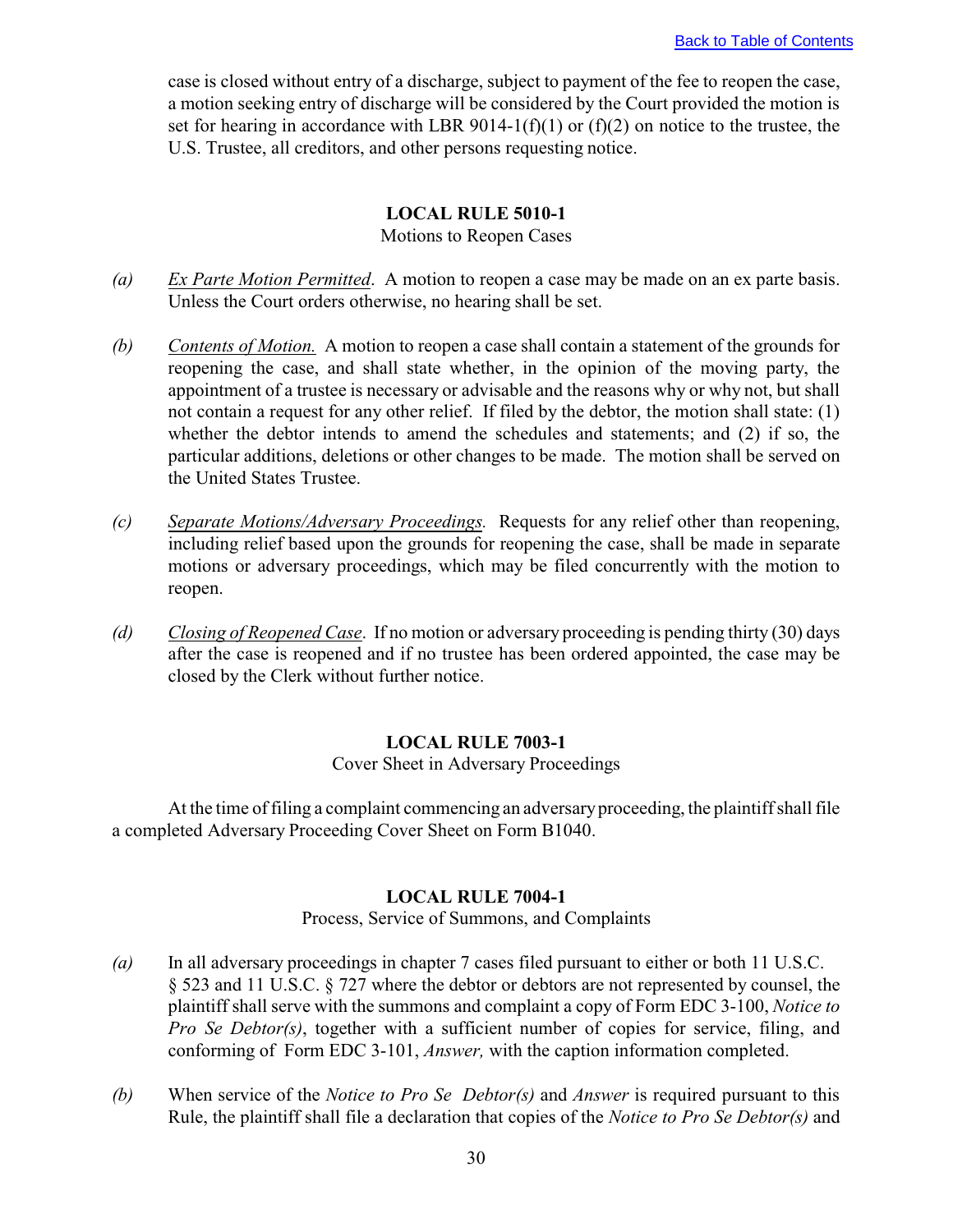<span id="page-33-0"></span>the *Answer*, in the required number of copies, have been served together with the summons and complaint.

#### **LOCAL RULE 7005-1** Service by Electronic Means

- *(a) Consent to Service by Electronic Means*. A registered user of the Court's electronic filing system may consent to receive service by electronic means pursuant to Fed. R. Civ. P. 5(b)(2)(E), as made applicable to bankruptcy cases and proceedings by Fed. R. Bankr. P. 7005, by so indicating on his/her online Electronic Filing System Registration Form and User Agreement. This option may be changed by the registered user at any time thereafter by updating their e-Filing user information via the Court's website.
- *(b) Opting Out of Service by Electronic Means.* A registered user of the Court's electronic filing system may opt out of receiving service by electronic means by so indicating on his/her online Electronic Filing System Registration Form and User Agreement. This option may be changed by the registered user at any time thereafter by updating their e-Filing user information via the Court's web site.
- *(c) Roster of Those Consenting to Service by Electronic Means.* The Clerk shall maintain a roster containing the names and email addresses of registered users who have consented to service by electronic means. The roster shall only be accessible by registered users of the Court's electronic filing system and shall be password-protected to prevent access by unauthorized persons or entities.
- *(d) Method of Service.*
	- *(1) Upon Those Parties Consenting to Service by Electronic Means.* Service by electronic means pursuant to Fed. R. Civ. P.  $5(b)(2)(E)$  shall be accomplished by transmitting an email which includes as a PDF attachment the document(s) served. The subject line of the email shall include the words "Service Pursuant to Fed. R. Civ. P. 5," and the first text line of the email shall include the case or proceeding name and number and the title(s) of the document(s) served.
	- *(2) Upon All Other Parties.* Service on parties who are not registered users of the Court's electronic filing system or who are registered users but have opted out as provided for in Subpart (b) above must be made in the conventional manner as provided for in Fed. R. Civ. P. 5(b)(2).
	- *(3) Certificate of Service.* The certificate of service shall include all parties served, whether by electronic or conventional means. Where service was accomplished by electronic means, the certificate of service shall include the email addresses to which the document(s) were transmitted, and the party, if any, whom the recipient represents.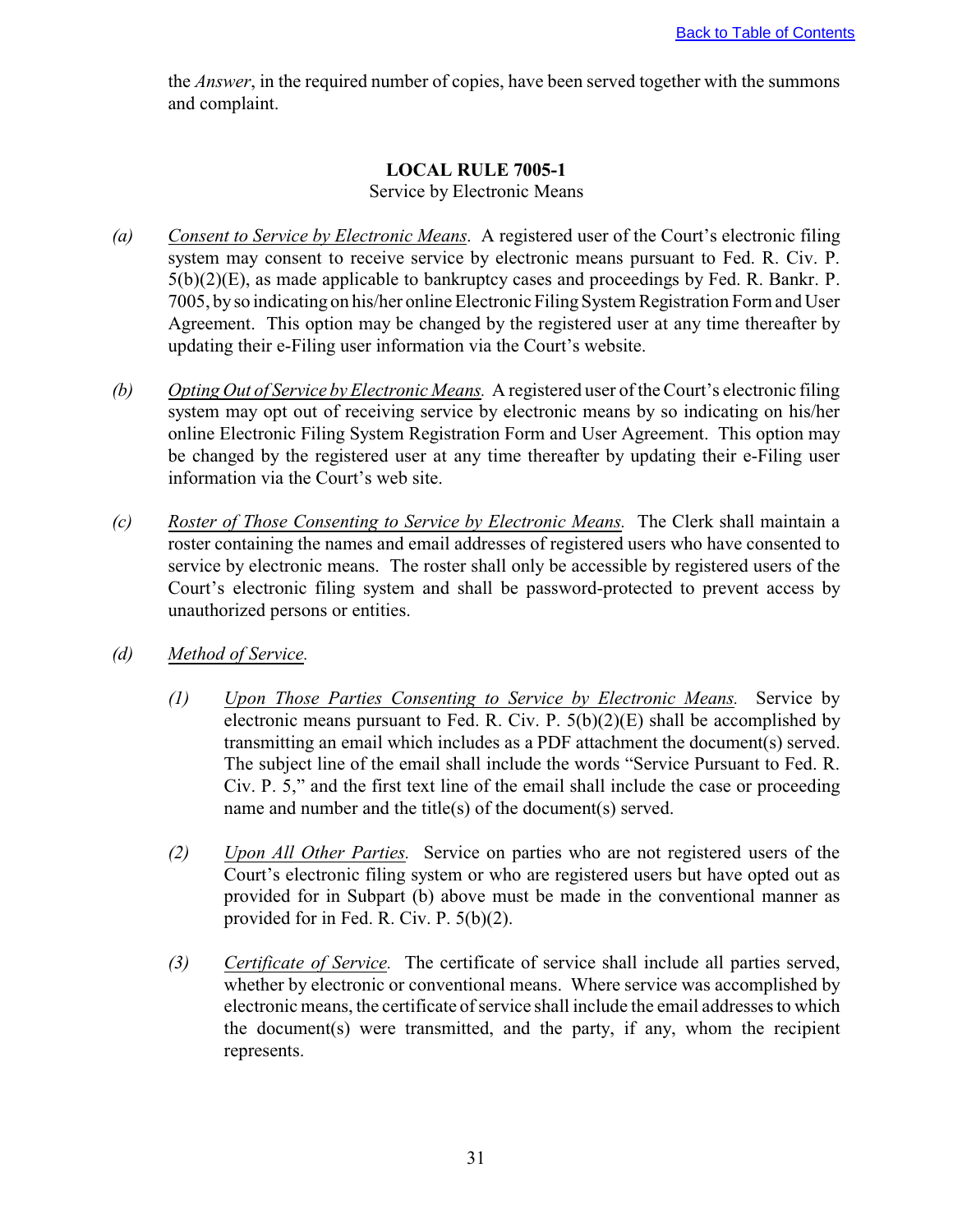## **LOCAL RULE 7015-1**

#### Motions to Amend Pleadings

<span id="page-34-0"></span>A motion for leave to amend or supplement a pleading before trial must include as exhibits: (1) a copy of the proposed amendment, amended or supplemental pleading, which must be serially numbered to differentiate it from previous pleadings or amendments; and (2) either a redline copy, which compares the proposed pleading to the most recent applicable pleading, or a table that specifies the location by citation to the page, paragraph and recites verbatim each addition or deletion.

## **LOCAL RULE 7026-1**

## Discovery Limitations

- *(a)* Pursuant to the provisions of Fed. R. Civ. P. 26(a)(1), and unless otherwise ordered by the Court in the specific adversary proceeding, contested petition, or contested matter, the automatic disclosure procedures described therein shall not be required in any action pending in this Court, nor shall any automatic disclosures of any type be required in any action pending in this Court.
- *(b)* Pursuant to the provisions of Fed. R. Civ. P. 26(a)(2)(B), and unless otherwise ordered by the Court in the specific adversary proceeding, contested petition, or contested matter, the expert witness disclosure requirements described therein shall not be required in any action pending in this Court, and all disclosure of matters pertaining to expert witnesses shall be performed in accordance with the provisions of a scheduling or other order entered in the specific adversary proceeding, contested petition, or contested matter, or pursuant to the provisions of Fed. R. Civ. P. 30, 33, and 34, as applicable.
- *(c)* Pursuant to the provisions of Fed. R. Civ. P. 26(a)(3), and unless otherwise ordered by the Court in the specific adversary proceeding, contested petition, or contested matter, the pretrial disclosure requirements described therein shall not be required in any action pending in this Court, and all disclosure of matter of the type described therein shall be performed in accordance with the provisions of LBR 9017-1 and any pretrial, scheduling, or status order.
- *(d)* Pursuant to the provisions of Fed. R. Civ. P. 26(d) and 26(f), and unless otherwise ordered by the Court in the specific adversary proceeding, contested petition, or contested matter, there is no requirement that parties or counsel engage in any meet-and-confer procedure prior to any scheduling conference or prior to seeking discovery in the first instance.

# **LOCAL RULE 7030-1**

Deposition Transcripts

It shall be the duty of the party requesting a deposition to obtain from the reporter the original transcript thereof in a sealed envelope and to safely retain the same under conditions suitable to protect it from loss, destruction, or tampering until such time as the Court shall order its production.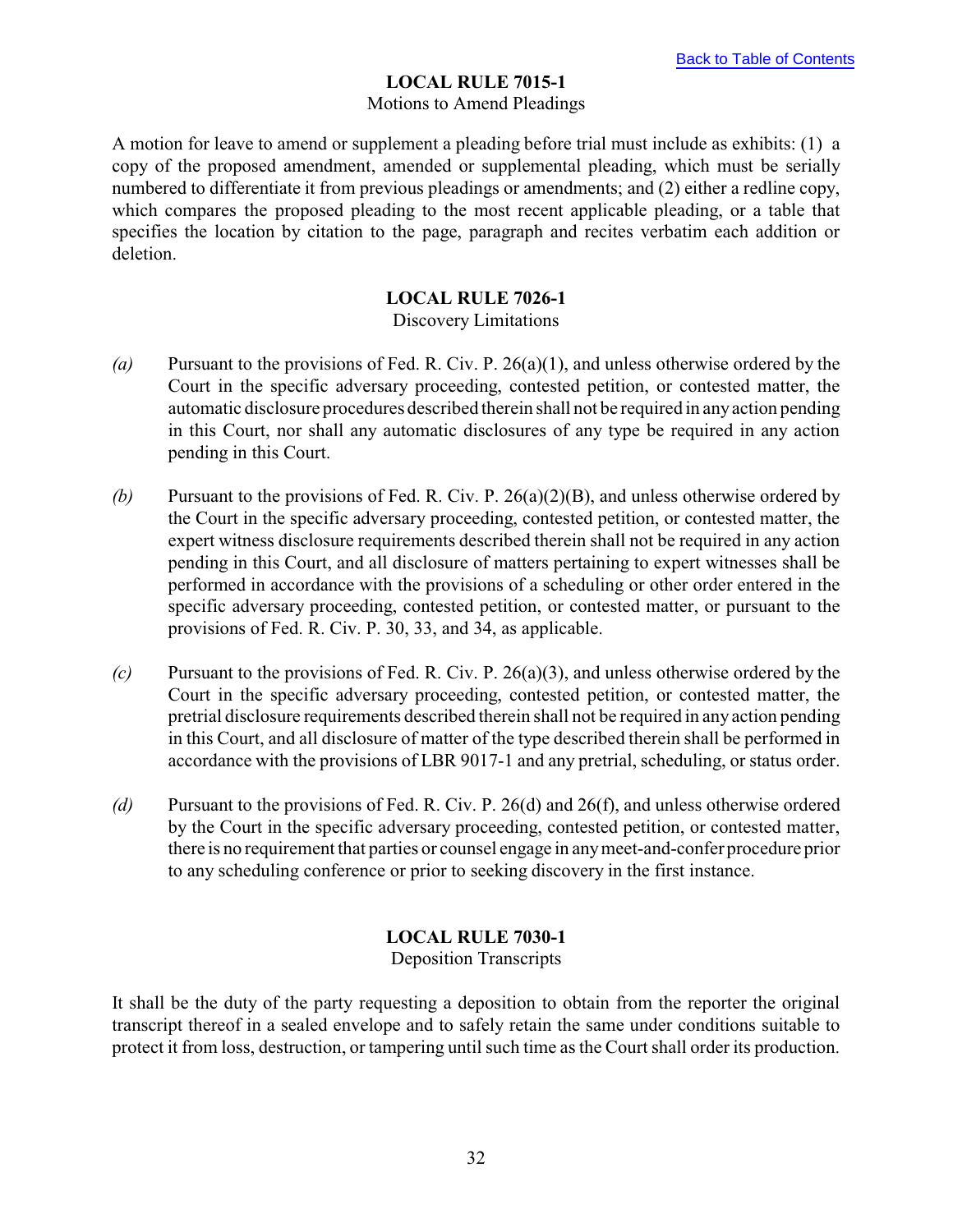## **LOCAL RULE 7038-1** Jury Trial of Right

- <span id="page-35-0"></span>*(a) Right Preserved.* Fed. R. Civ. P. 38 shall apply in adversary proceedings where there is a right to trial by jury.
- *(b) Demand.* Where demand is made for a jury trial, it shall appear immediately following the title of the complaint or answer containing the demand, or in such other document as may be permitted by Fed. R. Civ. P. 38(b). Any notation on the Adversary Proceeding Cover Sheet (Form B1040) concerning whether a jury trial is or is not demanded shall not constitute a demand for a jury trial under these Local Rules.

## **LOCAL RULE 7039-1**

Trial by Jury or the Court

Fed. R. Civ. P. 39 applies in adversary proceedings. This Rule shall not be interpreted to suggest that a bankruptcy judge will or may preside over a jury trial.

## **LOCAL RULE 7055-1**

Default and Default Judgment Procedures in Adversary Proceedings

A party seeking entry of default must submit "Request for Entry of Default by Plaintiff(s)" (local form EDC.003-726) and "Entry of Default and Order Re: Default Judgment Procedures" (local form EDC.003-727).

#### **LOCAL RULE 7056-1**

Motions for Summary Judgment or Partial Summary Judgment

- *(a) Motions for Summary Judgment or Partial Summary Judgment.* Each motion for summary judgment or partial summary judgment shall be accompanied by a "Statement of Undisputed Facts" which shall enumerate discretely each of the specific material facts relied upon in support of the motion and cite the particular portions of any pleading, affidavit, deposition, interrogatory answer, admission, or other document relied upon to establish that fact. The moving party shall be responsible for the filing with the Court of all evidentiary documents cited in the moving papers.
- *(b) Opposition.* Any party opposing a motion for summary judgment or partial judgment shall reproduce the itemized facts in the Statement of Undisputed Facts and admit those facts which are undisputed and deny those which are disputed, including with each denial a citation to the particular portions of any pleading, affidavit, deposition, interrogatory answer, admission, or other document relied upon in support of that denial. The opposing party may also file a concise "Statement of Disputed Facts," and the source thereof in the record, of all additional material facts as to which there is a genuine issue precluding summary judgment or adjudication. The opposing party shall be responsible for the filing with the Court of all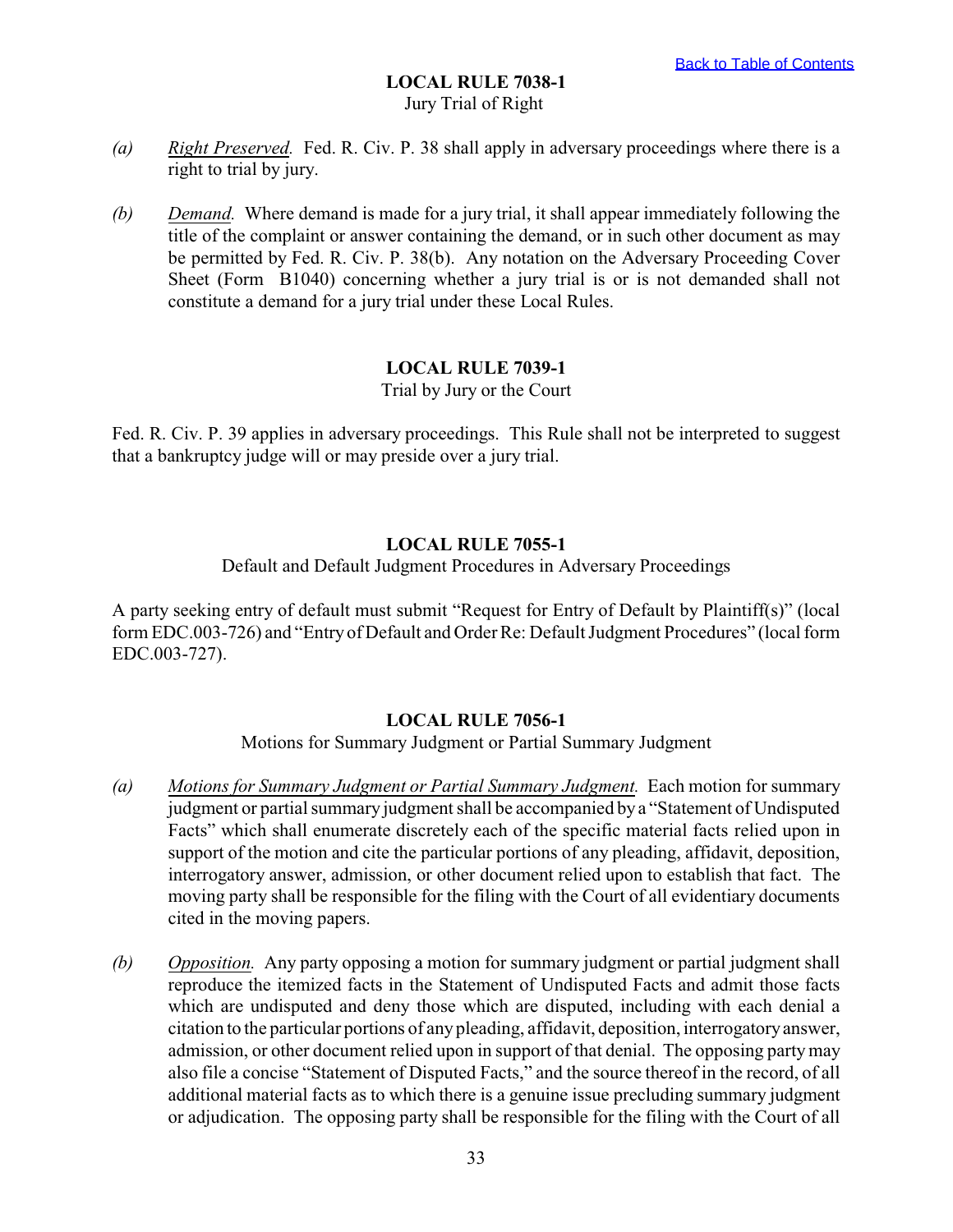<span id="page-36-0"></span>evidentiary documents cited in the opposing papers. If a need for discovery is asserted as a basis for denial of the motion, the party opposing the motion shall provide a specification of the particular facts on which discovery is to be had or the issues on which discovery is necessary.

- *(c) Stipulated Facts.* All parties-in-interest may jointly file a stipulation setting forth a statement of stipulated facts to which all parties-in-interest agree. As to any stipulated facts, the parties so stipulating may state that their stipulations are entered into only for the purposes of the motion for summary judgment and are not intended to be otherwise binding.
- *(d) Partial Summary Judgment.* This Rule shall apply to motions for orders specifying material facts that appear without substantial controversy pursuant to Fed. R. Civ. P. 56(d), except that the proposed "Statement of Undisputed Facts" and the "Statement of Disputed Facts" shall be limited to the facts which the moving party asserts are without substantial controversy and the facts the opposing party contends are in dispute.

## **LOCAL RULE 7065-1**

## Temporary Restraining Orders

- *(a) Notice to Affected Parties.* Any party seeking a temporary restraining order in the absence of actual notice to the affected parties and/or counsel shall comply with the requirements of Fed. R. Civ. P. 65(b). Appropriate notice would inform the affected parties and/or counsel of the intention to seek a temporary restraining order, the date and time for hearing to be requested of the Court, whether the judge will permit a counsel to appear by telephone, and the nature of the relief requested. Once a specific time and location has been set by the Court, additional notice of the time and location of the hearing shall be given.
- *(b) Documents to Be Filed.* No hearing on a temporary restraining order will normally be set unless the following documents are filed with the Clerk and, unless impossible under the circumstances, served on the affected parties and/or their counsel:
	- *(1)* An adversary complaint;
	- *(2)* A motion for temporary restraining order;
	- *(3)* A brief on all relevant legal issues presented by the motion;
	- *(4)* A declaration in support of the existence of an irreparable injury;
	- *(5)* A declaration detailing the notice or efforts to effect notice to the affected parties and/or counsel or showing good cause why notice should not be given; and
	- *(6)* A proof of service.
- *(c) Contents and Service of Proposed Order.* The party seeking the order shall deliver to the Court and, unless impossible under the circumstances, serve the affected parties and/or counsel with a proposed temporary restraining order with, if applicable under Fed. R. Bankr. P. 7065, a provision for a bond. In all circumstances in which a temporary restraining order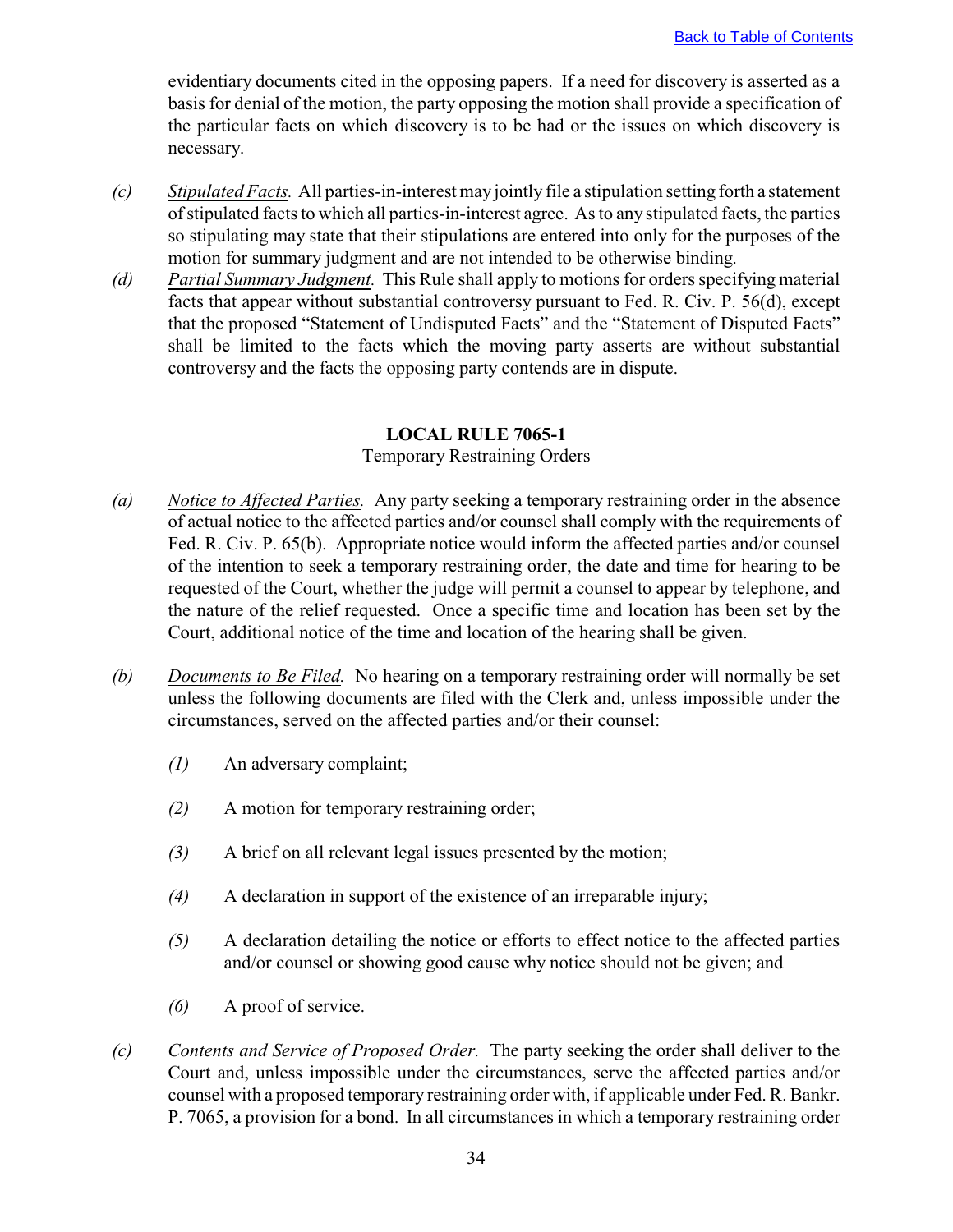<span id="page-37-0"></span>is requested ex parte, the proposed order shall further notify the affected parties and/or counsel that they may apply to the Court for modification or dissolution on two (2) days notice by personal service or such other notice as the Court may allow.

*(d) Modification or Dissolution.* When a preliminary injunction or temporary restraining order has been issued, the affected parties may apply to the Court for modification or dissolution of the injunction or order. Such motion shall normally be accompanied by a brief on all relevant legal issues to be presented in support and declarations supporting modification or dissolution and detailing the notice or efforts to notify the other parties and/or counsel.

## **LOCAL RULE 7067-1**

## Deposits of Registry Funds

*(a)* Registry funds maintained pursuant to 28 U.S.C. § 2041 and Rule 67 of the Federal Rules of Civil Procedure shall include, but shall not be limited to, monies to be held in escrow pending resolution of a particular dispute before the Court.

## *(b) Receipt of Funds*

- *(1)* No money shall be sent to the Court or its officers for deposit in the court's registry pursuant to 28 U.S.C. § 2041 without a court order signed by the presiding judge in the case or proceeding.
- *(2)* The party making the deposit or transferring funds to the Court's registry shall serve the order permitting the deposit or transfer on the clerk of Court.
- *(3)* Unless otherwise ordered, all monies ordered to be paid to the Court or received by its officers in any case pending or adjudicated shall be deposited with the Treasurer of the United States in the name and to the credit of this Court pursuant to 28 U.S.C. § 2041 through depositories designated by the Treasury to accept such deposit on its behalf.

## *(c) Investment of Registry Funds*

- *(1)* Where, by order of the Court, funds on deposit with the court are to be placed in some form of interest bearing account or invested in a court-approved, interestbearing instrument in accordance with Rule 67 of the Federal Rules of Civil Procedure, the Court Registry Investment System ("CRIS"), administered by the Administrative Office of the United States Courts under 28 U.S.C. 2045, shall be the only investment mechanism authorized.
- *(2)* Money from each case deposited in the CRIS shall be "pooled" together with those on deposit with Treasury to the credit of other courts in the CRIS and used to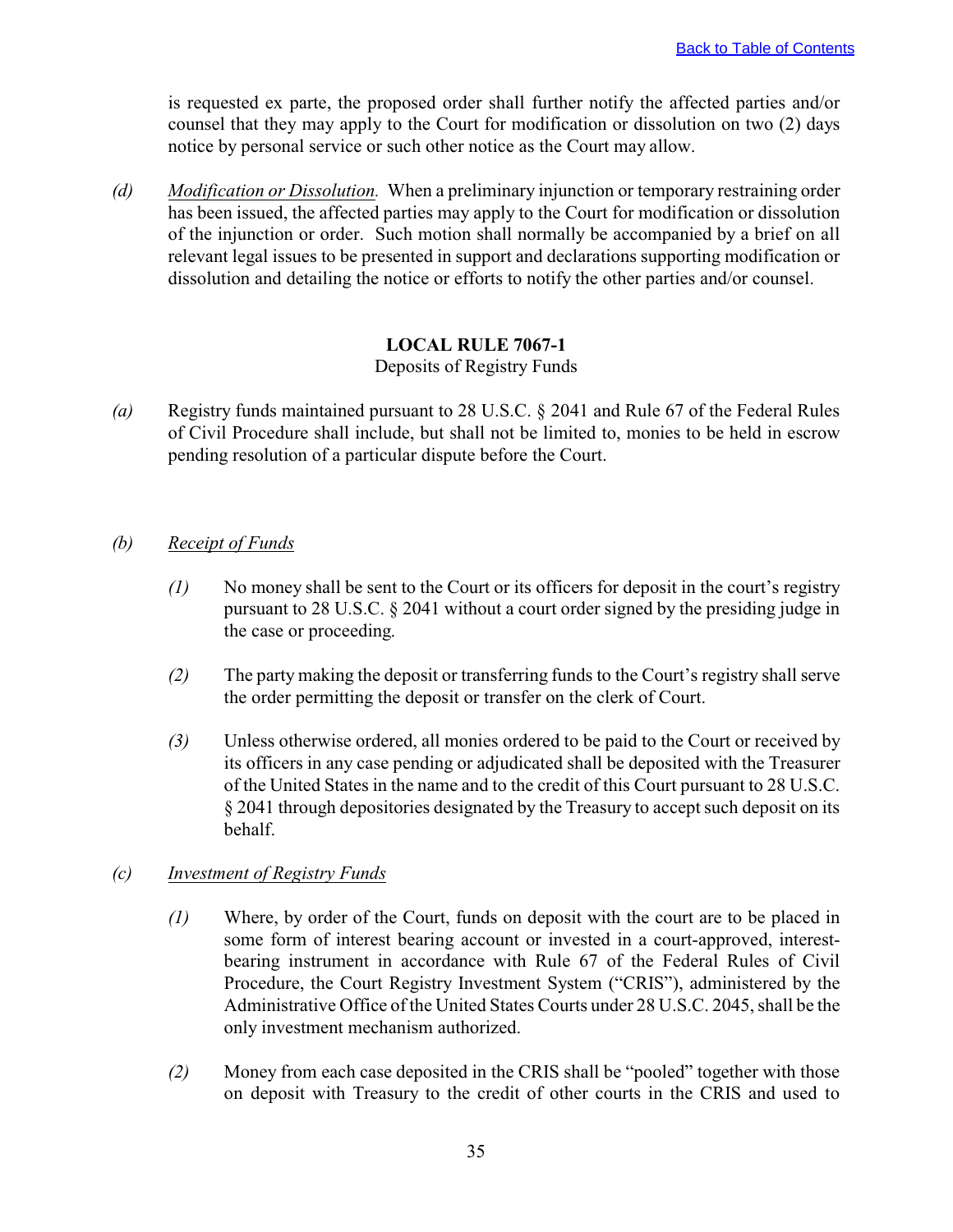<span id="page-38-0"></span>purchase Government Account Series securities through the Bureau of Public Debt, which will be held at Treasury in an account in the name and to the credit of the Director of Administrative Office of the United States Courts, hereby designated as custodian for the CRIS.

- *(3)* An account for each case will be established in the CRIS titled in the name of the case giving rise to the investment in the fund. Income generated from fund investments will be distributed to each case based on the ratio each account's principal and earning has to the aggregate principal and income total in the fund. Reports showing the interest earned and the principal amounts contributed in each case will be prepared and distributed to each court participating in the CRIS and made available to litigants and/or their counsel.
- *(4)* Funds held in the CRIS remain subject to the control and jurisdiction of the court.
- *(d) Registry and Investment Fees*. The custodian is authorized and directed to deduct the registry fee for maintaining accounts deposited with the Court and the investment services fee for the management of investments in the CRIS. The registry fee is determined on the basis of the rates published by the Director of the Administrative Office of United States Courts as approved by the Judicial Conference and the investment services fee is assessed according to the Court's Miscellaneous Fee Schedule.
- *(e) Order for Disbursement of Registry Funds*. Payment of funds from any funds deposited pursuant to this Rule shall be by order of the Court only. The form of order submitted shall contain the names and addresses for each of the parties to whom funds are to be paid, the amounts to be paid and a statement acknowledging the fees on the interest earned will be deducted before payment of funds will be distributed. Taxpayer information for each party must be submitted on form AO 213, which is available on the Court's website. Funds shall be disbursed only after the time for appeal of the related judgment or order has expired, or upon approval by the court of a written stipulation by all parties.
- *(f) Copy of Order.* Counsel obtaining an order as described above will serve a copy on the Clerk, when the order has been signed.

# **LOCAL RULE 7090-1**

Disposition of Unclaimed Exhibits

If exhibits offered at trial are not reclaimed within sixty (60) days after entry of judgment or order following completion of trial, and the judgment or order is final and non-appealable, the Clerk may dispose of them as the Clerk may deem fit.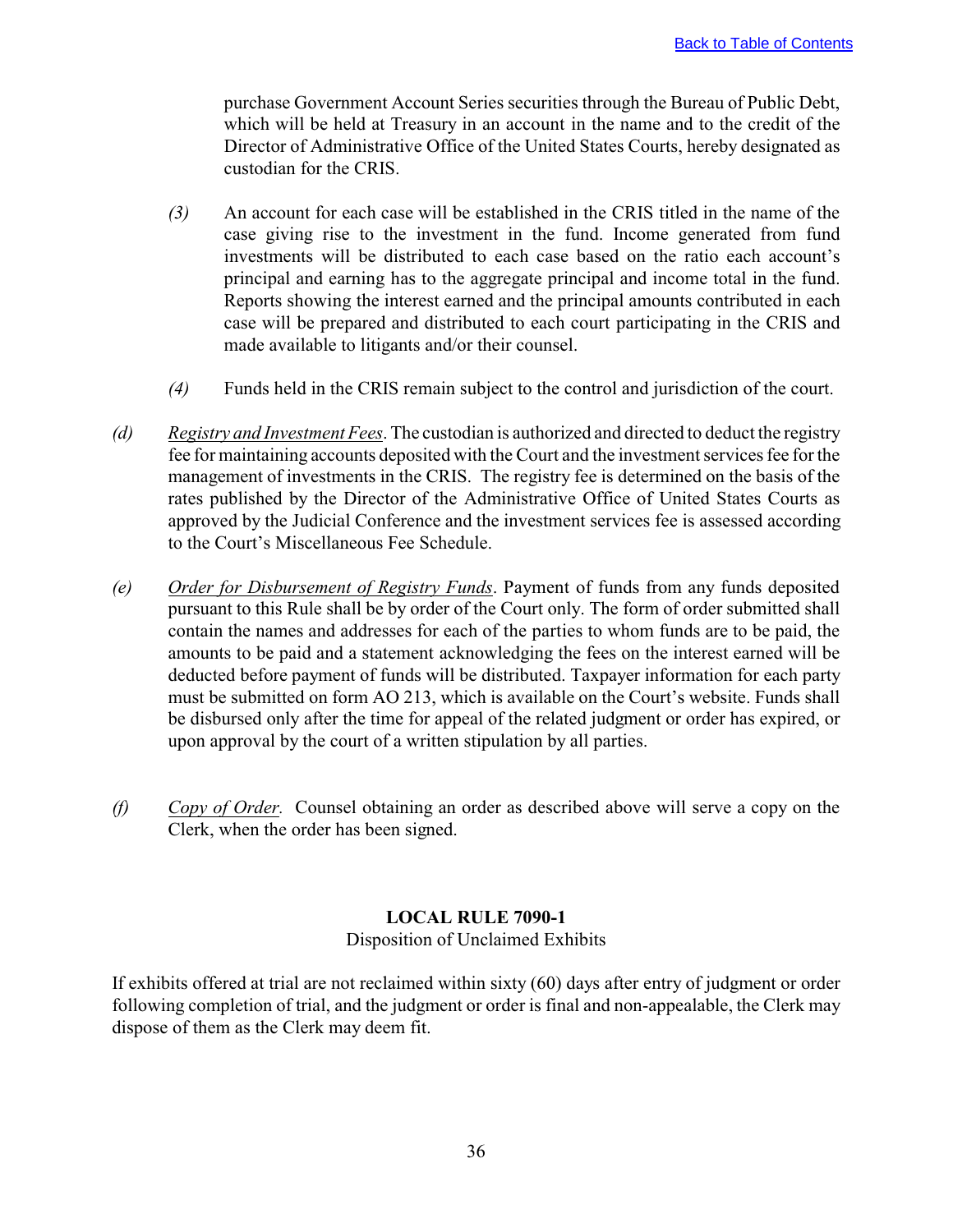# **LOCAL RULE 8020-1**

#### Procedures Following Remand by an Appellate Court

<span id="page-39-0"></span>Whenever a case, proceeding, or matter is remanded by an Appellate Court to the Bankruptcy Court for further proceedings, any party to the appeal may move to set the matter for further proceedings by filing a motion pursuant to LBR 9014-1. The Court will not set the matter for further proceedings as a matter of course.

# **LOCAL RULE 9001-1**

## **Definitions**

These definitions supplement the definitions set forth in Fed. R. Bankr. P. 9001 and 9002. For purposes of these Rules, unless the context otherwise requires, the terms below are defined as follows:

- *(a) "Briefs"* include memoranda, points and authorities, and other written arguments, or compilations of authorities.
- *(b)* "*Case*" means the bankruptcy case initiated by the filing of a petition for relief.
- *(c) "Clerk"* means the clerk of the bankruptcy court appointed pursuant to 28 U.S.C. § 156(b).
- *(d) "Contested matter(s)"* include motions, objections, applications, and other matters for which a hearing is necessary, and are collectively referred to herein as "motions." Contested matters are governed by Fed. R. Bankr. P. 9014.
- *(e) "Courtroom deputy"* means the deputy clerk assigned to the particular judge to whom a case or proceeding has been assigned or the judge before whom a matter or a part thereof is being conducted.
- *(f) "Declaration"* includes an affidavit prepared in accordance with federal law. See 28 U.S.C. § 1746.
- *(g) "DIP"* means debtor-in-possession.
- *(h) "Ex parte"* means without prior notice.
- *(i) "Federally insured depository"* means a financial institution that is insured by the Federal Deposit Insurance Corporation or other federal agency providing deposit protection.
- *(j) "Fed. R. Bankr. P."* means the Federal Rules of Bankruptcy Procedure.
- *(k) "Fed. R. Civ. P."* means the Federal Rules of Civil Procedure.
- *(l)* "*Filed*" means delivered into the custody of the Clerk, either by electronic means or by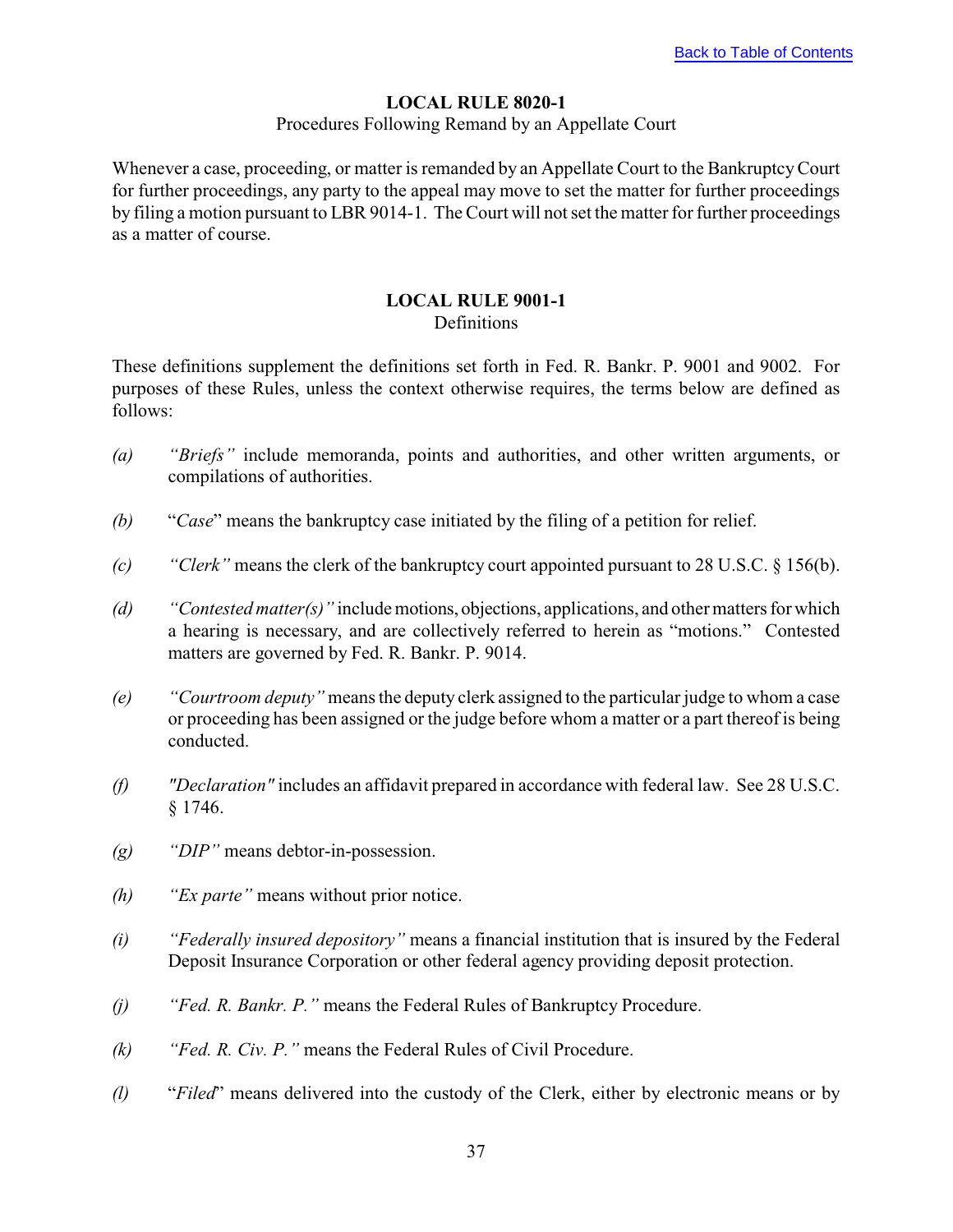<span id="page-40-0"></span>physical delivery in paper form as provided for in LBR 5005-1, and accepted by the Clerk for inclusion in the official records of the case or proceeding.

- *(m) "Judgment"* is defined in Fed. R. Bankr. P. 7054, incorporating Fed. R. Civ. P. 54, and includes a decree and any order from which an appeal lies.
- *(n) "Motion"* includes all motions, applications, objections, or other requests made to the Court for orders or other judicial activity.
- *(o) "Order"* means any directive by the Court, including oral or telephonic as well as written directives, that is not a judgment.
- *(p) "Proceeding"* includes adversary proceeding, any hearing conducted by the Court, and any other continuing matter before the Court arising in the bankruptcy case.

## **LOCAL RULE 9004-1**

## General Requirements of Form

- *(a) General Format of Documents.* All pleadings and documents shall conform with the Court's *Revised Guidelines for the Preparation of Documents*, Form EDC 2-901. The Clerk shall maintain on the Court's website (www.caeb.uscourts.gov) the current version of these Guidelines and shall make paper copies available upon request without charge. The Clerk shall not refuse to file any proffered document submitted in violation of this Rule, but shall bring such document to the attention of the Court. Any attorney or trustee who files a document in violation of this Rule may be subject to monetary or non-monetary sanctions.
- *(b) Counsel Identification.* The name, address (including email address, if the document is to be submitted in electronic form), telephone number, and the California State Bar membership number (not applicable to counsel for the United States) of all counsel (or, if in propria persona, of the party), and the specific identification of each party represented by name and interest in the proceeding (e.g., Debtor Smith, Creditor Bank, Plaintiff Roe, Defendant Doe) shall appear in the upper left hand corner of the first page of each document presented for filing, except that in the instance of multiparty representation reference may be made to the signature page for the complete list of parties represented.
- *(c) Signatures Generally.* All pleadings and non-evidentiary documents shall be signed by the individual attorney for the party presenting them, or by the party involved if that party is appearing in propria persona. Affidavits and certifications shall be signed by the person offering the evidentiary material contained in the document. The name of the person signing the document shall be typed underneath the signature.
	- *(1) Signatures on Documents Submitted Electronically*.
		- *(A) Signature of the Registered User*. The username and password required to access the electronic filing system shall serve as the registered user's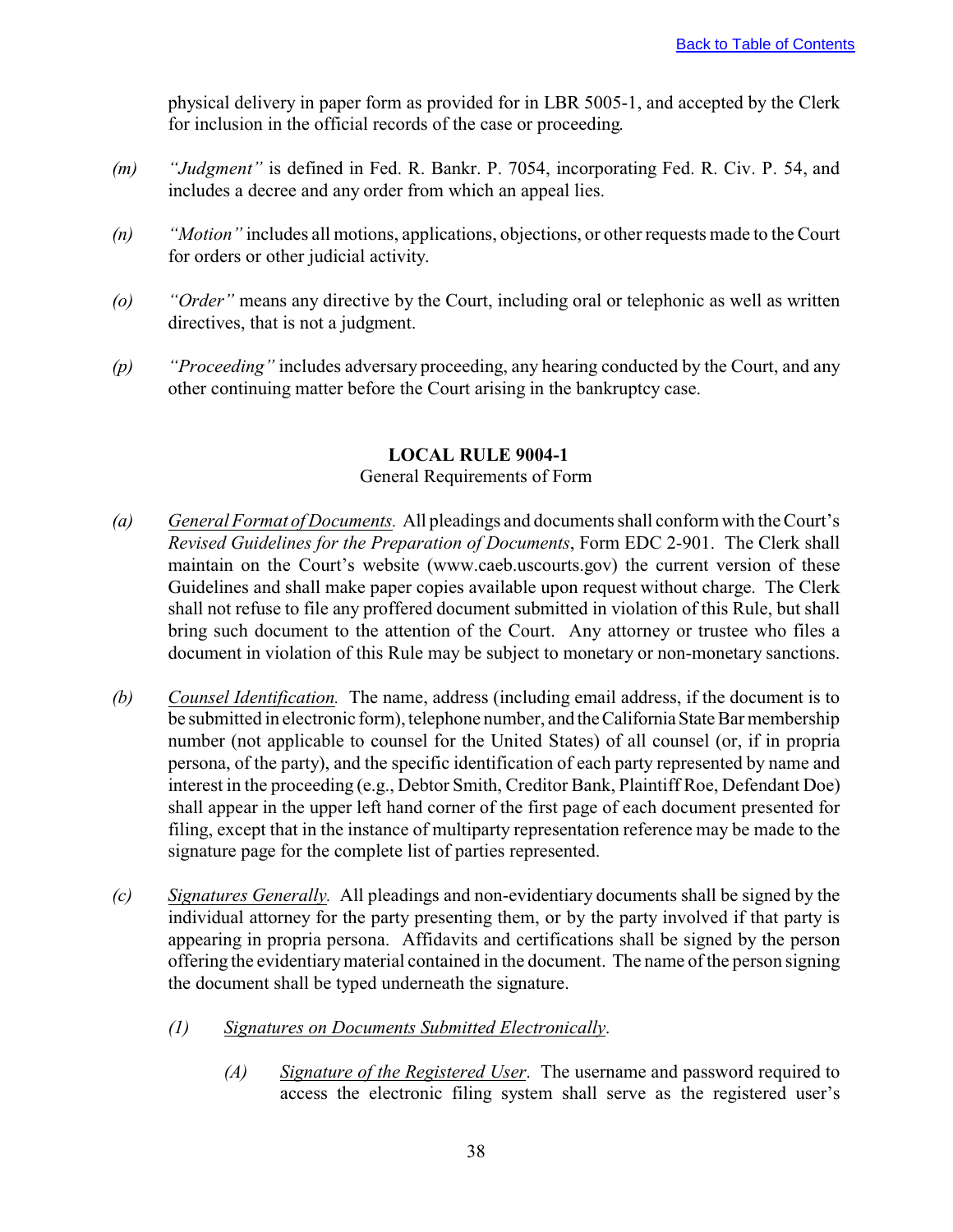signature on all electronic documents filed with the Court. They shall also serve as a signature, with the same force and effect as a written signature, for purposes of the Federal Rules of Bankruptcy Procedure and the Local Bankruptcy Rules of this Court, including Fed. R. Bankr. P. 9011-1 and LBR 9004-1(c), and for any other purpose for which a signature is required in connection with proceedings before the Court. Unless the electronically filed document has been scanned and shows the registered user's original signature or bears a software-generated electronic signature thereof, an "/s/" and the registered user's name shall be typed in the space where the signature would otherwise appear.

- *(B) Signatures of Other Persons*. Signatures of persons other than the registered user may be indicated by either:
	- *(i)* Submitting a scanned copy of the originally signed document;
	- *(ii)* Attaching a scanned copy of the signature page(s) to the electronic document; or
	- *(iii)* Through the use of "/s/ Name" or a software-generated electronic signature in the signature block where signatures would otherwise appear. Electronically filed documents on which "/s/ Name" or a software-generated electronic signature is used to indicate the signatures of persons other than the registered user shall be subject to the requirements set forth in Subparts (C) and (D) below.
- *(C) The Use of "/s/ Name" or a Software Generated-Electronic Signature.* The use of "/s/ Name" or a software-generated electronic signature on documents constitutes the registered user's representation that an originally signed copy of the document exists and is in the registered user's possession at the time of filing.
- *(D) Retention Requirements When "/s/ Name" or a Software-Generated Electronic Signature Is Used.* When "/s/ Name" or a software-generated electronic signature is used in an electronically filed document to indicate the required signature(s) of persons other than that of the registered user, the registered user shall retain the originally signed document in paper form for no less than three (3) years following the closing of the case. On request of the Court, U.S. Trustee, U.S. Attorney, or other party, the registered user shall produce the originally signed document(s) for review. The failure to do so may result in the imposition of sanctions on the Court's own motion, or upon motion of the case trustee, U.S. Trustee, U.S. Attorney, or other party.
- *(2) Signature of Creditor or Other Person Authorized to File a Proof of Claim*. The full name, title, and address of the creditor or other authorized person filing a claim must appear on the proof of claim. Entry on the electronic proof of claim form of the full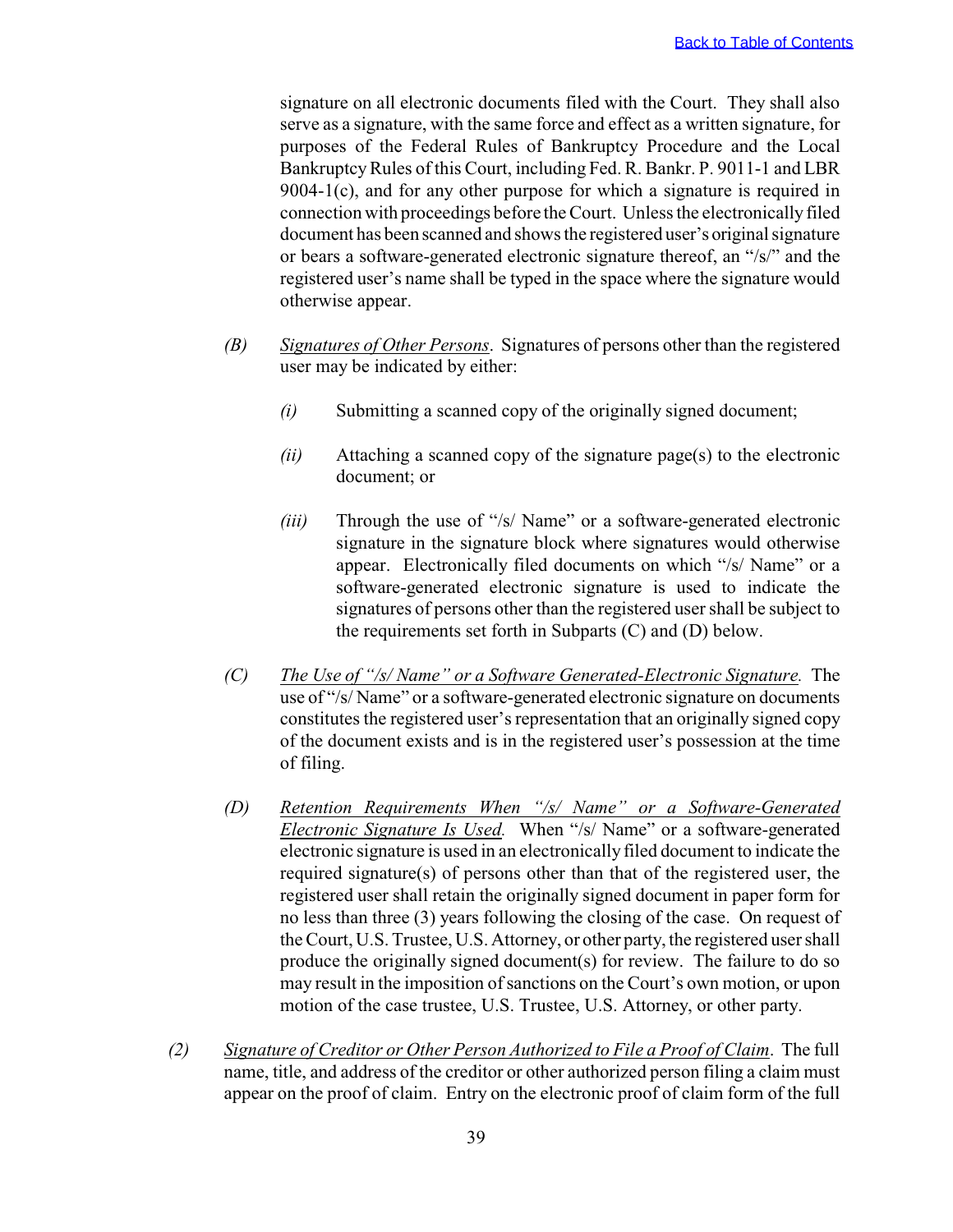name, title, and address of the creditor or other person authorized to file the proof of claim by the creditor or authorized person filing the claim shall constitute the signature of the creditor or authorized person filing the claim and the claim will be deemed signed by the creditor or authorized person. It shall also serve as a signature, with the same force and effect as a written signature, for purposes of the Federal Rules of Bankruptcy Procedure and the Local Bankruptcy Rules of this Court, and for any other purpose for which a signature is required on the proof of claim. The name of the creditor or authorized person filing the claim shall appear in the space on the proof of claim form where the signature would otherwise appear.

*(d) Signature on Facsimile Documents and on Software-Generated Documents.* For the purposes of this Rule, the image of an original manual signature appearing on a facsimile (fax) copy, or appearing in a software-generated copy such as a document created in the "portable document format" (PDF), filed pursuant to this Rule shall constitute an original signature for all court purposes. The document, which itself may be in whole or in part a fax copy, must be marked "original" prior to submission to the Clerk's Office for filing. The originator of the document, or in the case of an affidavit or certification, the presenting attorney or party, is required to maintain the document containing the original manual signature until the conclusion of the case or proceeding, including any appeal and remand after appeal. In the event there are multiple signatories to a document, the filing party or attorney shall retain the originally signed document(s). The Court may require that the document containing the original manual signature be filed. This Rule does not provide for documents to be transmitted via fax directly to the Clerk's Office. Documents directly faxed to the Clerk or to a chambers of the Court will not be filed, lodged, received, returned, or acknowledged.

#### *(e) Proposed Orders and Judgments.*

- *(1) Content and Format*. Proposed orders and judgments presented to the Court for signature shall:
	- *(A)* Be submitted as separate documents;
	- *(B)* Not include the word "Proposed" in the title of the order;
	- *(C)* Be complete in all respects using "best estimates" where necessary;
	- *(D)* On the final page contain at least one line of substantive text (i.e., the final page of a proposed order or judgment must not include only "boilerplate" words such as "it is so ordered" or similar) and at least two inches of space below the final line of text for placement of a date and the judge's signature; and
	- *(E)* In all other respects be formatted in strict compliance with the Court's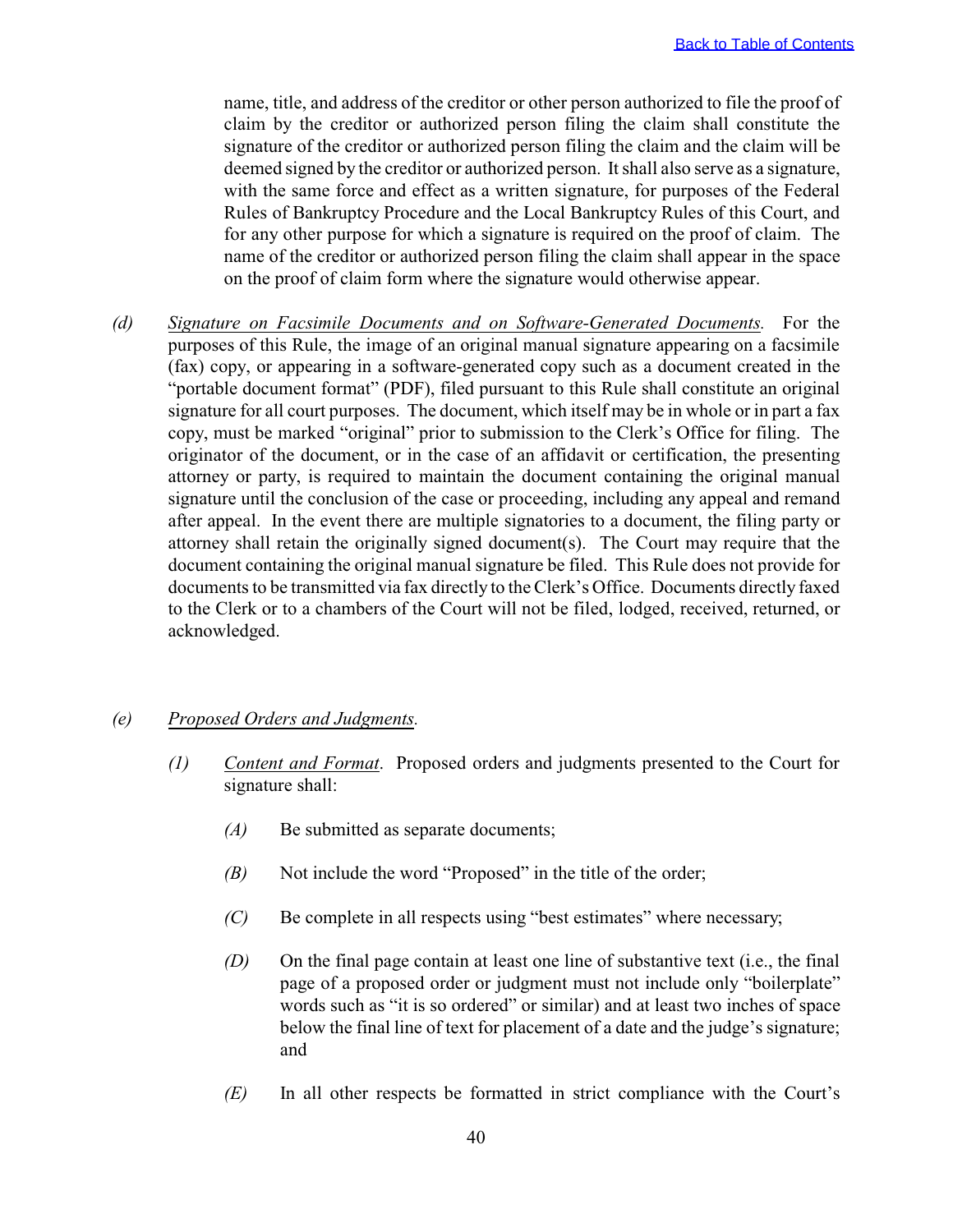Guidelines for the Preparation of Documents.

- <span id="page-43-0"></span>*(2) Exhibits.* If a proposed order includes references to an exhibit or exhibits, the exhibit(s) shall be attached to the proposed order or judgment. An exhibit shall not be filed as a separate document.
- *(3) Approval by Counsel or Party*. If the court at the hearing on the matter, or by separate order, requires that any attorney or unrepresented party appearing in the matter be provided the opportunity to review and approve a form of order or judgment prior to its submission, the proposed order or judgment shall, just below the space reserved for placement of the judge's signature, contain the signatures of such counsel or party indicating their approval. Approval indicates only that the document accurately reflects the ruling of the court and does not constitute agreement or waiver of appellate rights. Orders not bearing the signature of an attorney or unrepresented party designated by the court to approve the form of the order shall not be lodged with the court for at least three days after transmission to that attorney. In the event a dispute arises regarding the form of order, the submitting counsel or party shall submit, along with the proposed order, a brief declaration summarizing the reason for the lack of approval by the attorney or unrepresented party, along with a proof of service demonstrating service of the proposed form of order and the declaration on the non-approving counsel or party.
- *(4) Proposed Order as Exhibit*. Nothing in these local rules prohibits a party from submitting a proposed form of order or judgment as an exhibit to a notice, motion, memorandum, or other document.

## **LOCAL RULE 9014-1**

#### Motion Calendar and Procedure

- *(a) Applicability.* Parties shall file, serve, and set for hearing all contested matters, including motions, whether filed in the bankruptcy case or in an adversary proceeding, objections, applications, and other matters for which a hearing is necessary (hereafter referred to collectively as "motions"), in accordance with this Local Rule, any other applicable Local Rules, and the applicable provisions of Title 11 of the United States Code and the Federal Rules of Bankruptcy Procedure. Except as otherwise provided in LBR 3007-1, this Local Rule shall apply to objections to proofs of claim.
- *(b) Motion Calendar.*
	- *(1)* Each judge of the Court shall maintain his or her department's individual motion calendar. All hearings shall be set on the motion calendar of the department to which the case is assigned. A party shall self-set a motion for hearing on the dates and times specified on each department's motion calendar.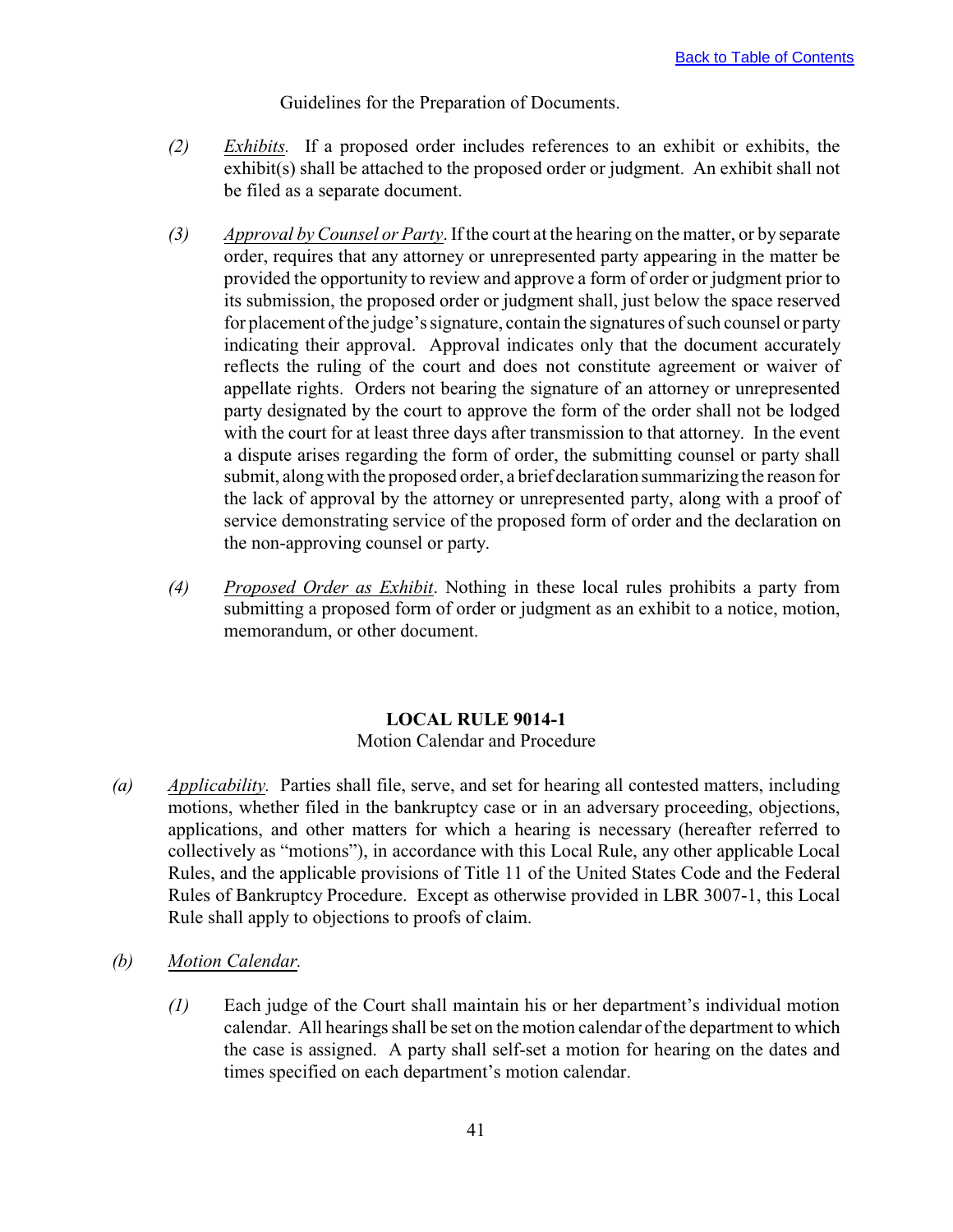*(2)* Each judge's motion calendar and instructions for self-setting hearings are posted on the Court's website site (www.caeb.uscourts.gov) and are also available from the Clerk's Office at the public counters.

#### *(c) Docket Control Number.*

- *(1)* In motions filed in the bankruptcy case, a Docket Control Number (designated as DC No.) shall be included by all parties immediately below the case number on all pleadings and other documents, including proofs of service, filed in support of or opposition to motions.
- *(2)* In motions filed in adversary proceedings, the Docket Control Number shall be placed immediately below the adversary number.
- *(3)* The Docket Control Number shall consist of not more than three letters, which may be the initials of the attorney for the moving party (e.g., first, middle, and last name) or the first three initials of the law firm for the moving party, and the number that is one number higher than the number of motions previously filed by said attorney or law firm in connection with that specific bankruptcy case.

**Example:** The first Docket Control Number assigned to attorney John D. Doe would be DC No. JDD-1, the second DC No. JDD-2, the third DC No. JDD-3, and so on. This sequence would be repeated for each specific bankruptcy case and adversary proceeding in which said attorney or law firm filed motions.

*(4)* Once a Docket Control Number is assigned, all related papers filed by any party, including motions for orders shortening the amount of notice, shall include the same number. However, motions for reconsideration and countermotions shall be treated as separate motions with a new Docket Control Number assigned in the manner provided for above.

## *(d) Format and Content of Motions and Notices*.

*(1) Contents of Motion.* Except as otherwise provided in these rules, every application, motion, contested matter or other request for an order, shall be filed separately from any other request, except that relief in the alternative based on the same statute or rule may be filed in a single motion. Without incorporation by reference to any other document, exhibit or supporting pleading, the motion shall state with particularity the grounds therefor, and shall set forth the relief or order sought.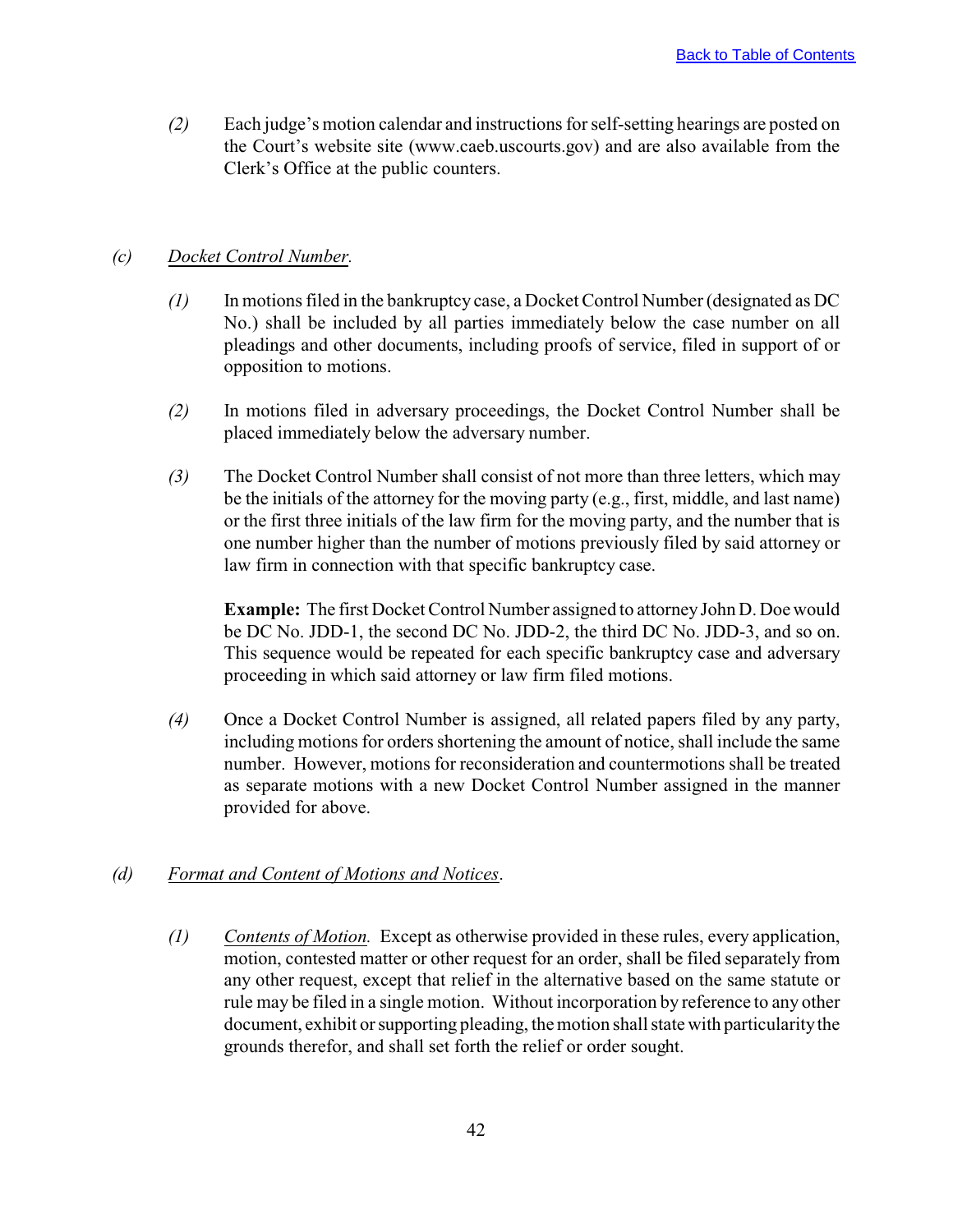- *(2) Format.* All pleadings and documents filed in support and in opposition to a motion shall contain in the caption the date and time of the hearing and the courtroom in which the hearing will be held and shall otherwise comply with LBR 9004-1, General Requirements of Form.
- *(3) Separate Notice.* Every motion shall be accompanied by a separate notice of hearing stating the Docket Control Number, the date and time of the hearing, the location of the courthouse, the name of the judge hearing the motion, and the courtroom in which the hearing will be held.
- *(4) Contents of Notice.* The notice of hearing shall advise potential respondents whether and when written opposition must be filed, the deadline for filing and serving it, and the names and addresses of the persons who must be served with any opposition. If written opposition is required, the notice of hearing shall advise potential respondents that the failure to file timely written opposition may result in the motion being resolved without oral argument and the striking of untimely written opposition.
- *(5) Service of Notice Only.* When notice of a motion is served without the motion or supporting papers, the notice of hearing shall also succinctly and sufficiently describe the nature of the relief being requested and set forth the essential facts necessary for a party to determine whether to oppose the motion. However, the motion and supporting papers shall be served on those parties who have requested special notice and those who are directly affected by the requested relief.
- *(6) Legal Authority.* Each motion, opposition, and reply shall cite the legal authority relied upon by the filing party.
- *(7) Evidence*. Every motion shall be accompanied by evidence establishing its factual allegations and demonstrating that the movant is entitled to the relief requested. Affidavits and declarations shall comply with Fed. R. Civ. P. 56(e).

## *(e) Service and Proof of Service.*

- *(1)* Service of all pleadings and documents filed in support of, or in opposition to, a motion shall be made on or before the date they are filed with the Court.
- *(2)* A proof of service, in the form of a certificate of service, shall be filed with the Clerk concurrently with the pleadings or documents served, or not more than three (3) days after they are filed.
- *(3)* The proof of service for all pleadings and documents filed in support or opposition to a motion shall be filed as a separate document and shall bear the Docket Control Number. Copies of the pleadings and documents served shall not be attached to the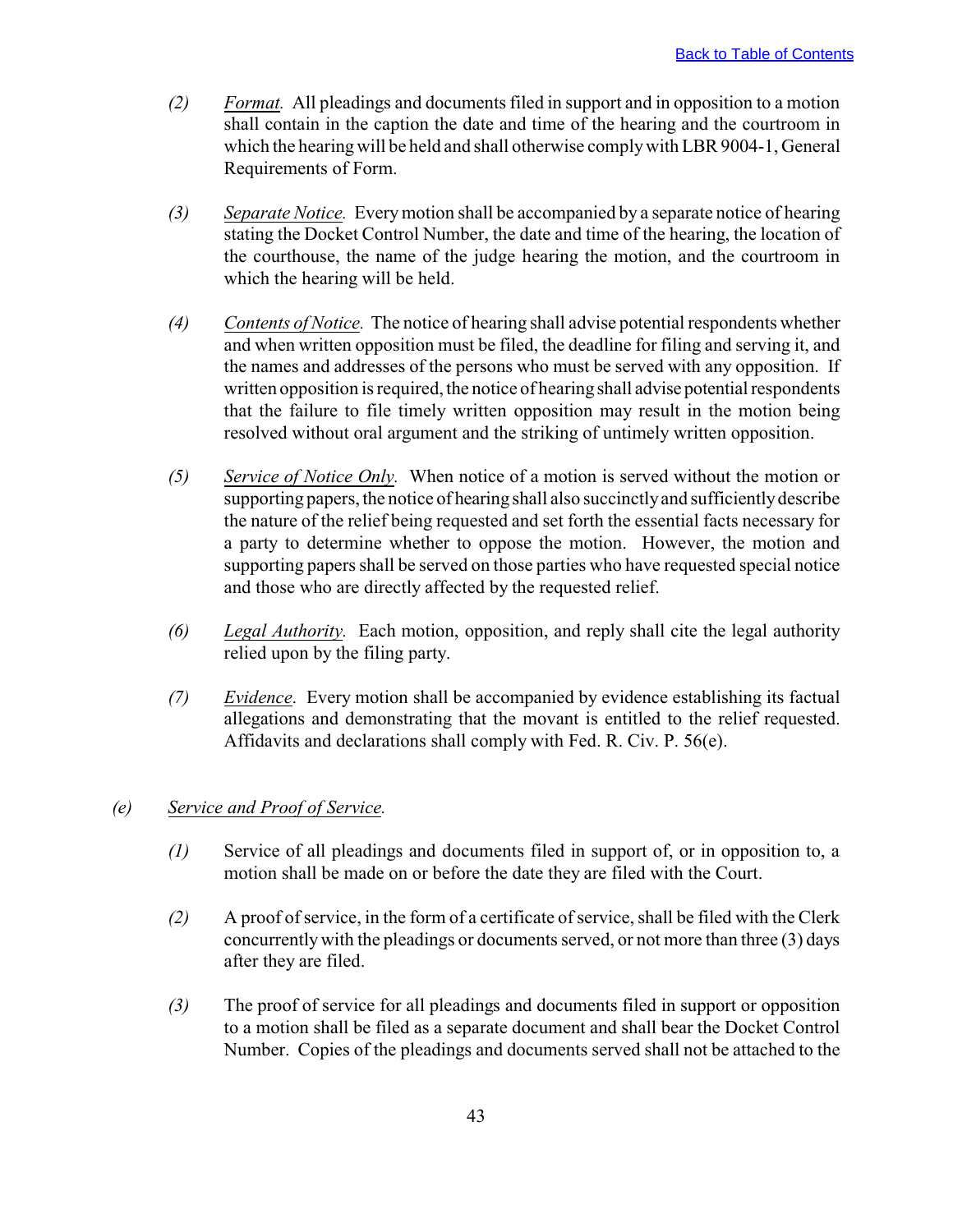proof of service. Instead, the proof of service shall identify the title of the pleadings and documents served.

- *(f) Amount of Notice.*
	- *(1) Motions Set on 28 Days' Notice.* Unless a different amount of time is required by the Federal Rules of Bankruptcy Procedure, these Local Rules, or by order of the Court, or the moving party elects to give the notice permitted by LBR 9014-1( $f$ )(2), the moving party shall file and serve the motion at least twenty-eight (28) days prior to the hearing date.
		- *(A)* If the motion is a motion for relief from the automatic stay, it shall be the duty of the moving party to set a hearing within thirty (30) days of the filing of the motion. The failure of the moving party to set the hearing within thirty (30) days shall be deemed a waiver of the time constraints of 11 U.S.C. § 362(e).
		- *(B) Opposition.* Opposition, if any, to the granting of the motion shall be in writing and shall be served and filed with the Court by the responding party at least fourteen (14) days preceding the date or continued date of the hearing. Opposition shall be accompanied by evidence establishing its factual allegations. Without good cause, no party shall be heard in opposition to a motion at oral argument if written opposition to the motion has not been timely filed. Failure of the responding party to timely file written opposition may be deemed a waiver of any opposition to the granting of the motion or may result in the imposition of sanctions.

The opposition shall specify whether the responding party consents to the Court's resolution of disputed material factual issues pursuant to Fed. R. Civ. P. 43(c) as made applicable by Fed. R. Bankr. P. 9017. If the responding party does not so consent, the opposition shall include a separate statement identifying each disputed material factual issue. The separate statement shall enumerate discretely each of the disputed material factual issues and cite the particular portions of the record demonstrating that a factual issue is both material and in dispute. Failure to file the separate statement shall be construed as consent to resolution of the motion and all disputed material factual issues pursuant to Fed. R. Civ. P. 43(c).

*(C) Reply.* The moving party may, at least seven (7) days prior to the date of the hearing, serve and file with the Court a written reply to any written opposition filed by a responding party.

If the moving party does not consent to the Court's resolution of disputed material factual issues pursuant to Fed. R. Civ. P. 43(c), the moving party shall file and serve, within the time required for a reply, a separate statement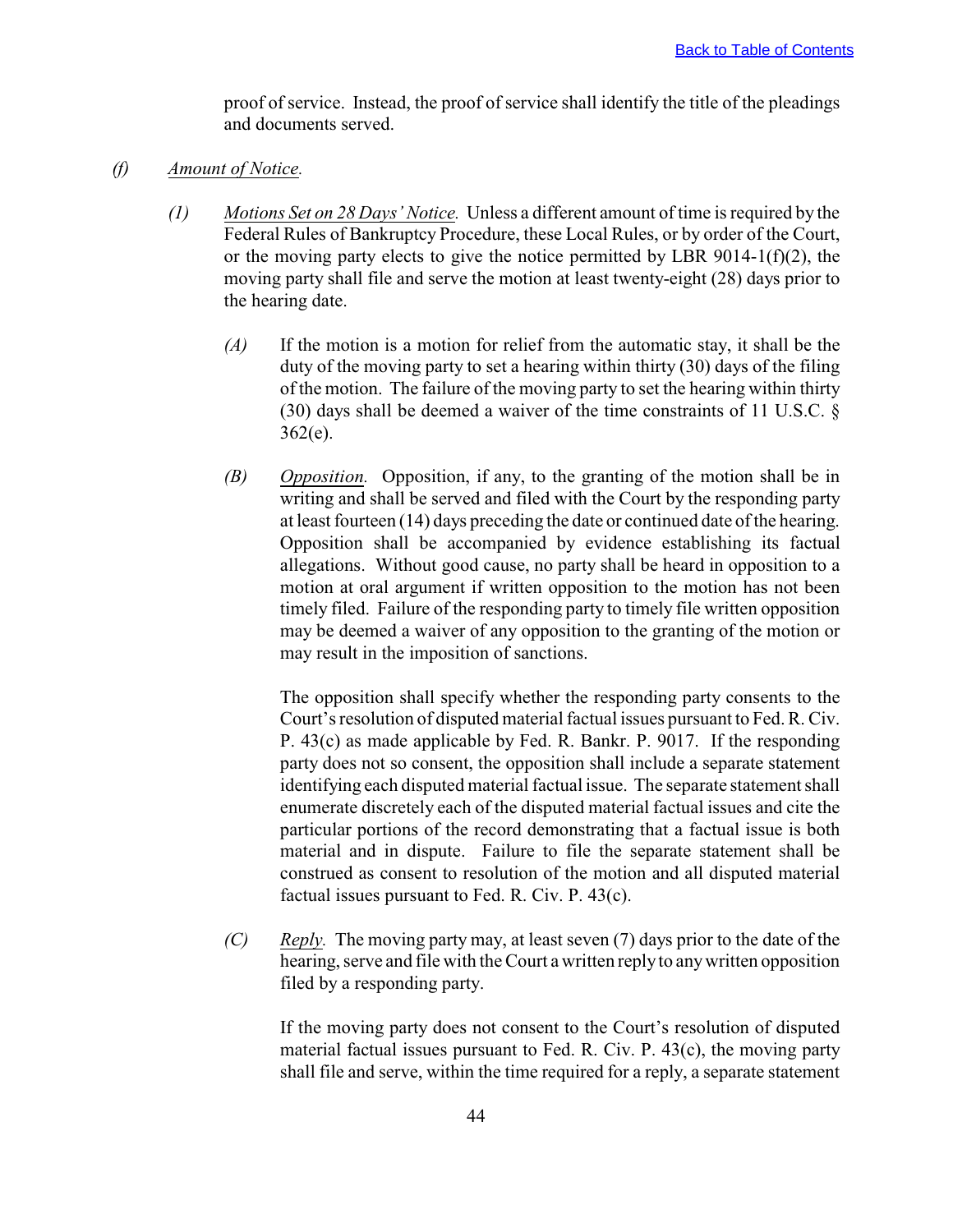identifying each disputed material factual issue. The separate statement shall enumerate discretely each of the disputed material factual issues and cite the particular portions of the record demonstrating that a factual issue is both material and in dispute. Failure to file the separate statement shall be construed as consent to resolution of the motion and all disputed material factual issues pursuant to Fed. R. Civ. P. 43(c).

Unless the Court determines that an evidentiary hearing is necessary, the evidentiary record closes upon expiration of the time for the filing of the reply.

- *(D)* Prior to the noticed hearing date, counsel may bring to the Court's attention relevant judicial opinions published after the date the opposition or reply was filed by filing and serving a Statement of Recent Development, containing a citation to and providing a copy of the new opinion without argument. No memoranda, declarations, or documents other than those specified in this Local Rule shall be filed without prior court approval.
- *(2) Motions Set on 14 Days' Notice.* Alternatively, unless additional notice is required by the Federal Rules of Bankruptcy Procedure or these Local Rules, the moving party may file and serve the motion at least fourteen (14) days prior to the hearing date.
	- *(A)* This alternative procedure shall not be used for a motion filed in connection with an adversary proceeding.
	- *(B)* The use of this alternative procedure in connection with a motion for relief from the automatic stay shall be deemed a waiver of the time limitations contained in 11 U.S.C. § 362(e).
	- *(C)* When fewer than twenty-eight (28) days' notice of a hearing is given, no party-in-interest shall be required to file written opposition to the motion. Opposition, if any, shall be presented at the hearing on the motion. If opposition is presented, or if there is other good cause, the Court may continue the hearing to permit the filing of evidence and briefs.
- *(3) Orders Shortening Time.* In appropriate circumstances and for good cause shown, the Court may order that the amount of notice of a hearing on a motion be shortened to fewer than fourteen (14) days. Unless otherwise ordered, when the time for service is shortened to fewer than fourteen (14) days, no written opposition is required.

If the motion for which notice is to be shortened has not been filed, a copy of it or a summary shall be filed with the application as a separate exhibit document. If the motion or a summary cannot be filed as an exhibit, the application shall describe the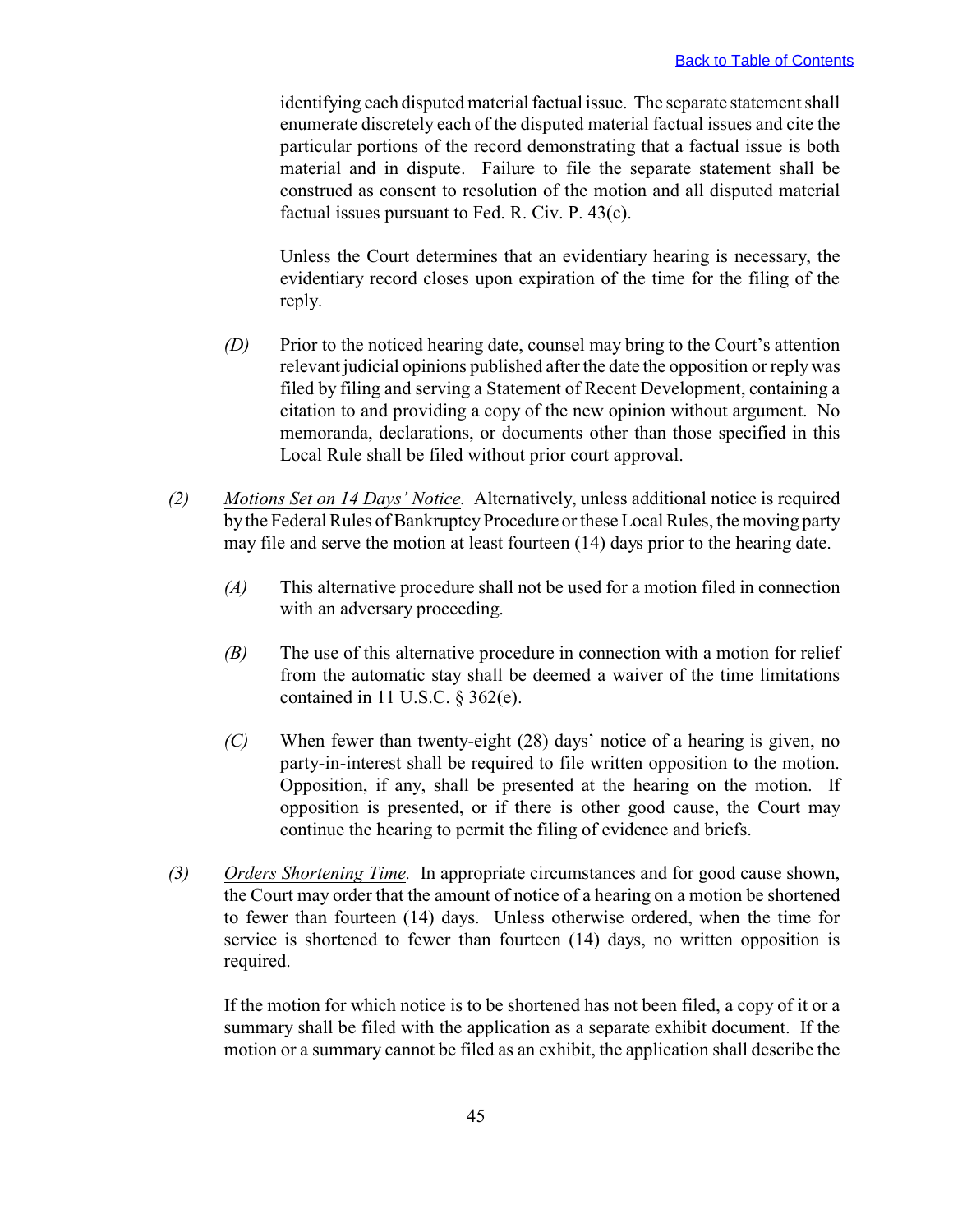motion with particularity and explain why the moving party is unable either to file the motion or file it as an exhibit to the application.

*(4) Notice Requirements for Preliminary Hearings on "First Day Orders."* In chapter 11, 12, and 13 cases, preliminary hearings on motions for "first day orders," including, but not limited to, motions to use cash collateral, borrow money, and pay employees, shall comply with Fed. R. Bankr. P. 4001(b) and Fed. R. Bankr. P. 6003. Such motions will generally be heard by the Court within two (2) days of a request for such preliminary hearing or as soon thereafter as reasonably possible. Counsel for the debtor or the trustee shall contact the chambers of the assigned judge as soon as it is known that a hearing will be needed to ascertain what notice will be required and the date and time of the hearing.

## *(g) Evidentiary Hearings.*

- *(1)* If the Court determines that there is a disputed material factual issue that must be resolved before the relief requested in the motion can be granted or denied, testimony shall be taken in accordance with Fed. R. Civ. P. 43(a) unless the parties waive such right or consent to proceeding under Fed. R. Civ. P. 43(c).
- *(2)* Telephonic appearances are not allowed at evidentiary hearings.
- *(3)* An opposition and/or reply to a motion shall state whether a party consents to the use of affidavits in accordance with Fed. R. Civ. P. 43(c). Any party that fails to file the separate statement of disputed material facts as required by LBR 9014-1 will thereby consent to proceed on the basis of the written record without live testimony.
- *(4)* If a party does not consent to proceed on the basis of the written record without live testimony, the Court may determine in advance of or at the scheduled hearing date on the motion whether an evidentiary hearing is required to resolve disputed material factual issues. The disposition of these motions will be available on the court day prior to the scheduled hearing, according to the practice of the assigned judge, on the Court's website at http://www.caeb.uscourts.gov/calendar/tentative.asp. The disposition will ordinarily consist of one of the following:
	- *(A)* The Court may determine that no evidentiary hearing is required because no material factual dispute exists. The motion will then proceed on the scheduled hearing date on the basis of the written record.
	- *(B)* The court may treat the motion as a "short cause" matter (expected to last no more than thirty (30) minutes) and set the matter for hearing on a short cause calendar with other short cause matters. Witnesses on short cause matters will be limited to those individuals whose declarations were filed in connection with the motion. Unless the Court orders otherwise, the direct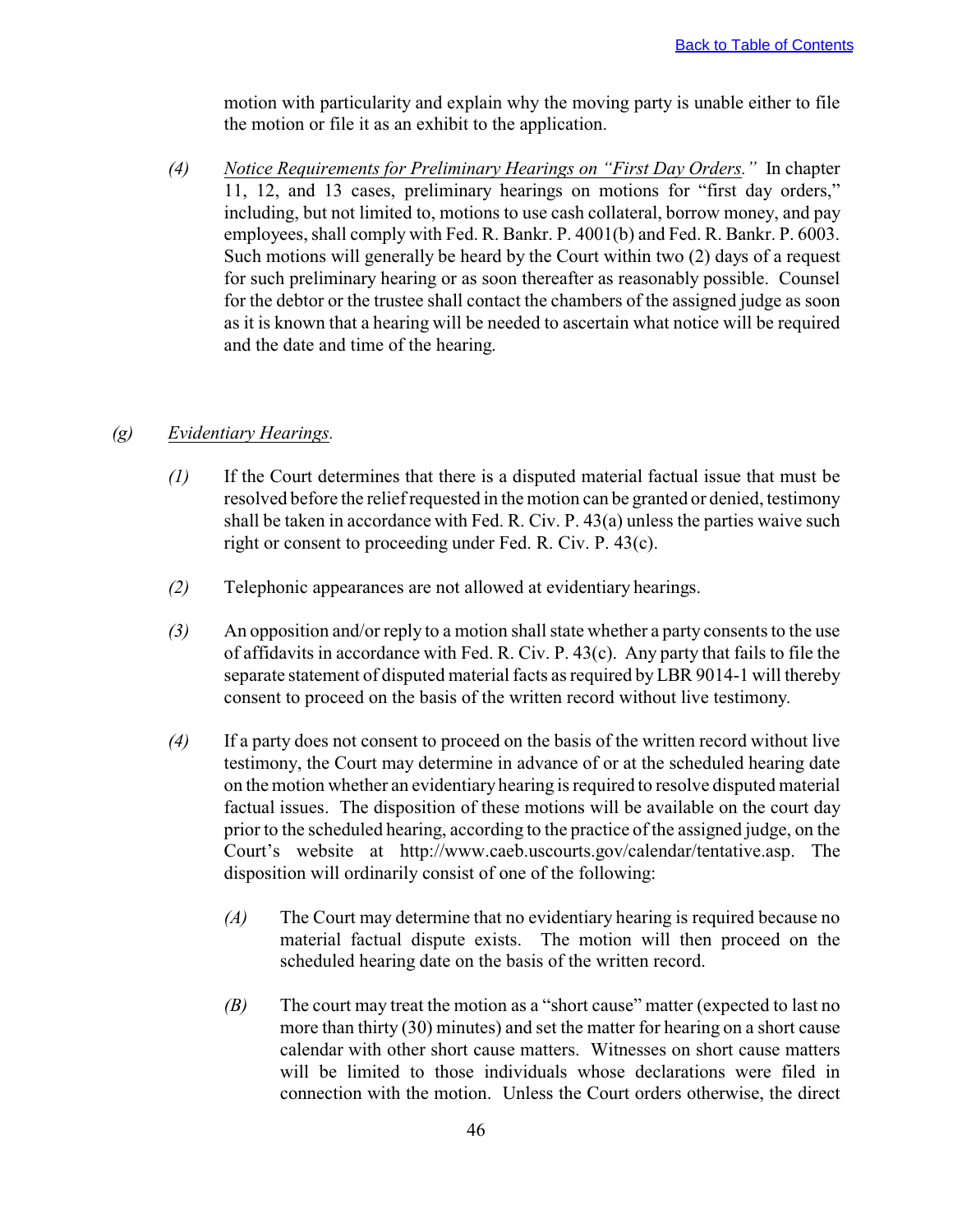testimony of a witness will not be admitted into evidence unless the witness is present at the hearing for interrogation by the Court under Fed. R. Evid. 614(b) and for cross-examination. Matters set on a short cause calendar will not be continued except by order of the Court.

- *(C)* The Court may treat the motion as a "long cause" matter. The scheduled hearing date will be used as a scheduling conference, during which the Court will establish deadlines for, inter alia, discovery and the presentation of evidence, including the use of alternative direct testimony, exhibits, and expert witnesses pursuant to LBR 9017-1, and set a date for an evidentiary hearing. Pursuant to Fed. R. Bankr. P. 9014(c), the following mandatory disclosures under Fed. R. Civ. P. 26(a) shall apply to a motion or other contested matter treated as a "long cause" matter, as follows:
	- *(i)* Initial disclosures shall be made in accordance with Fed. R. Civ. P.  $26(a)(1)$ , except Fed. R. Civ. P.  $26(a)(1)(C)$  and (D). A party must make the initial disclosures at or within fourteen (14) days after the scheduling conference, unless a different time is set by stipulation or court order.
	- *(ii)* Disclosure of expert witnesses shall be made in accordance with Fed. R. Civ. P.  $26(a)(2)$ , except Fed. R. Civ. P.  $26(a)(2)(C)$ . A party must make disclosure of expert witnesses under Fed. R. Civ. P.  $26(a)(2)(A)$ , accompanied by a written report prepared and signed by each expert witness pursuant to Fed. R. Civ. P.  $26(a)(2)(B)$ , at or within fourteen (14) days after the scheduling conference, unless a different time is set by stipulation or court order.
	- *(iii)* The "pretrial disclosures" required under Fed. R. Civ. P. 26(a)(3)(A) shall be made by a party at least thirty (30) days before the date of the evidentiary hearing, unless a different time is set by stipulation or court order. Within fourteen (14) days after such disclosures are made, unless the Court sets a different time, a party may serve and promptly file any objection to the disclosures, as set forth in Fed. R. Civ. P.  $26(a)(3)(B)$ .
- *(h) Oral Argument; Removal from Calendar; Tentative Rulings.* Unless the assigned judge determines that the resolution of the motion does not require oral argument, he or she may hear appropriate and reasonable oral argument. Alternatively, the motion may be submitted upon the record and briefs on file if the parties stipulate thereto, or the judge so orders, subject to the power of the judge to reopen the matter for further briefs, oral argument or both. Parties can ascertain which matters are resolved without oral argument and can view tentative rulings by checking the Court's website at (www.caeb.uscourts.gov) after 4:00 P.M. the day before the hearing. Parties appearing telephonically shall view the tentative ruling prior to the hearing.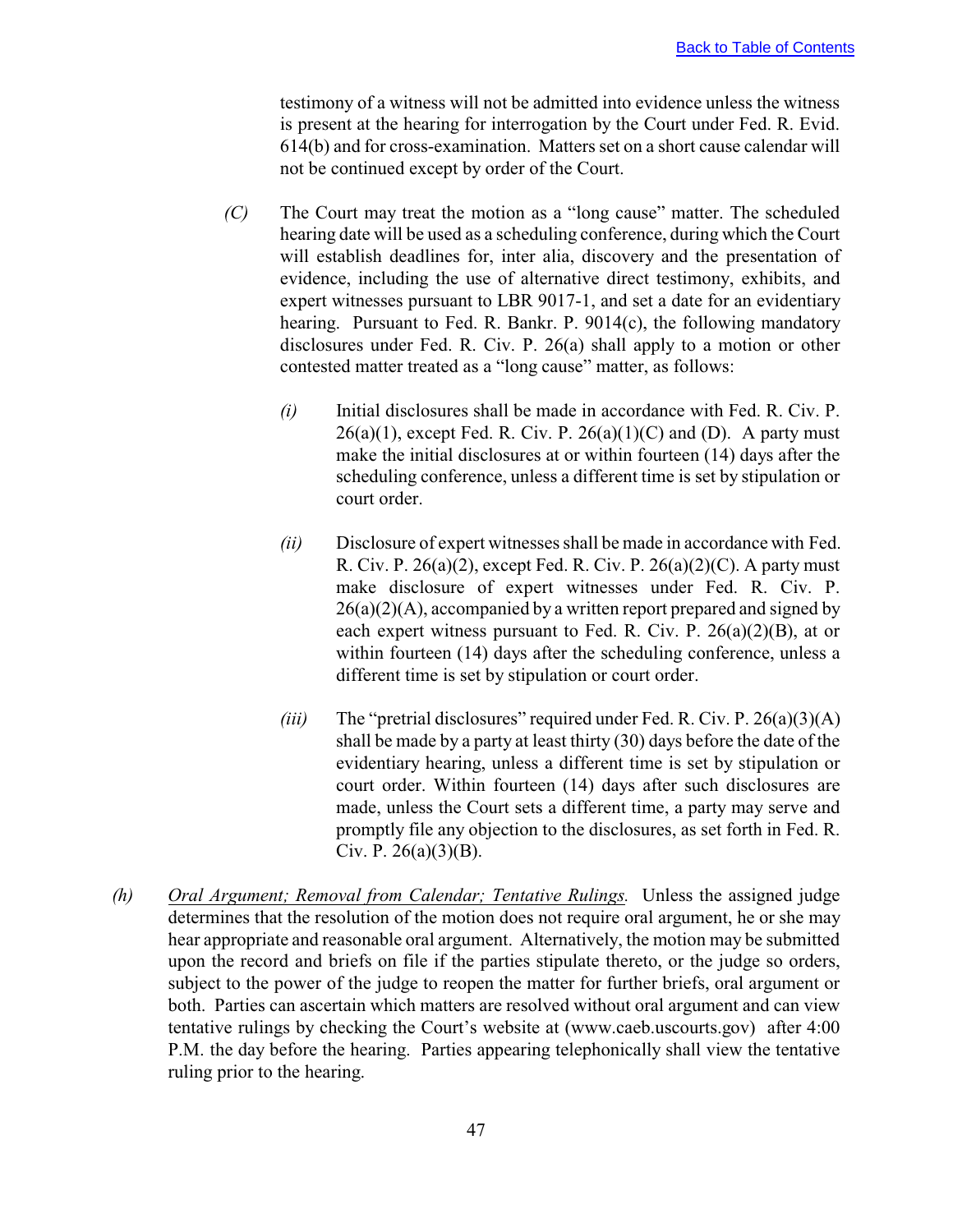- *(i) Related and Countermotions*. Any countermotion or other motion related to the general subject matter of the original motion set for hearing pursuant to this Local Rule may be filed and served no later than the time opposition to the original motion is required to be filed. In the event a counter or related motion is filed by the responding party, the judge may continue the hearing on the original and all related motions so as to give the responding and moving parties reasonable opportunity to serve and file oppositions and replies to all pending motions. No written opposition need be filed to any related matter unless the matter is continued by the Court. Nothing herein shall be construed to require the filing of a counter or related motion.
- *(j) Continuances*. Continuances of hearings must be approved by the Court. A request for a continuance may be made orally at the scheduled hearing or in advance of it if made by written application. A written application shall disclose whether all other parties-in-interest oppose or support the request for a continuance. Failure to comply with this provision may be grounds for denial of the motion without prejudice.

#### *(k) Opportunity for Hearing.*

- *(1) When an Order Is Necessary or Desired.* The notice of opportunity for hearing procedure, as defined in 11 U.S.C. § 102(1), may only be used as permitted in LBR 3015-1(c) and (d) relating to confirmation of chapter 13 plans. In all other matters, if an order is necessary or is desired by the moving party, the motion shall be set for hearing pursuant to this Local Rule.
- *(2) When an Order Is Not Necessary or Desired*. When the notice of opportunity for hearing procedure is used and no order is necessary or desired, the notice shall:
	- *(A)* Succinctly describe the action to be taken;
	- *(B)* State that unless written objections and/or a request for a hearing are served on the moving party and filed with the Clerk on or before the date specified in the notice, the action shall be taken;
	- *(C)* Provide a minimum of fourteen (14) days after service (or the longer periods required by, for example, Fed. R. Bankr. P. 2002 or 3007) for the filing of the request for hearing or objections by a party-in-interest; and
	- *(D)* Be filed with the Clerk and served by the moving party on all creditors, the debtor, the trustee, or other persons as appropriate or required.
- *(3) Hearing Date*. No hearing date shall be set by the moving party unless an objection or a request for hearing is made by a party-in-interest, in which event, the moving party shall promptly set the matter for hearing by filing a notice of hearing with the Clerk and serving the notice in accordance with this Local Rule.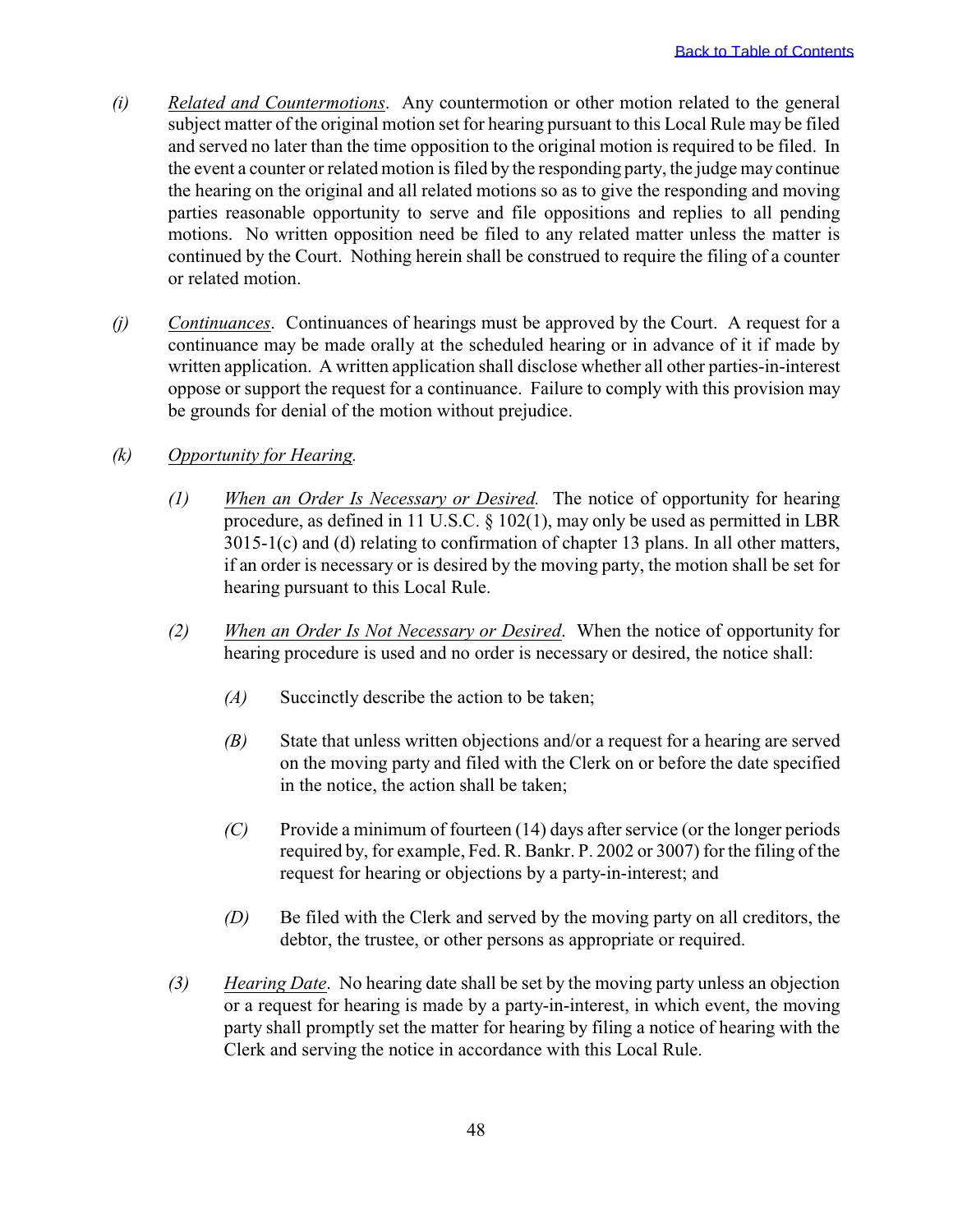- <span id="page-51-0"></span>*(4) Procedure in Absence of Objection*. If no objection or request for hearing is timely filed, the moving party may proceed to take any proposed action that does not require court approval.
- *(l) Sanctions.* Failure to comply with the requirements of this Local Rule or the provisions of other Local Rules applicable to motion practice shall constitute grounds, without limitation, to deny the motion, strike late-filed pleadings and documents, continue the hearing on the motion, deem the moving party to have waived the time limitations of 11 U.S.C. § 362(e), deny the offending party the ability to appear by telephone, or assess other appropriate sanctions.

#### **LOCAL RULE 9014-2**

Motions Involving Disclosure or Discovery Disputes

Any motion involving a disclosure or discovery dispute in an adversary proceeding or a contested matter shall comply with this rule.

- *(a) Separate Statement Required*. Except as provided herein, any motion under Fed. R. Civ. P. 37, *incorporated by* Fed. R. Bankr. P. 7037, 9014(c), or other applicable rule involving the adequacy of a disclosure or discovery response under Fed. R. Civ. P. 26-37, *incorporated by* Fed. R. Bankr. *P.* 7026-7036, 9014(c), or seeking monetary or other sanctions arising from the inadequacy of the disclosure or discovery response shall be accompanied by a separate statement.
- *(b) Separate Statement Not Required*. A separate statement is not required when no disclosure or response to discovery has been provided.
- *(c) Contents of Separate Statement*. A separate statement is a separate document filed and served with the discovery motion that provides all the information necessary to understand each disclosure or discovery request and all the responses to it that are at issue. The separate statement must be full and complete so that no person is required to review any other document in order to determine the full request and the full response. Material must not be incorporated into the separate statement by reference. The separate statement must include- for each disclosure or discovery request (e.g., each interrogatory, request for admission, deposition question, or inspection demand) to which a further response, answer, or production is requested--the following:
	- (1) The text of the applicable portion of Rule 26 or the request, interrogatory, question, or inspection demand;
	- (2) The text of each Rule 26 disclosure, response, answer, or objection, and any further responses or answers;
	- (3) A statement of the factual and legal reasons for compelling further responses, answers, or production as to each matter in dispute;
	- (4) If necessary, the text of all definitions, instructions, and other matters required to understand each discovery request and the responses to it;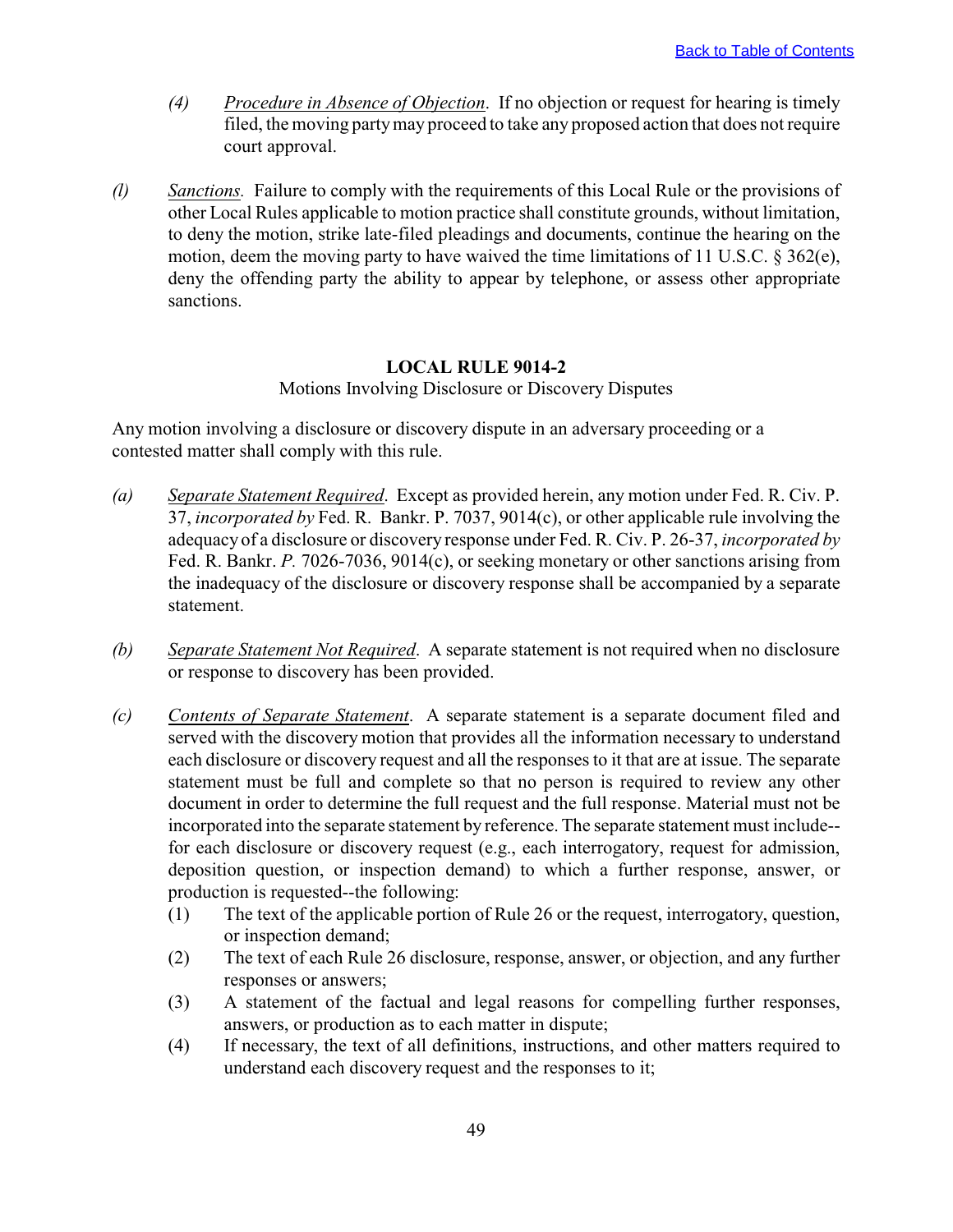- <span id="page-52-0"></span>(5) If the response to a particular discovery request is dependent on the response given to another discovery request, or if the reasons a further response to a particular discovery request is deemed necessary are based on the response to some other discovery request, the other request and the response to it must be set forth; and
- (6) If the pleadings, other documents in the file, or other items of discovery are relevant to the motion, the party relying on them must summarize each relevant document.
- *(d) Identification of Interrogatories, Demands, or Requests*. A motion concerning interrogatories, inspection demands, or admission requests must identify the interrogatories, demands, or requests by set and number.

#### **LOCAL RULE 9017-1**

Alternate Direct Testimony, Exhibits, and Qualification of Expert Witnesses

- *(a) Alternate Direct Testimony Procedure.*
	- *(1) Purpose.* The purpose of this procedure is to streamline the adducement of direct testimony in trials and contested matters requiring an evidentiary hearing, so as to reduce trial time without sacrificing due process and a fair trial. This procedure shall be known as the Alternate Direct Testimony Procedure.
	- *(2) Applicability.* If ordered by the Court, the Alternate Direct Testimony Procedure shall be used in a trial or contested matter requiring an evidentiary hearing. A party to any such trial or such contested matter that intends to use the Alternate Direct Testimony Procedure shall request at or in writing before the pre trial or scheduling conference, if one is held, or if not, on or before the date of the hearing during which a trial or evidentiary hearing is scheduled, the use of this Alternate Direct Testimony Procedure.
	- *(3) Content and Preparation of Alternate Direct Testimony Declarations.* For each witness (excluding hostile or adverse witnesses) that an attorney calls on behalf of his/her client's case, there shall be prepared in triplicate a succinct written declaration, executed under penalty of perjury, of the direct testimony which that witness would be prepared to give as though questions were propounded in the usual fashion. Each statement of fact or opinion shall be separate, sequentially numbered and shall contain only matters that are admissible under the Federal Rules of Evidence (e.g., avoiding redundancies, hearsay, and other obvious objectionable statements).
- *(b) Submission of Alternate Direct Testimony Declarations, Exhibits, and Objections.* Unless otherwise ordered by the Court, copies of all alternate direct testimony declarations by witnesses and exhibits that are intended to be presented at trial or hearing shall be furnished to opposing counsel as follows: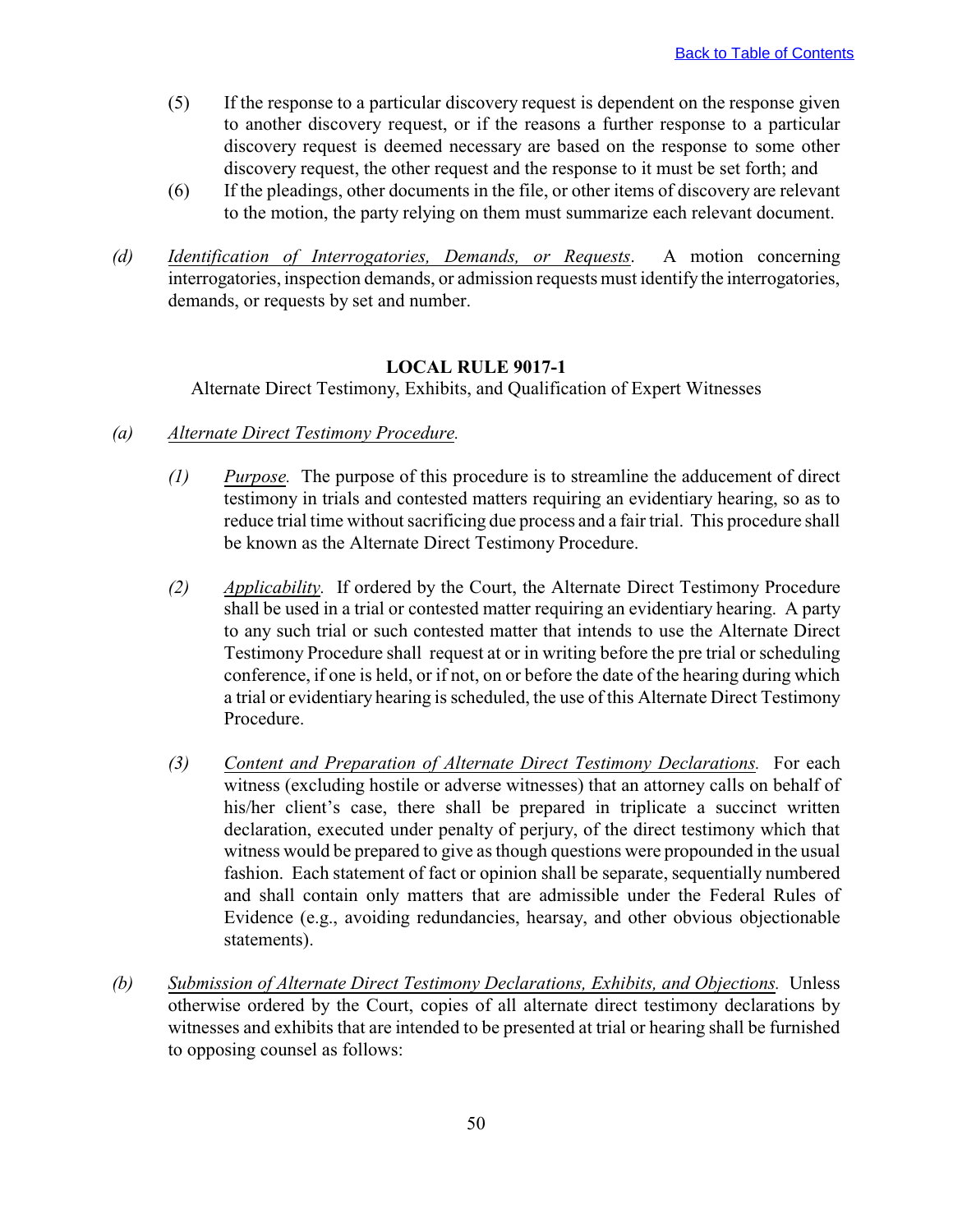- <span id="page-53-0"></span>*(1) Plaintiff's Declarations and Exhibits.* The plaintiff shall submit to opposing counsel all such declarations and exhibits comprising the plaintiff's case in chief fourteen (14) days before trial.
- *(2) Defendant's Declarations and Exhibits.* The defendant shall submit to opposing counsel all such declarations and exhibits comprising the defendant's case seven (7) days before trial.
- *(3) Objections to Declarations and Exhibits*. Two (2) days before trial or hearing, all such declarations and exhibits, together with any written objections to the admission of any of the exhibits or to any of the declarations or any portion thereof, shall be lodged with the courtroom deputy of the department to which the trial or hearing is assigned. No objections to testimony presented by written declaration or exhibits need be entertained unless in writing and presented as herein specified. The exhibits (no originals) lodged with the courtroom deputy as herein required shall be premarked by counsel (e.g., Plaintiff's Exhibit 1, Defendant's Exhibit A, etc.) and if three (3) or more, shall be accompanied by a cover sheet index containing a brief description of each exhibit.
- *(c) Utilization of Live Testimony*. All cross-examination, rebuttal, surrebuttal and appropriate impeachment evidence shall be given by live testimony. Notwithstanding provisions of this Rule, the Court, in its discretion, may allow live direct testimony.
- *(d) Sanctions for Failure to Comply*. If a party fails to comply with the provisions of this Rule or an order for the timely exchange and lodging with the court of Alternative Direct Testimony Statement(s), exhibits, or other evidence as ordered by the court, the court may issue appropriate sanctions. The sanctions may include the court excluding such Direct Testimony Statement(s) and the live direct testimony of the witness(es) giving such statements, exhibits, or other evidence presented which were not timely exchanged or presented, or such lesser sanction as appropriate and reasonable. Enforcement of this Rule and the court's orders for timely exchange of evidence is necessary to ensure a fair and proper judicial process and the good faith prosecution of all matters by the parties.

## **LOCAL RULE 9019-1** Stipulations

Except stipulations entered into during the course of a deposition and set forth in the transcript thereof, stipulations shall be:

*(a)* In writing, signed by all counsel or parties in propria persona who have appeared in the proceeding and are affected by the stipulation;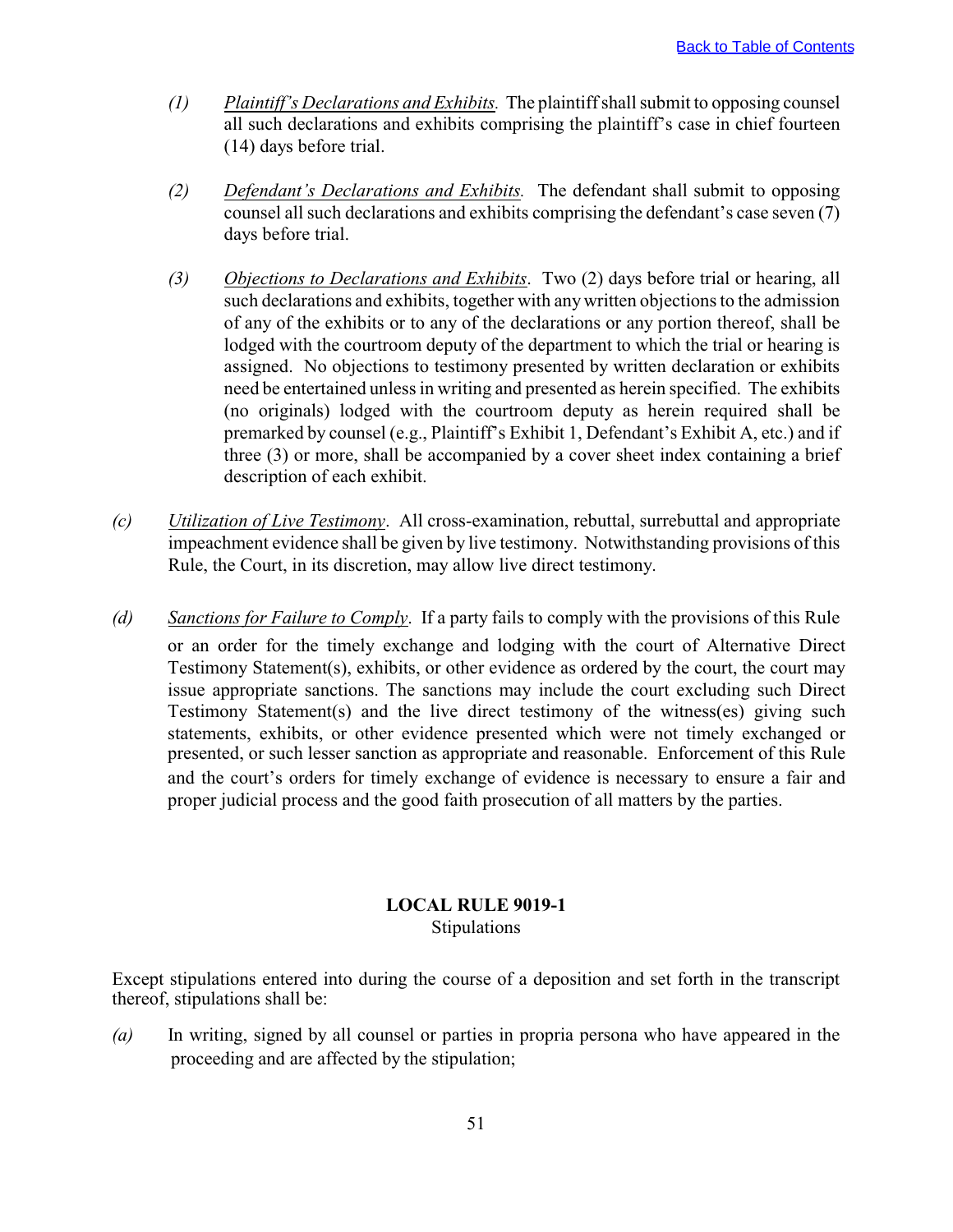- <span id="page-54-0"></span>*(b)* Made in open court and noted by the courtroom deputy upon the minutes or by the court reporter in the notes; or
- *(c)* Recited in a pretrial order or other court order. Stipulations not in conformity with these requirements will not be recognized unless necessary to prevent manifest injustice.

#### **LOCAL RULE 9022-1**

Notice of Entry of Judgment Pursuant to Fed. R. Bankr. P. 9022

- *(a) On Whom Notice Must Be Served*. Unless otherwise ordered by the Court, the requirements of Fed. R. Bankr. P. 9022 shall be satisfied by service of the notice of entry of judgment or of order on only those contesting parties who appeared in connection with the judgment or order. Appearances are defined in LBR 2017-1 and Rule 183 of the Local Rules of Practice of the United States District Court for the Eastern District of California, which is made applicable to these Rules pursuant to LBR 1001-1(c).
- *(b) Service*. The clerk shall serve notice of entry on the parties who appeared in connection with the judgment or order by sending the appropriate Bankruptcy Noticing Center (BNC) notice for service on parties who appeared in connection with the judgment or order unless the Court otherwise directs.
- *(c) Service of Judgment or Order on U.S. Trustee*. Unless the case is a chapter 9 municipality case, the Clerk shall forthwith transmit to the U.S. Trustee a copy of the judgment or order.

#### **LOCAL RULE 9037-1**

Electronic Availability and Redaction of Electronically Filed Transcripts

- *(a)* A transcript provided to the Court by a court reporter shall be available at the Clerk's Office for inspection only, for a period of ninety (90) days after it is filed. No portion of the transcript will be copied or printed at the Clerk's Office during the ninety (90)-day restriction period.
- *(b)* During the ninety (90)-day restriction period, a copy of the transcript may be obtained from the court reporter at the rate established by the Judicial Conference. The transcript will be available within the Court for internal use, available at the public terminals at the courthouse, and remotely electronically available to attorneys who have purchased a copy from the court reporter. The name(s) of the purchasing attorney(s) shall be provided to the Clerk by the court reporter via electronic mail sent to an email address designated for this purpose by the Clerk. Members of the general public, including unrepresented parties who purchase the transcript, will not be given remote electronic access to the transcript or any redacted version filed with the Court during the ninety (90)-day restriction period.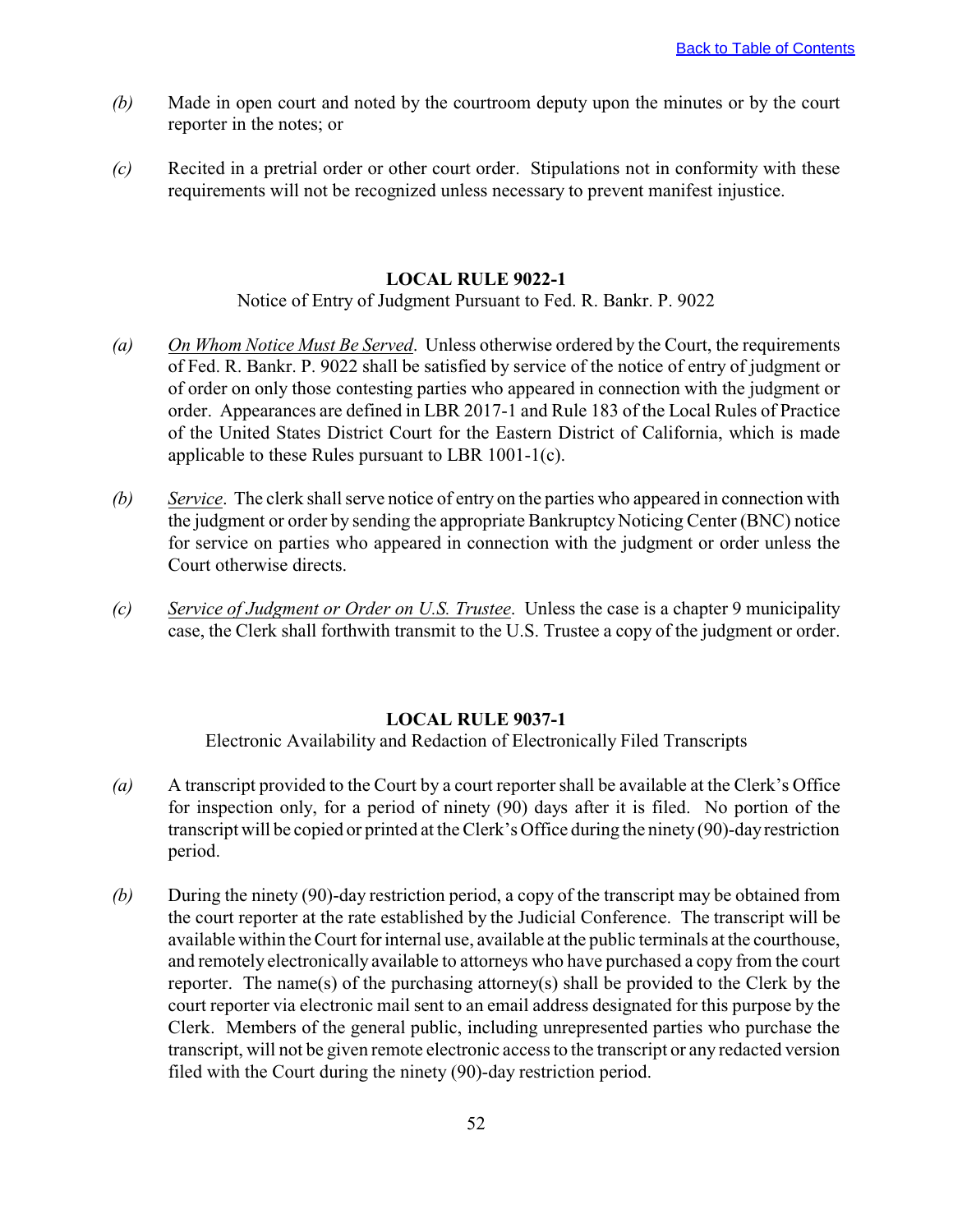- *(c)* After the ninety (90)-day restriction period has ended, the transcript (or redacted version if one has been filed) will be available for viewing and copying at the Clerk's Office public terminals and remotely available for viewing, downloading, and printing through the Judiciary's PACER system.
- *(d)* Each party's attorney is required to review a transcript for information that should be redacted under the Judicial Conference's privacy policy and as more particularly described in Fed. R. Bankr. P. 9037. References to social security numbers, individual taxpayer identification numbers, and financial account numbers shall include only the last four digits of such numbers. Birth dates shall include the year of birth only. The names of individuals, other than debtors, known to be and identified as minors shall include the minor's initials only.
- *(e)* With the exception of transcripts, redaction of the information described in Fed. R. Bankr. P. 9037(a) is the responsibility of the person filing the document. When a transcript is filed, the attorneys and unrepresented parties who entered an appearance at the hearing are solely responsible for redaction of the information described in Fed. R. Bankr. P. 9037(a). Court reporters are not responsible for identifying a need for redaction or for redacting transcripts absent a request by an attorney or an unrepresented party. The Court's responsibility is to follow Judicial Conference guidelines for providing public access to the transcript and for restricting access in accordance with the privacy policy. The Clerk is not required to review documents filed with the Court for compliance with Fed., R. Bankr. P. 9037.
- *(f)* The date the transcript is filed is the starting date for all deadlines related to restriction and redaction of the transcript.
- *(g)* Notice of the filing of a transcript (including notice of the deadlines related to restriction and redaction of the transcript) shall be provided by the Clerk to the attorneys and unrepresented parties who entered an appearance at the hearing.
- *(h)* Within seven (7) days of a court reporter's filing of the transcript, an attorney or unrepresented party must file a *Notice of Intent to Request Redaction* that substantially complies with Form EDC 3-300 with the Clerk if he or she intends to request redaction of information from the transcript, and serve copies on the court reporter and the other attorneys and unrepresented parties who entered an appearance at the hearing. An attorney or unrepresented party is responsible for reviewing the opening and closing statements made on behalf of the party he or she represents, any statements made by the party, and the testimony of any witness called by the party. If no *Notice of Intent to Request Redaction* is filed during this seven (7) day period, the court will conclude that redaction of personal data is not necessary, and will make the transcript remotely electronically available to the public through PACER after the ninety (90) day restriction period.
- *(i)* Once an attorney or unrepresented party has filed a *Notice of Intent to Request Redaction*, he or she has twenty-one (21) days from the date of filing of the transcript to review the transcript and file a *Redaction Request and List of Items to be Redacted* that substantially complies with Form EDC 3-301 with the Clerk and serve copies on the court reporter and the other attorneys and unrepresented parties who entered an appearance at the hearing that indicates the type of personal data identifier to be redacted, where it appears in the transcript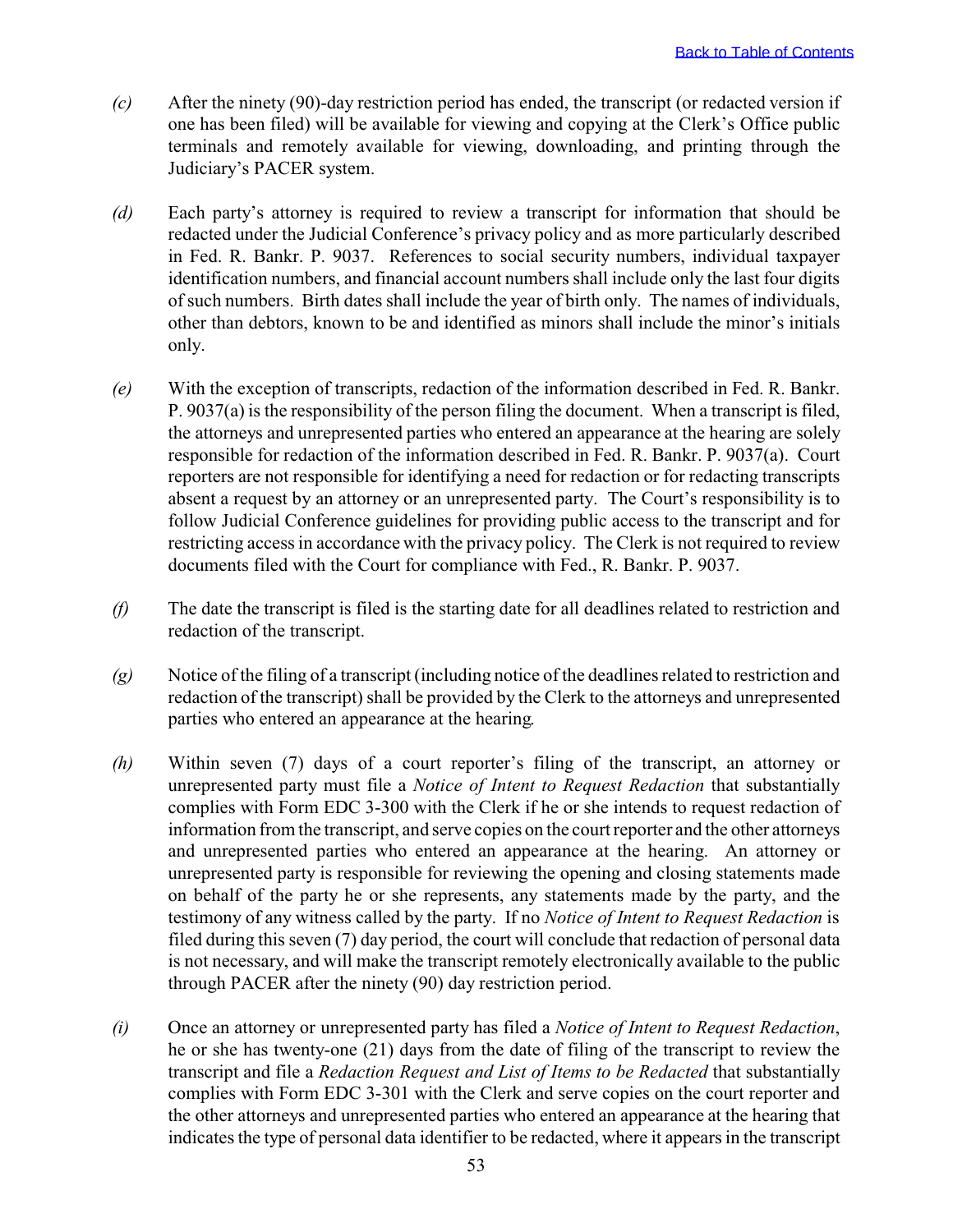by page and line, and how it is to be redacted. The Court may order this time extended, for good cause shown. If an attorney or unrepresented party files a *Notice of Intent to Request Redaction* but fails to timely file a *Redaction Request and List of Items to be Redacted* or a motion to extend time, no redactions will be made and the original transcript will be remotely publicly available after the ninety (90) day restriction period.

- *(j)* The court reporter must redact the identifiers, as directed by the attorney or unrepresented party, and then refile the redacted transcript within thirty-one (31) days of the filing of the original transcript. Also during this time period, an attorney or unrepresented party may, by motion for a protective order, request that additional information be redacted. No remote electronic access to the transcript will be allowed (other than to attorneys who paid for the original transcript) until the Court has ruled on any such motion.
- *(k)* If a redacted transcript is filed with the Clerk, the Clerk shall permanently restrict access to the original transcript and the redacted transcript will be remotely electronically available through PACER after ninety (90) days from the date of filing of the original transcript. If the original transcript is filed without redaction, the original transcript will be remotely electronically available through PACER after ninety (90) days.
- *(l)* Charges for access through PACER apply during and after the ninety (90)-day restriction period. Charges are not capped at thirty (30) pages. The user will incur PACER charges each time the transcript is accessed even though he or she may have purchased it from the court reporter and obtained remote access. A free copy of the transcript is not available via remote access.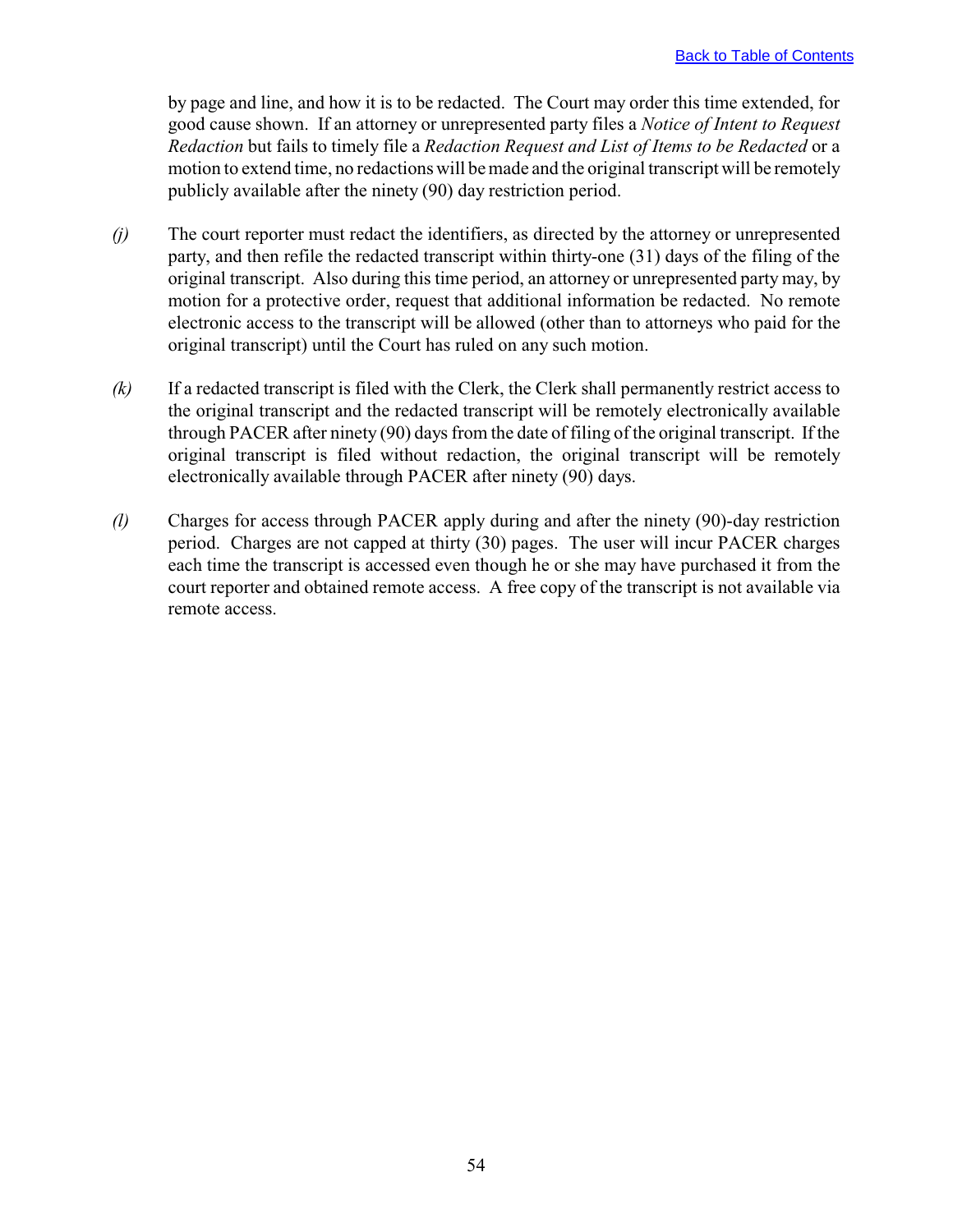## **APPENDIX I**

## ADMINISTRATIVE INFORMATION

<span id="page-57-0"></span>

| EDC 2-034 | Bankruptcy Court Miscellaneous Fee Schedule       |
|-----------|---------------------------------------------------|
| EDC 2-035 | Required Documents and Fees                       |
| EDC 2-036 | Electronic Public Access Fee Schedule             |
| EDC 2-070 | United States Bankruptcy Courts Within California |
| EDC 2-071 | Courtroom Locations and Nomenclature              |
| EDC 2-785 | Roster of Governmental Agencies                   |

*The documents listed above are available on the Court's website at http://www.caeb.uscourts.gov. If you do not have Internet access, the documents are available in the Fresno, Modesto, and Sacramento Bankruptcy Clerk's Office public lobbies.*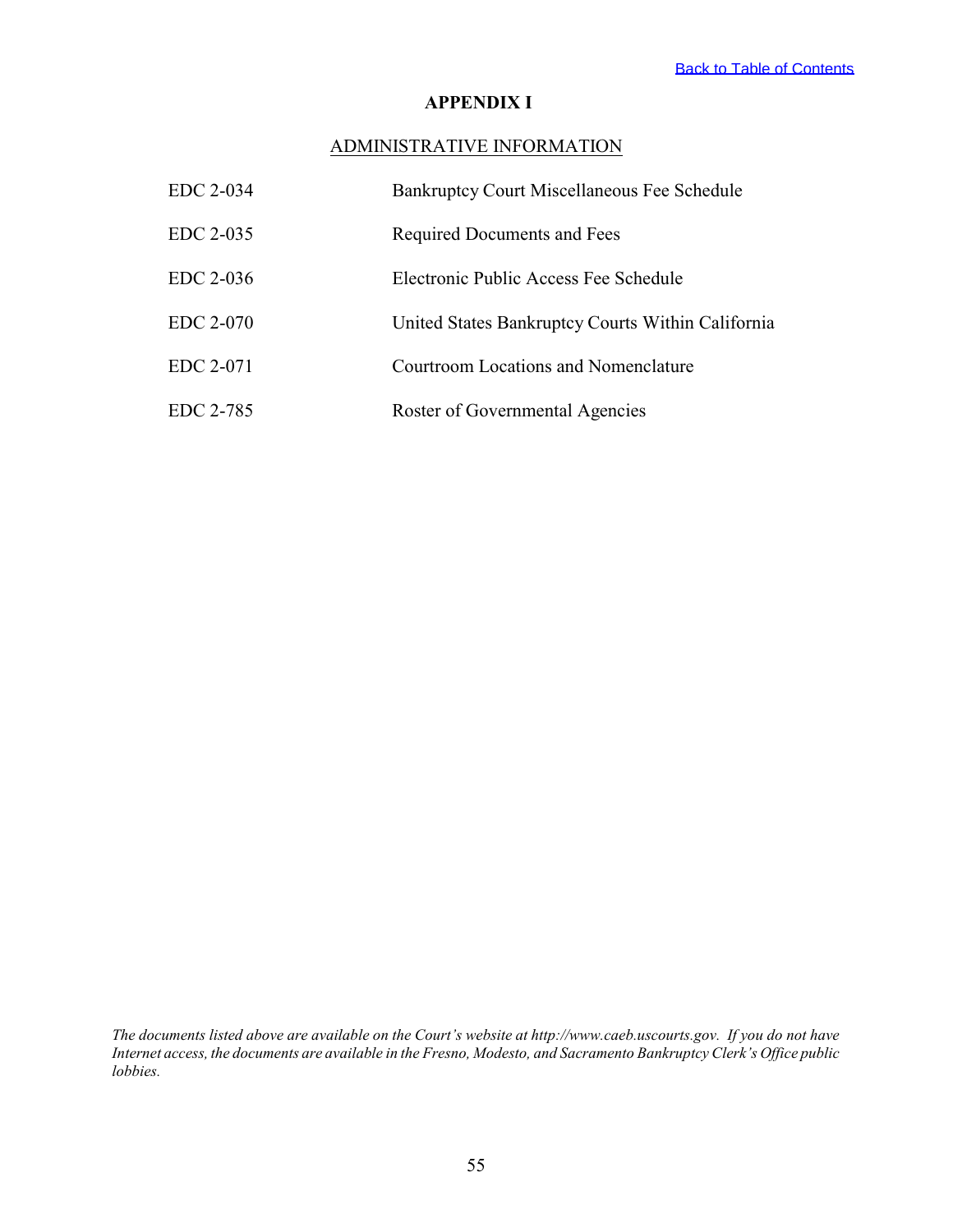### **APPENDIX II**

# GUIDELINES AND POLICY STATEMENTS

<span id="page-58-0"></span>Guidelines Pertaining to Bankruptcy Petition Preparers in Eastern District of California Cases

Form EDC 2-190, Guidelines For Preparation of Master Address Lists

Form EDC 2-901, Revised Guidelines for Preparation of Documents

*The documents listed above are available on the Court's website at http://www.caeb.uscourts.gov. If you do not have Internet access, the documents are available in the Fresno, Modesto, and Sacramento Bankruptcy Clerk's Office public lobbies.*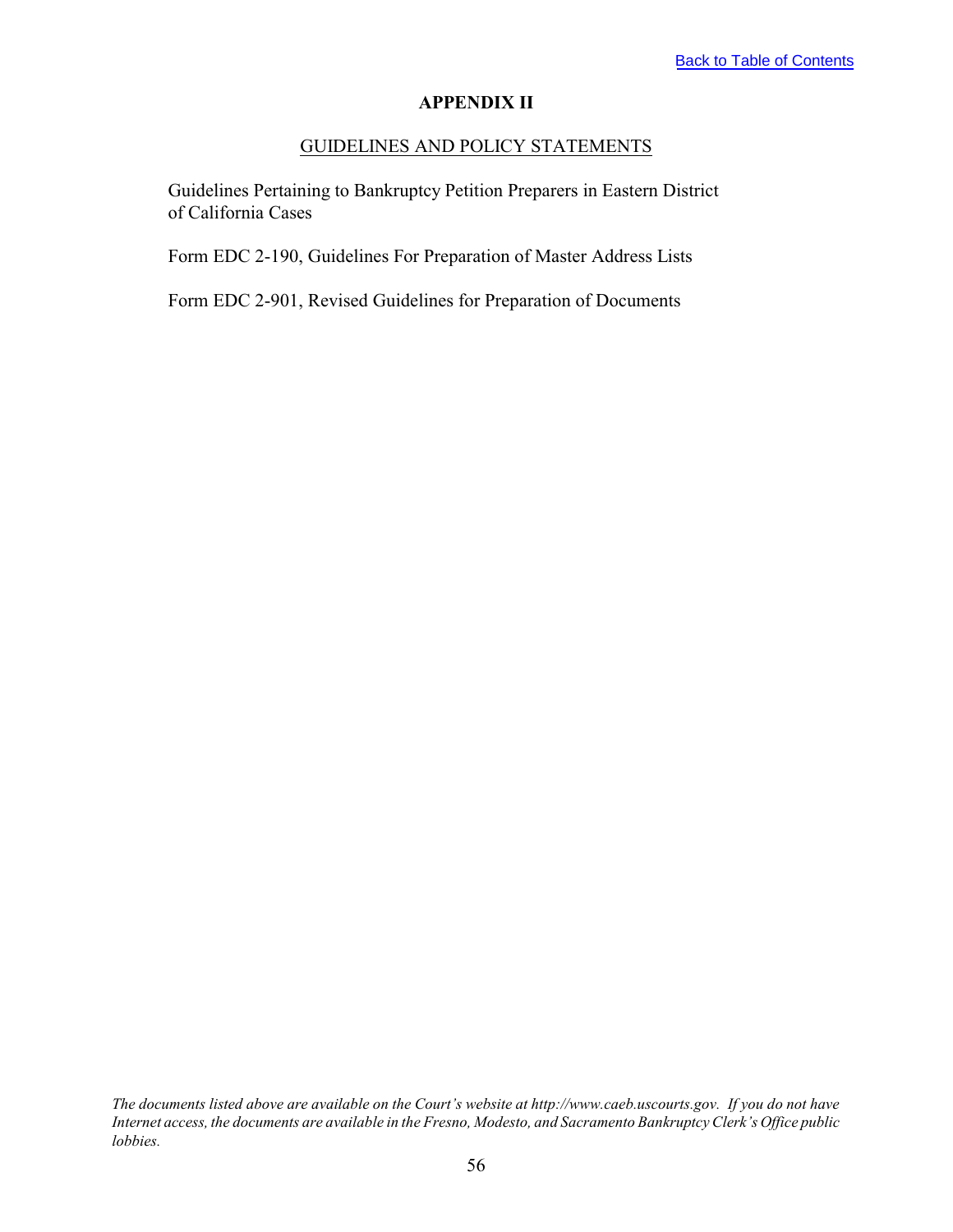## **APPENDIX III**

# LOCAL RULES FORMS

<span id="page-59-0"></span>

| B1040            | <b>Adversary Proceeding Cover Sheet</b>                                                                                    |
|------------------|----------------------------------------------------------------------------------------------------------------------------|
| <b>B2540</b>     | Subpoena for Rule 2004 Examination                                                                                         |
| <b>B2550</b>     | Subpoena in an Adversary Proceeding                                                                                        |
| <b>B2560</b>     | Subpoena in a Case Under the Bankruptcy Code                                                                               |
| <b>EDC 2-100</b> | Verification of Master Address List                                                                                        |
| EDC 3-300        | Notice of Intent to Request Redaction                                                                                      |
| EDC 3-301        | Redaction Request and List of Items to be Redacted                                                                         |
| <b>EDC 3-080</b> | Chapter 13 Plan                                                                                                            |
| EDC 3-081        | Order Confirming Plan                                                                                                      |
| EDC 3-083        | Wage Order                                                                                                                 |
| EDC 3-085        | Declaration Requesting Entry of Order Confirming Chapter 13 Plan Without<br>Chapter 13 Trustee's Approval of Form of Order |
| EDC 3-086        | Class I Checklist                                                                                                          |
| EDC 3-087        | Authorization to Release Information to the Trustee Regarding Secured<br>Claims Being Paid by the Trustee                  |
| <b>EDC 3-088</b> | Domestic Support Obligation Checklist                                                                                      |
| EDC 3-095        | Application and Declaration Re: Additional Fees and Expenses in Chapter 13<br>Cases                                        |
| EDC 3-096        | Rights and Responsibilities of Chapter 13 Debtors and Their Attorneys                                                      |
| <b>EDC 3-100</b> | Notice to Pro Se Debtor(s)                                                                                                 |
| EDC 3-101        | Answer                                                                                                                     |
| EDC 3-190        | Debtor's 11 U.S.C. § 1328 Certificate                                                                                      |
| EDC 3-191        | Statement of Chapter 13 Debtor Regarding 11 U.S.C.§ 522(q) Exemptions                                                      |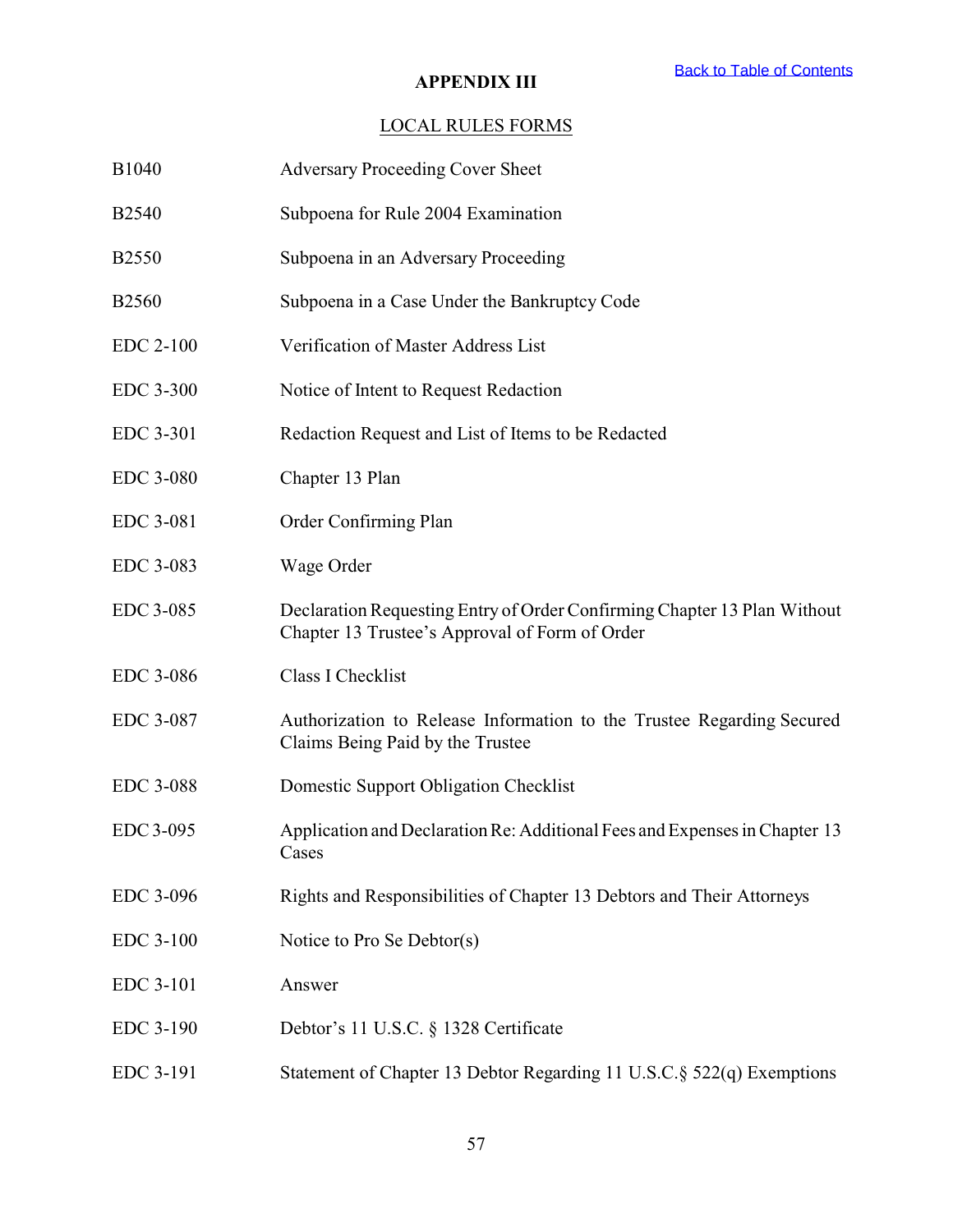## **APPENDIX III**

## LOCAL RULES FORMS (continued)

| EDC 3-468             | <b>Relief from Stay Summary Sheet</b>                                                                                              |
|-----------------------|------------------------------------------------------------------------------------------------------------------------------------|
| <b>EDC 3-468-INST</b> | Instructions for Completing Relief from Stay Summary Sheet                                                                         |
| EDC 5-200             | Notice to Debtor of Completed Plan Payments and of Obligation to File<br>Documents                                                 |
| EDC 5-300             | Notice of Intent to Enter Chapter 13 Discharge                                                                                     |
| EDC 6-100             | Order Closing Chapter 13 Case Without Discharge                                                                                    |
| EDC 6-970A            | Order Granting Application for Order of Examination Under Federal Rule of<br>Bankruptcy Procedure 2004(a) [No Document Production] |
| <b>EDC 6-970B</b>     | Order Granting Application for Order of Examination Under Federal Rule of<br>Bankruptcy Procedure 2004(a)                          |

*The documents listed above and on the previous page are available on the Court's website at http://www.caeb.uscourts.gov. If you do not have Internet access, the documents are available in the Fresno, Modesto, and Sacramento Bankruptcy Clerk's Office public lobbies.*